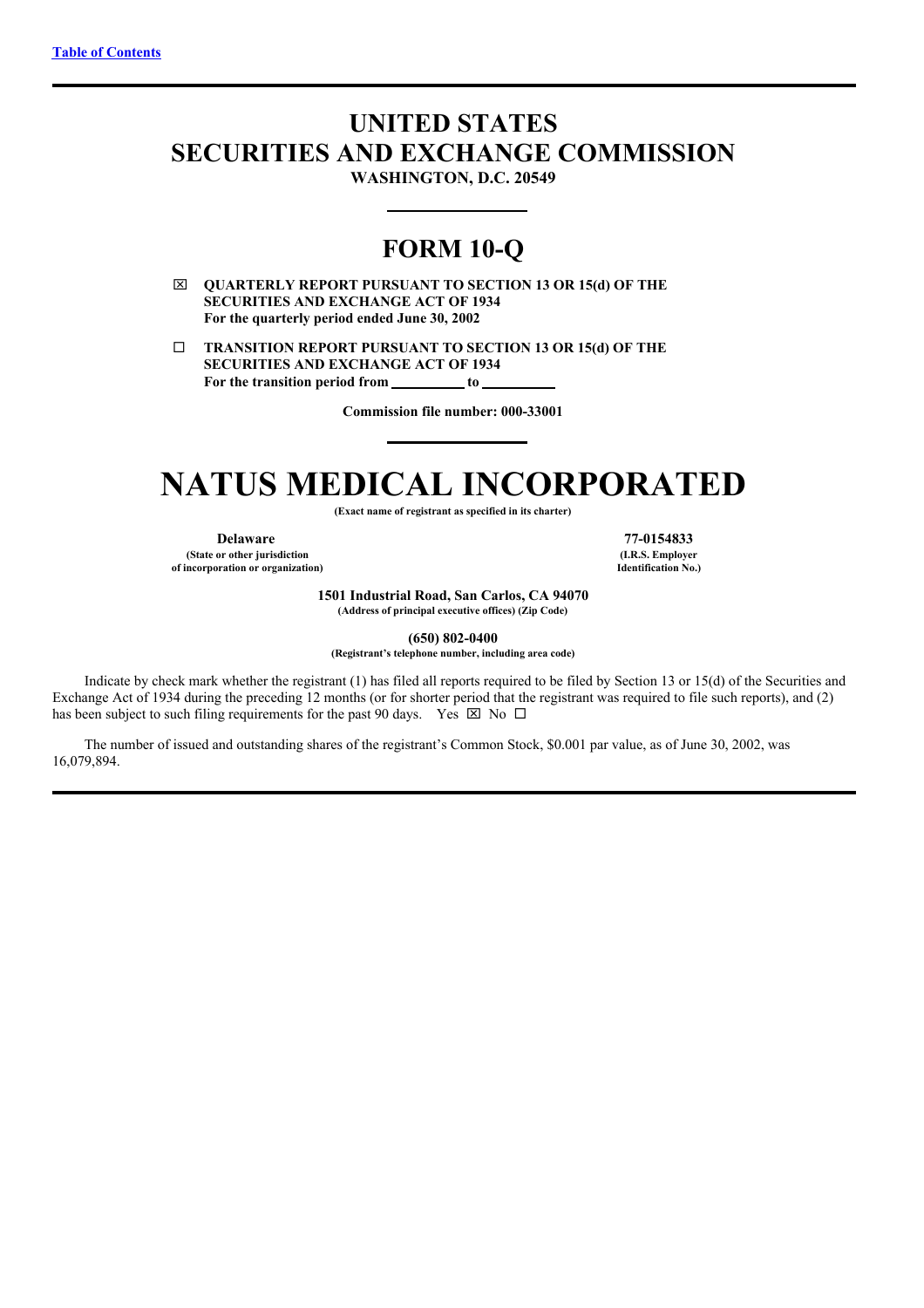## **NATUS MEDICAL INCORPORATED**

## **TABLE OF CONTENTS**

|                   |                                                                                                                          | Page No. |
|-------------------|--------------------------------------------------------------------------------------------------------------------------|----------|
| PART I.           | <b>FINANCIAL INFORMATION</b>                                                                                             | 3        |
| Item 1.           | <b>Financial Statements</b>                                                                                              | 3        |
|                   | Condensed Consolidated Balance Sheets as of June 30, 2002 (unaudited) and December 31, 2001                              | 3        |
|                   | Condensed Consolidated Statements of Operations for the three and six months ended June 30, 2002 and 2001<br>(unaudited) | 4        |
|                   | Condensed Consolidated Statements of Cash Flows for the six months ended June 30, 2002 and 2001 (unaudited)              | 5        |
|                   | Notes to Condensed Consolidated Financial Statements                                                                     | 6        |
| Item 2.           | Management's Discussion and Analysis of Financial Condition and Results of Operations                                    | 9        |
| Item 3.           | <b>Ouantitative and Qualitative Disclosures about Market Risk</b>                                                        | 29       |
| PART II.          | <b>OTHER INFORMATION</b>                                                                                                 | 30       |
| Item 2.           | <b>Changes in Securities and Use of Proceeds</b>                                                                         | 30       |
| Item 6.           | Exhibits and Reports on Form 8-K                                                                                         | 30       |
| <b>Signatures</b> |                                                                                                                          | 31       |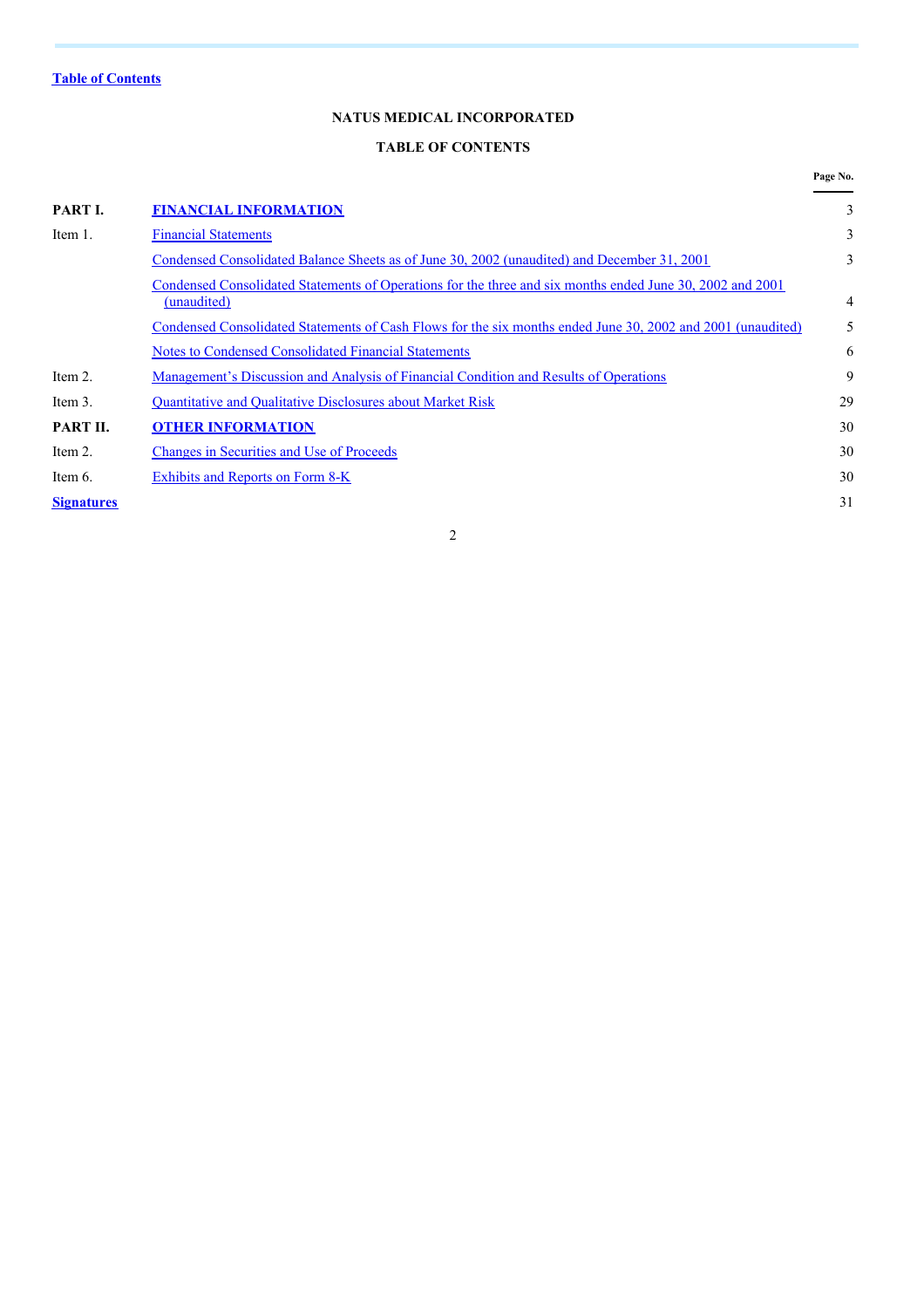## **PART I. FINANCIAL INFORMATION**

### **Item 1. Financial Statements**

## **NATUS MEDICAL INCORPORATED AND SUBSIDIARIES**

## **CONDENSED CONSOLIDATED BALANCE SHEETS**

**(in thousands, except share amounts)**

|                                                                                                | <b>June 30,</b><br>2002 | December 31,<br>2001(1) |
|------------------------------------------------------------------------------------------------|-------------------------|-------------------------|
|                                                                                                | (unaudited)             |                         |
| <b>ASSETS:</b>                                                                                 |                         |                         |
| Current assets:                                                                                |                         |                         |
| Cash and cash equivalents                                                                      | \$23,751                | $\mathbb{S}$<br>30,351  |
| Short-term investments                                                                         | 25,840                  | 22,735                  |
| Accounts receivable, net of allowance for doubtful accounts of \$193 in 2002 and \$239 in 2001 | 4,416                   | 5,209                   |
| Inventories                                                                                    | 3,972                   | 3,598                   |
| Prepaid expenses and other current assets                                                      | 695                     | 655                     |
| Total current assets                                                                           | 58,674                  | 62,548                  |
| Property and equipment, net                                                                    | 1,654                   | 1,757                   |
| Long-term investment                                                                           | 331                     | 327                     |
| Deposits and other assets                                                                      | 1,289                   | 303                     |
| <b>Total</b> assets                                                                            | \$61,948                | 64,935<br>$\mathbb{S}$  |
| LIABILITIES AND STOCKHOLDERS' EQUITY<br>Liabilities:<br>Accounts payable                       | $\mathbb{S}$<br>807     | $\mathbb{S}$<br>892     |
| Notes payable                                                                                  | 500                     |                         |
| Accrued liabilities                                                                            | 2,542                   | 2,702                   |
| Deferred revenues                                                                              | 354                     | 312                     |
|                                                                                                |                         |                         |
| <b>Total liabilities</b>                                                                       | 4,203                   | 3,906                   |
| Commitments and contingencies                                                                  |                         |                         |
| Stockholders' equity:                                                                          |                         |                         |
| Common stock, \$0.001 par value, 120,000,000 shares authorized; shares issued and outstanding: |                         |                         |
| 16,079,894 in 2002 and 15,864,670 in 2001                                                      | 86,366                  | 86,007                  |
| Deferred stock compensation                                                                    | (448)                   | (767)                   |
| Accumulated deficit                                                                            | (28,080)                | (24,299)                |
| Accumulated other comprehensive (loss) income                                                  | (93)                    | 88                      |
|                                                                                                |                         |                         |
| Total stockholders' equity                                                                     | 57,745                  | 61,029                  |
| Total liabilities and stockholders' equity                                                     | \$61,948                | 64,935<br>$\mathcal{S}$ |
|                                                                                                |                         |                         |

(1) Derived from the consolidated audited financial statements at December 31, 2001.

*The accompanying notes are an integral part of these condensed consolidated financial statements.*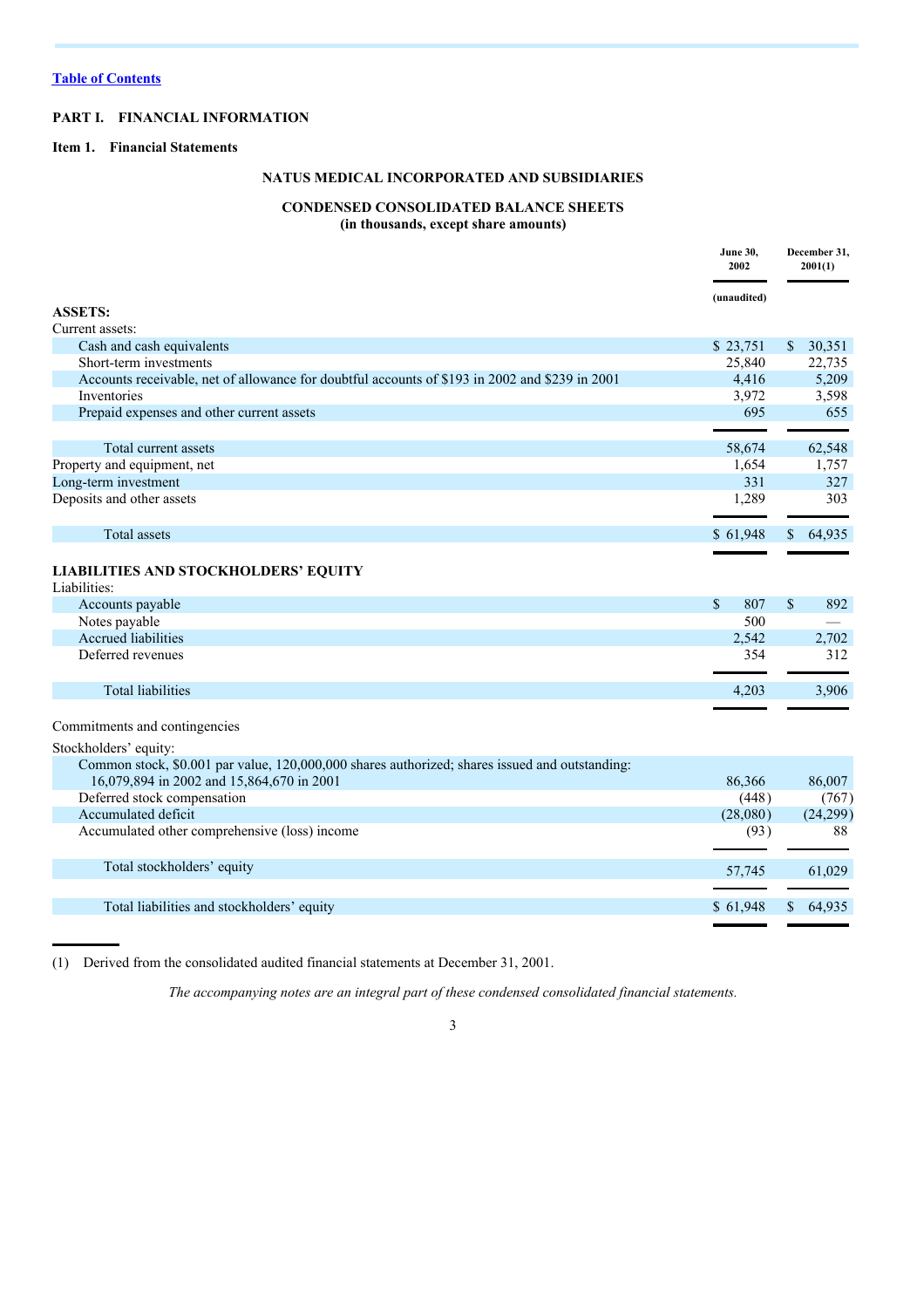## **NATUS MEDICAL INCORPORATED AND SUBSIDIARIES**

#### **CONDENSED CONSOLIDATED STATEMENTS OF OPERATIONS (in thousands, except per share amounts) (unaudited)**

|                                                                      |                   | <b>Three Months Ended</b><br><b>Six Months Ended</b><br><b>June 30,</b><br><b>June 30,</b> |           |                           |  |
|----------------------------------------------------------------------|-------------------|--------------------------------------------------------------------------------------------|-----------|---------------------------|--|
|                                                                      | 2002              | 2001                                                                                       | 2002      | 2001                      |  |
| Revenues                                                             | \$6,470           | \$7,243                                                                                    | \$12,546  | \$13,561                  |  |
| Cost of revenues*                                                    | 2,920             | 2,710                                                                                      | 5,436     | 5,138                     |  |
| Gross profit                                                         | 3,550             | 4,533                                                                                      | 7,110     | 8,423                     |  |
|                                                                      |                   |                                                                                            |           |                           |  |
| Operating expenses:                                                  |                   |                                                                                            |           |                           |  |
| Marketing and selling                                                | 3,567             | 3,026                                                                                      | 6,934     | 5,971                     |  |
| Research and development                                             | 1,275             | 1,018                                                                                      | 2,331     | 2,029                     |  |
| General and administrative                                           | 991               | 954                                                                                        | 1,979     | 1,736                     |  |
| Amortization of deferred stock compensation*                         | 136               | 284                                                                                        | 280       | 572                       |  |
| Total operating expenses                                             | 5,969             | 5,282                                                                                      | 11,524    | 10,308                    |  |
|                                                                      |                   |                                                                                            |           |                           |  |
| Loss from operations                                                 | (2, 419)          | (749)                                                                                      | (4, 414)  | (1,885)                   |  |
| Interest income                                                      | 238               | 3                                                                                          | 500       | 22                        |  |
| Interest expense                                                     | (3)               | (21)                                                                                       | (5)       | (21)                      |  |
| Other income (expense), net                                          | 228               | (5)                                                                                        | 206       | (11)                      |  |
| Loss before provision for income taxes                               | (1,956)           | (772)                                                                                      | (3,713)   | (1,895)                   |  |
| Provision for income taxes                                           | 38                |                                                                                            | 68        | -1                        |  |
| Net loss                                                             | (1,994)           | (772)                                                                                      | (3,781)   | (1,896)                   |  |
| Accretion of redeemable convertible preferred stock                  |                   | 346                                                                                        |           | 692                       |  |
| Net loss available to common stockholders                            | \$(1,994)         | \$(1,118)                                                                                  | \$(3,781) | \$(2,588)                 |  |
|                                                                      | \$ (0.12)         |                                                                                            |           |                           |  |
| Basic and diluted net loss per share                                 |                   | \$(1.22)                                                                                   | \$ (0.24) | \$(2.85)                  |  |
| Common shares used in computing basic and diluted net loss per share | 16,040            | 916                                                                                        | 15,964    | 907                       |  |
|                                                                      |                   |                                                                                            |           |                           |  |
| * Amortization of deferred stock compensation included in:           |                   |                                                                                            |           |                           |  |
| Cost of revenues                                                     | $\mathbf S$<br>18 | 42<br>\$                                                                                   | \$<br>39  | \$<br>83                  |  |
|                                                                      |                   |                                                                                            |           |                           |  |
| Operating expenses:                                                  |                   |                                                                                            |           |                           |  |
| Marketing and selling                                                | $\mathbf S$<br>78 | 150<br>\$                                                                                  | 152<br>S  | 299<br>$\mathbf{\hat{s}}$ |  |
| Research and development                                             | 11                | 28                                                                                         | 25        | 60                        |  |
| General and administrative                                           | 47                | 106                                                                                        | 103       | 213                       |  |
|                                                                      | \$                | \$<br>284                                                                                  | 280       | $\mathbb{S}$<br>572       |  |
| Total                                                                | 136               |                                                                                            | \$        |                           |  |

*The accompanying notes are an integral part of these condensed consolidated financial statements.*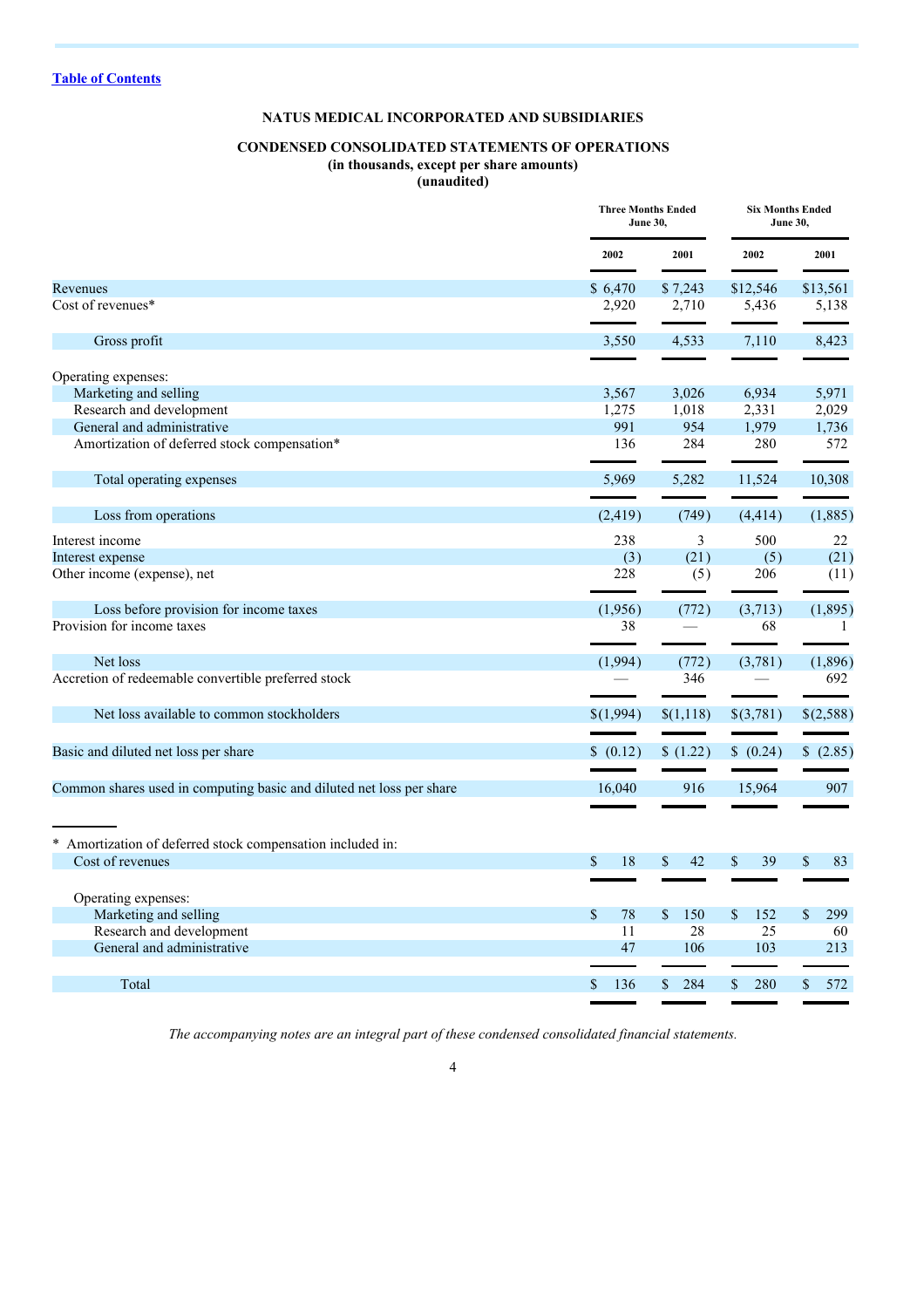## **NATUS MEDICAL INCORPORATED AND SUBSIDIARIES**

#### **CONDENSED CONSOLIDATED STATEMENTS OF CASH FLOWS (in thousands) (unaudited)**

|                                                                                                 | <b>Six Months Ended</b><br><b>June 30,</b> |               |
|-------------------------------------------------------------------------------------------------|--------------------------------------------|---------------|
|                                                                                                 | 2002                                       | 2001          |
| Operating activities:                                                                           |                                            |               |
| Net loss<br>Adjustments to reconcile net loss to net cash used in operating activities:         | \$ (3,781) \$(1,896)                       |               |
| Depreciation                                                                                    | 487                                        | 368           |
| Amortization of deferred stock compensation                                                     | 319                                        | 655           |
| Changes in operating assets and liabilities:                                                    |                                            |               |
| Accounts receivable                                                                             | 718                                        | 349           |
| Inventories                                                                                     | (409)                                      | (285)         |
| Prepaid expenses and other current assets                                                       | (44)                                       | (174)         |
| Accounts payable                                                                                | (85)                                       | 547           |
| Accrued liabilities and deferred revenues                                                       | (143)                                      | 129           |
|                                                                                                 |                                            |               |
| Net cash used in operating activities                                                           | (2,938)                                    | (307)         |
|                                                                                                 |                                            |               |
| Investing activities:                                                                           |                                            |               |
| Acquisition of property and equipment                                                           | (348)                                      | (309)         |
| Deposits and other assets                                                                       | (504)                                      | (102)         |
| Purchases of short-term investments                                                             | (37,767)                                   | (310)         |
| Sales of short-term investments                                                                 | 34,614                                     | 302           |
| Cash paid for acquisition of business                                                           |                                            | (9)           |
|                                                                                                 |                                            |               |
| Net cash used in investing activities                                                           | (4,005)                                    | (428)         |
|                                                                                                 |                                            |               |
|                                                                                                 |                                            |               |
| Financing activities:<br>Issuance of common stock                                               | 359                                        | 44            |
| Borrowings on bank loans                                                                        |                                            |               |
| Deferred offering costs                                                                         |                                            | 2,000         |
|                                                                                                 |                                            | (771)         |
|                                                                                                 | 359                                        | 1,273         |
| Net cash provided by financing activities                                                       |                                            |               |
| Exchange rate effect on cash and equivalents                                                    | (16)                                       | (6)           |
| Net (decrease) increase in cash and equivalents                                                 | (6,600)                                    | 532           |
| Cash and cash equivalents, beginning of period                                                  | 30,351                                     | 681           |
|                                                                                                 |                                            |               |
| Cash and cash equivalents, end of period                                                        | \$23,751                                   | \$1,213       |
|                                                                                                 |                                            |               |
|                                                                                                 |                                            |               |
| Non-cash investing and financing activities:                                                    |                                            |               |
| Accretion of redeemable convertible preferred stock                                             |                                            | \$<br>692     |
|                                                                                                 |                                            |               |
| Forgiveness of convertible notes receivable and accounts receivable for acquisition of business | S                                          | \$<br>189     |
|                                                                                                 |                                            |               |
| Issuance of notes payable for acquisition of other assets                                       | 500<br>\$                                  | <sup>\$</sup> |
|                                                                                                 |                                            |               |
| Supplemental disclosure of cash flow information:                                               |                                            |               |
| Cash paid for interest                                                                          | \$                                         | 5S<br>21      |
|                                                                                                 |                                            |               |
| Cash paid for income taxes                                                                      | 83 \$<br>\$                                | 34            |
|                                                                                                 |                                            |               |

*The accompanying notes are an integral part of these consolidated financial statements.*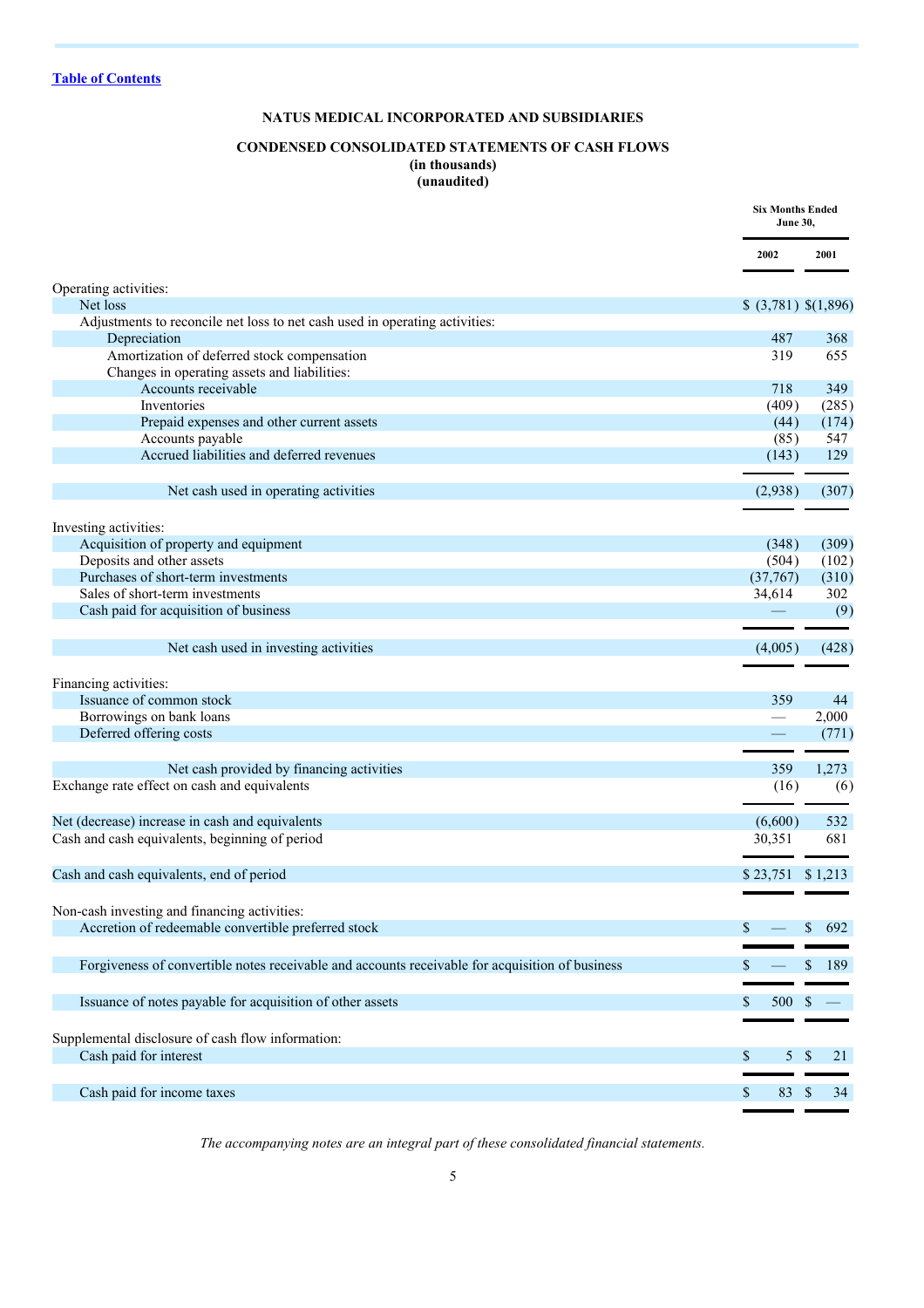#### **NATUS MEDICAL INCORPORATED**

#### **NOTES TO CONDENSED CONSOLIDATED FINANCIAL STATEMENTS (unaudited)**

#### **1—Summary of Significant Accounting Policies**

#### **Basis of Presentation**

The accompanying unaudited condensed consolidated financial statements have been prepared in accordance with the rules and regulations of the Securities and Exchange Commission. Accordingly, they do not include all of the information and notes required by accounting principles generally accepted in the United States of America for annual financial statements. The financial statements include all adjustments (consisting only of normal recurring adjustments) that the management of Natus Medical Incorporated ("Natus," "we," "us" or "the Company") believes necessary for fair presentation of our financial position, results of operations and cash flows for the periods presented. These interim financial results are not necessarily indicative of results to be expected for the full fiscal year. The accompanying condensed consolidated financial statements include the accounts of the Company and its wholly owned subsidiaries and significant intercompany transactions have been eliminated. The accompanying financial information should be read in conjunction with the audited consolidated financial statements and notes thereto for the fiscal year ended December 31, 2001 included in our Annual Report on Form  $10-K$ 

#### **Use of Estimates**

The preparation of financial statements in conformity with generally accepted accounting principles in the United States of America requires management to make estimates and assumptions that affect the reported amounts of assets and liabilities and disclosure of contingent assets and liabilities in the consolidated financial statements. Such estimates include allowances for potentially uncollectable accounts receivable, warranty costs and a valuation allowance for deferred tax assets. Actual results could differ from those estimates.

#### **Revenue Recognition**

We recognize revenues, net of discounts, from product sales, including sales to distributors, upon shipment when a purchase order has been received, the sales price is fixed and determinable and collection of the resulting receivable is probable. Rights of return are generally not provided. Advance payments from customers are recorded as deferred revenue until shipment of the related product. We provide for trade-ins of our own or competitive equipment. Trade-ins are recorded as a reduction of revenue at the time of shipping the replaced equipment. Provisions are made for initial standard warranty obligations of one year, and post-sale training and customer support at the time the related revenue is recognized. Revenues from extended warranty contracts are recognized ratably over the warranty period.

#### **Recently Issued Accounting Pronouncements**

In June 2002, the FASB issued SFAS 146, Accounting for Costs Associated with Exit or Disposal Activities, which addresses accounting for restructuring and similar costs. SFAS 146 supercedes previous accounting guidance, principally Emerging Issues Task Force Issue No. 94-3. We will adopt the provisions of SFAS 146 for restructuring activities initiated after December 31, 2002. SFAS 146 requires that the liability for costs associated with an exit or disposal activity be recognized when the liability is incurred. Under Issue 94-3, a liability for an exit cost was recognized at the date of the Company's commitment to an exit plan. SFAS also establishes that the liability should initially be measured and recorded at fair value. Accordingly, SFAS 146 may affect the timing of recognizing future restructuring costs as well as the amount recognized.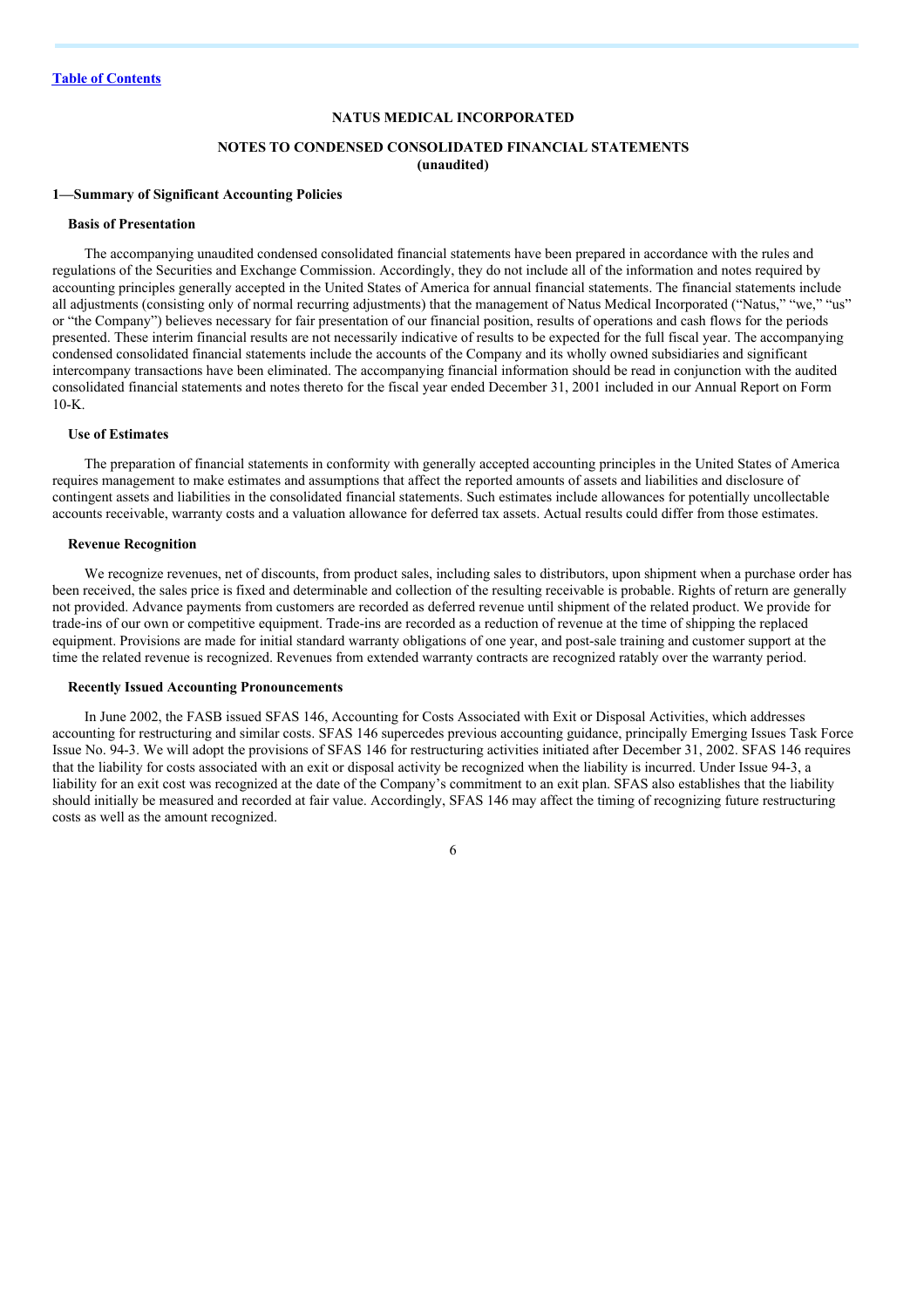In October 2001, the Financial Accounting Standards Board (the "FASB") issued Statement of Financial Accounting Standards ("SFAS") No. 144, *Accounting for Impairment or Disposal of Long-Lived Assets*. SFAS No. 144 supersedes SFAS No. 121, *Accounting* for the Impairment of Long-Lived Assets and for Long-Lived Assets to be Disposed Of, and addresses financial accounting and reporting for the impairment or disposal of long-lived assets. SFAS No. 144 is effective for fiscal years beginning after December 15, 2001. We adopted the provisions of SFAS No. 144 on January 1, 2002, and the adoption of SFAS No. 144 did not have a material effect on its financial position or results of operations.

In June 2001, the FASB issued SFAS No. 141, *Business Combinations* and SFAS No. 142, *Goodwill and Other Intangible Assets*. SFAS No. 141 requires that all business combinations initiated after June 30, 2001 be accounted for under the purchase method and addresses the initial recognition and measurement of goodwill and other intangible assets acquired in a business combination. SFAS No. 142 addresses the initial recognition and measurement of intangible assets acquired outside of a business combination and the accounting for goodwill and other intangible assets subsequent to their acquisition. SFAS No. 142 provides that intangible assets with finite useful lives be amortized and that goodwill and intangible assets with indefinite lives will not be amortized, but will rather be tested at least annually for impairment. Under the provisions of SFAS No. 142, any impairment loss identified upon adoption of this standard is recognized as a cumulative effect of a change in accounting principle, which is charged directly to retained earnings. Any impairment loss incurred subsequent to initial adoption of SFAS No. 142 is recorded as a charge to current period earnings. We adopted SFAS No. 142 on January 1, 2002 and stopped amortizing immaterial amounts of goodwill that resulted from business combinations completed prior to June 30, 2001. The adoption of SFAS No. 141 and 142 did not have a material effect on our financial position or results of operations.

#### **Comprehensive Loss**

In accordance with SFAS No. 130, *Reporting Comprehensive Income*, we are required to report by major components and as a single total, the change in its net assets during the period from non-owner sources. The following are the components of comprehensive loss (in thousands):

|                                                         |           | <b>Six Months Ended</b><br><b>Three Months Ended</b><br><b>June 30,</b><br><b>June 30,</b> |           |           |
|---------------------------------------------------------|-----------|--------------------------------------------------------------------------------------------|-----------|-----------|
|                                                         | 2002      | 2001                                                                                       | 2002      | 2001      |
| Net loss                                                | \$(1,994) | \$(772)                                                                                    | \$(3,781) | \$(1,896) |
| Unrealized gain (loss) on available-for-sale securities | 74        |                                                                                            | (48)      |           |
| Foreign currency translation adjustment                 | (109)     | 25                                                                                         | (133)     | 8         |
|                                                         |           |                                                                                            |           |           |
| Comprehensive loss                                      | \$(2,029) | \$(747)                                                                                    | \$(3,962) | \$(1,888) |
|                                                         |           |                                                                                            |           |           |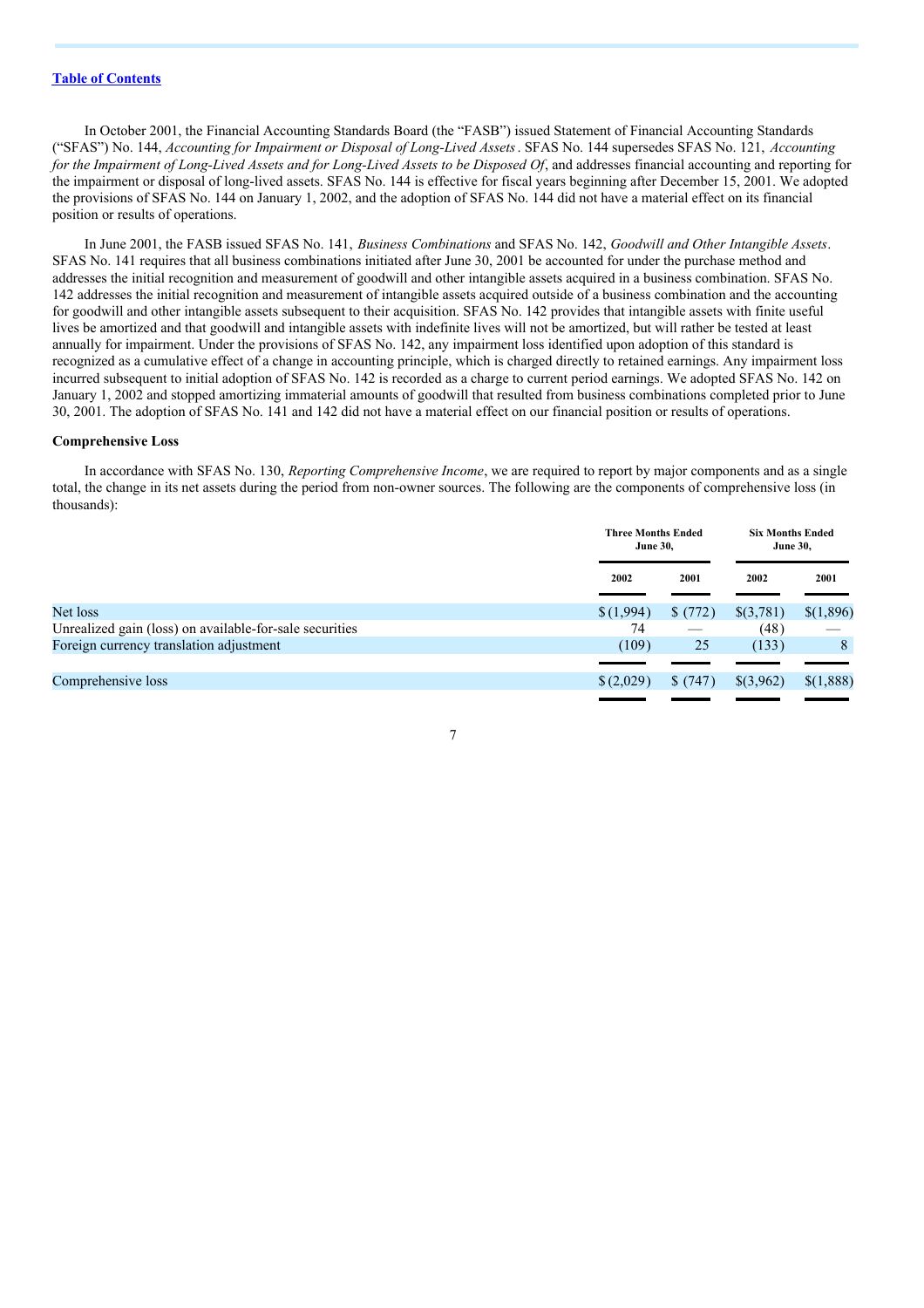#### **2—Inventories**

Inventories consisted of (in thousands):

|                                 | <b>June 30,</b><br>2002 |              | December 31,<br>2001 |
|---------------------------------|-------------------------|--------------|----------------------|
| Raw materials and subassemblies | \$2,947                 | <sup>S</sup> | 2,497                |
| Finished goods                  | 1,025                   |              | 1,101                |
|                                 |                         |              |                      |
| Total                           | \$3,972                 | - \$         | 3,598                |
|                                 |                         |              |                      |

#### **3—Basic and Diluted Net Loss Per Common Share**

For all periods presented, both basic and diluted net loss per common share were computed by dividing the net loss available to common stockholders by the number of weighted average common shares outstanding during the respective periods. Stock options to purchase approximately 802,000 shares and 788,000 shares as of June 30, 2002 and 2001, respectively, were not dilutive and, therefore, were not included in the computation of diluted net loss per common share amounts.

#### **4—Customer and Geographic Information**

We operate in one reportable segment and are engaged in the design, manufacture and marketing of newborn screening products for the identification and monitoring of common medical disorders that may occur during the critical development period of infants. The nature of our products and production processes as well as the type of customers and distribution methods are consistent among all of our devices.

Revenues from customers by geographic area were as follows (in thousands):

|                         | <b>Three Months Ended</b> |                         | <b>Six Months Ended</b> |  |
|-------------------------|---------------------------|-------------------------|-------------------------|--|
| <b>June 30,</b><br>2002 | <b>June 30.</b><br>2001   | <b>June 30.</b><br>2002 | <b>June 30,</b><br>2001 |  |
| \$5,589                 | \$5,907                   | \$10,707                | \$11,030                |  |
| 445                     | 947                       | 982                     | 1,928                   |  |
| 436                     | 389                       | 857                     | 603                     |  |
|                         |                           |                         |                         |  |
| \$6,470                 | \$7,243                   | \$12,546                | \$13,561                |  |
|                         |                           |                         |                         |  |

For both the three and the six months ended June 30, 2002, no sales to a single customer accounted for greater than 10% of total revenues. Sales to one customer, a distributor, accounted for approximately 13% and 14% of the total revenues for the three and six months ended June 30, 2001, respectively.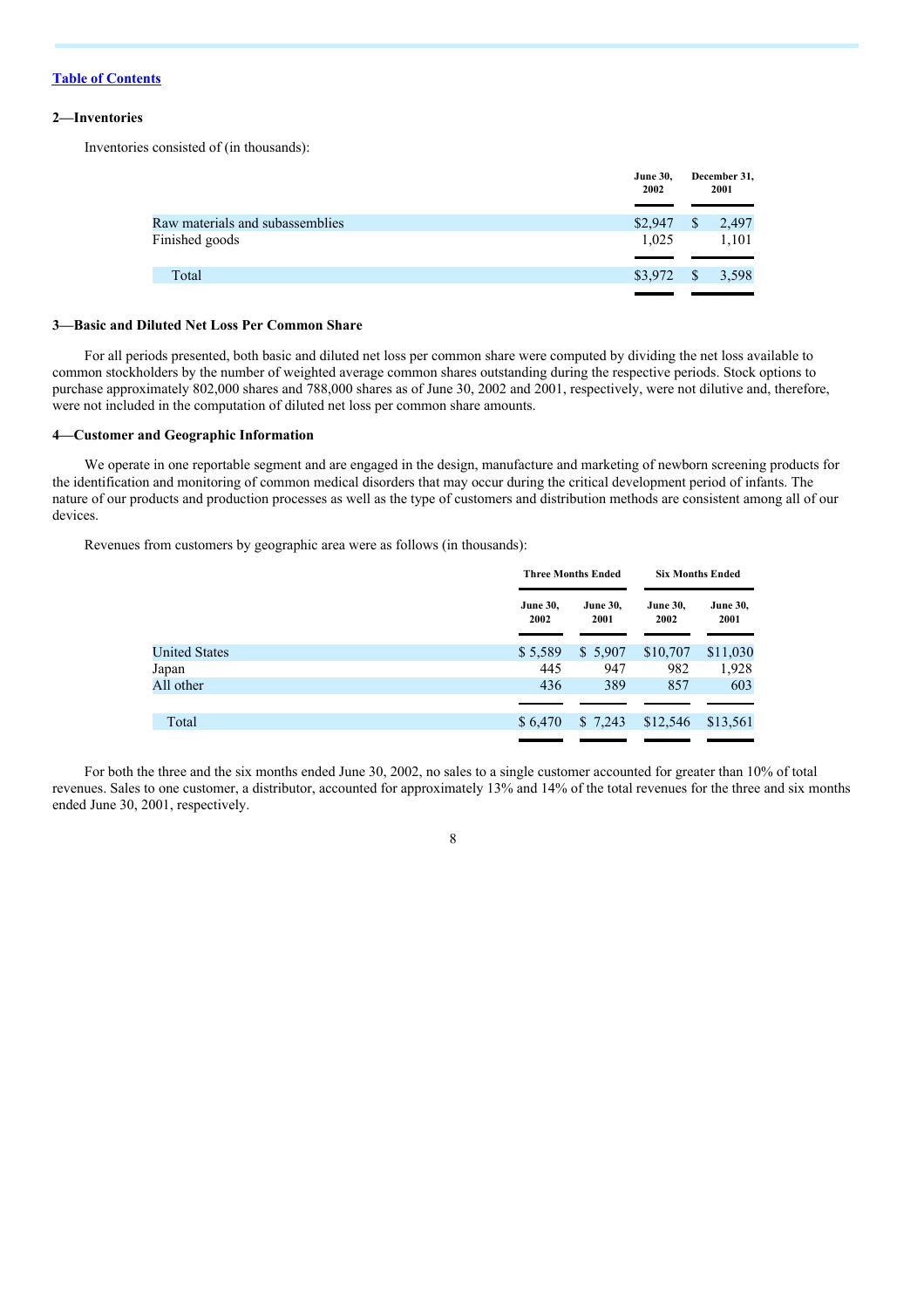#### **Item 2. Management's Discussion and Analysis of Financial Condition and Results of Operations**

This Quarterly Report on Form 10-Q contains forward-looking statements within the meaning of Section 27A of the Securities Act of 1933 and Section 21E of the Securities Exchange Act of 1934 about Natus Medical Incorporated ("Natus," "we," "us" or "our Company"). These statements include, among other things, statements concerning our future operations, financial condition and prospects, and business strategies. The words "may," "will," "continue," "estimate," "project," "intend," "believe," "expect," "anticipate" and other similar expressions generally identify forward-looking statements. Forward-looking statements in this Item 2 include, but are not limited to, statements regarding the following: the effectiveness and advantages of our products, the factors for acceptance of screening, incidence of newborn jaundice and hearing loss, bidding and selection processes, future results of clinical trials, our introduction of new *disposable products for hearing screening, our marketing, technology enhancement and product development strategies, including* additional applications for our CO-Stat product, our intention to enter into agreements with group purchasing organizations, future third party reimbursement for our products, factors relating to demand for and economic advantages of our products, the effect of Medicare reform legislation, implementation of newborn hearing screening and jaundice management, future manufacturing quality and cost, hiring of additional personnel, quality of materials from suppliers, future availability of components and materials and related production delays, the proprietary nature of our products, including infringement and enforcement of proprietary rights, future competition and our ability to compete, our compliance with regulatory requirements and laws, sufficiency of our facilities, resolution and effect of legal proceedings and *our dividend policy.*

Investors in our common stock are cautioned not to place undue reliance on forward-looking statements. Forward-looking statements are not guarantees of future performance. The forward-looking statements are subject to substantial risks and uncertainties that could cause our future business, financial condition, or results of operations to differ materially from our historical results or currently anticipated results. Investors should carefully review the information contained under the caption "Factors Affecting Future Results," contained in "Management's Discussion and Analysis of Financial Condition and Results of Operations," and elsewhere in, or incorporated by reference into, this report. All forward-looking statements are based on information available to us on the date hereof, and we assume no obligation to update forward-looking statements. These forward-looking statements are made in reliance upon the safe *harbor provision of The Private Securities Litigation Reform Act of 1995.*

#### **Overview**

We develop, manufacture and market products for the detection and management of common medical disorders in infants. Currently, we sell our ALGO products for hearing screening and our Natus CO-Stat™ products for the analysis of hemolysis and management of iaundice.

Our revenues consist of revenues from sales of equipment and disposable supplies. We currently derive substantially all of our revenues from sales of a limited number of products. Nearly all of our revenues were from sales of our ALGO products in the three and six months ended June 30, 2002 and 2001. Although we commercially launched our CO-Stat product in January 2001, we expect that a substantial majority of our revenues will continue to be generated from sales of our ALGO products for at least the next two years.

Historically we have sold our products directly through our sales force in the United States and indirectly through distributors internationally. Domestic sales were 86% and 82% of our revenues during the three months ended June 30, 2002 and 2001, respectively. Domestic sales were 85% and 81% of our revenues during the six months ended June 30, 2002 and 2001, respectively. We plan to continue to invest in expanding our international operations because we believe international markets represent a significant

 $\overline{Q}$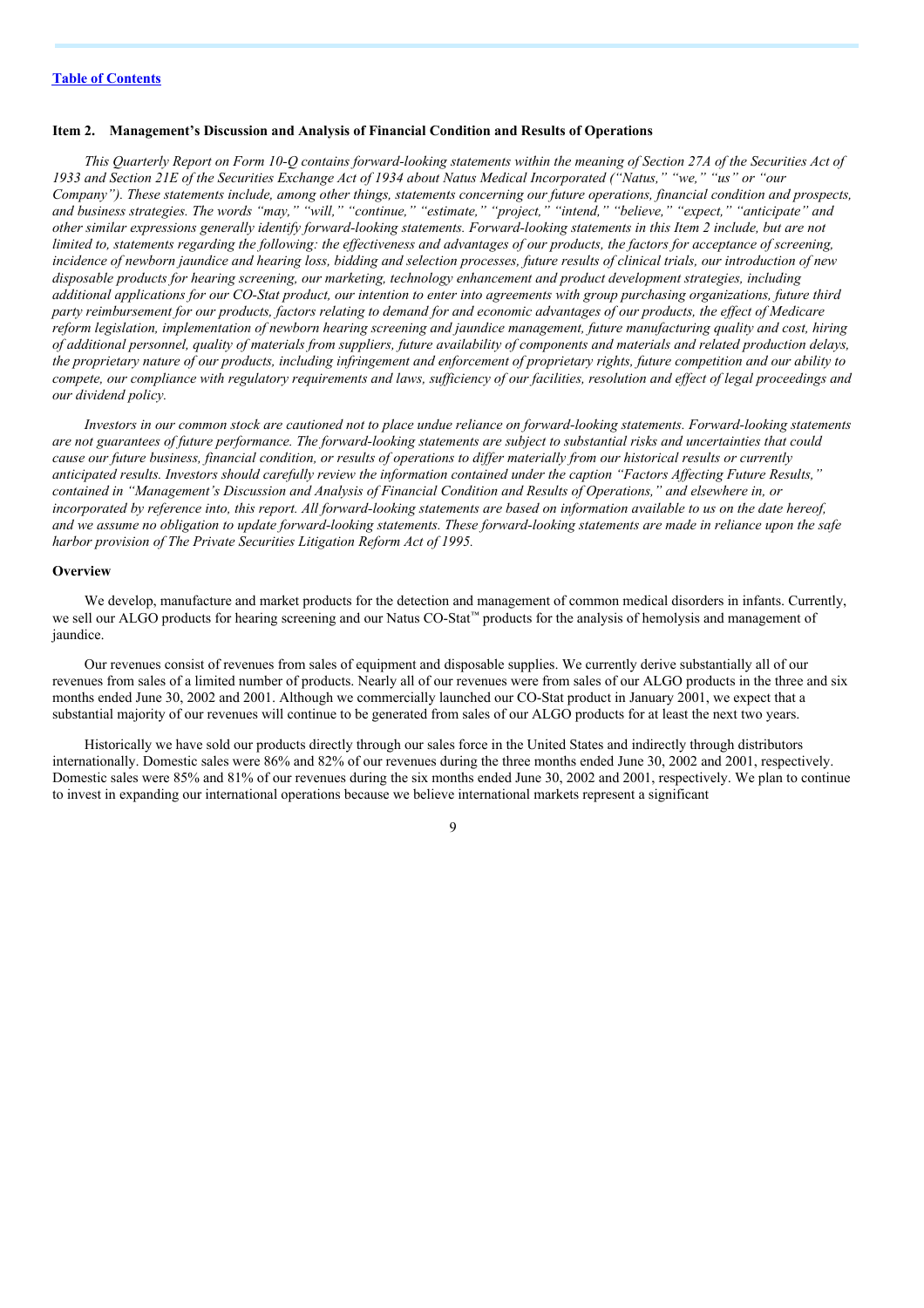growth opportunity. We acquired the distribution operations of our United Kingdom distributor in January 2001 and also began direct distribution operations in Japan in July 2001, when we acquired the activities of our Japanese distributor. The results of operations of these acquired businesses have been included in our consolidated results from those dates. If international sales increase, we may not experience corresponding growth in operating income due to the higher cost of selling outside of the United States. Prior to 2001, most of our international sales have been through distributors and have been characterized by lower gross margins due to the discount the distributors receive from our list prices.

We recognize revenue, net of discounts, from product sales, including sales to distributors, upon shipment when a purchase order has been received, the sales price is fixed and determinable and collection of the resulting receivable is probable. We generally do not provide rights of return on our products. We, however, do make provision for initial standard warranty obligations of one year and post-sale training and customer support at the time the related revenue is recognized. Revenues from extended warranty contracts are recognized ratably over the warranty period. Advance payments from customers are recorded as deferred revenue until shipment of the related product. Our reserve for bad debts is also estimated based in part on our historical results and in part on judgments on our ability to collect current accounts receivable. To date, bad debts expenses have been substantially in line with projected amounts. It is often difficult and costly to enforce debt in international markets where collection efforts take place in countries where we have no permanent physical presence. Our past bad debt experience may not be indicative of the bad debt expenses we may experience in the future. Allowances for estimated warranty costs are estimated based on our historical results. To date, warranty and extended warranty costs have been in line with projected amounts. However, our past product warranty experience may not be indicative of the warranty costs we may experience in the future. We provide ALGO screening equipment to our customers on loan without charge while we repair or service their screening equipment. Similarly, our reserve for excess and obsolete inventory is also estimated based in part on our historical results and in part on expectations of future product sales. To date excess and obsolete inventory costs have been substantially in line with projected amounts. Our past experience may not be indicative of the excess and obsolete inventory costs we may experience in the future.

The American Academy of Pediatrics has reported that neonatal jaundice is one of the biggest medical problems facing newborn babies. Our Natus Co-Stat™ End Tidal Breath Analyzer is a point of care non-invasive device that clinicians can use for the management of neonatal jaundice. In January 2001 we reorganized and expanded our domestic sales force to commercially launch CO-Stat. We expect to maintain spending on marketing to and educating the pediatric community to help address this common, but treatable newborn medical condition. Because we have not previously marketed newborn jaundice management products we cannot be certain that our planned resources will be sufficient to support the expansion of sales of our CO-Stat products.

We capitalize the initial cost of obtaining patents and amortize these costs over their expected future lives. In March 2002, we acquired technology patents from a third party at a cost of \$1 million. We will review the intangible assets annually for impairment. We have expressed our intention to acquire other technologies, patents and new products. We may not be successful in marketing those new products or products derived from, or protected by, such technologies and patents. In addition, the expected lives of such assets may need to be adjusted based on future knowledge and events. Claims made in patents may be challenged and refuted. As a result, the value of such technologies, patents or products may be impaired which could result in reducing the then carrying value or accelerating the rate of amortization of the value of such assets.

Our net loss available to common stockholders during 2001 included accretion charges to increase over time the carrying amount of our redeemable convertible preferred stock to the amount we would be required to pay if the preferred stock were to be redeemed through the date of our initial public offering in July 2001. Our redeemable convertible preferred stock converted to common stock on a one-for-one basis upon the closing of our initial public offering in July 2001. We did not pay accrued dividends on the redeemable convertible preferred stock when it converted, and accrued but unpaid dividends became additional paid-in capital.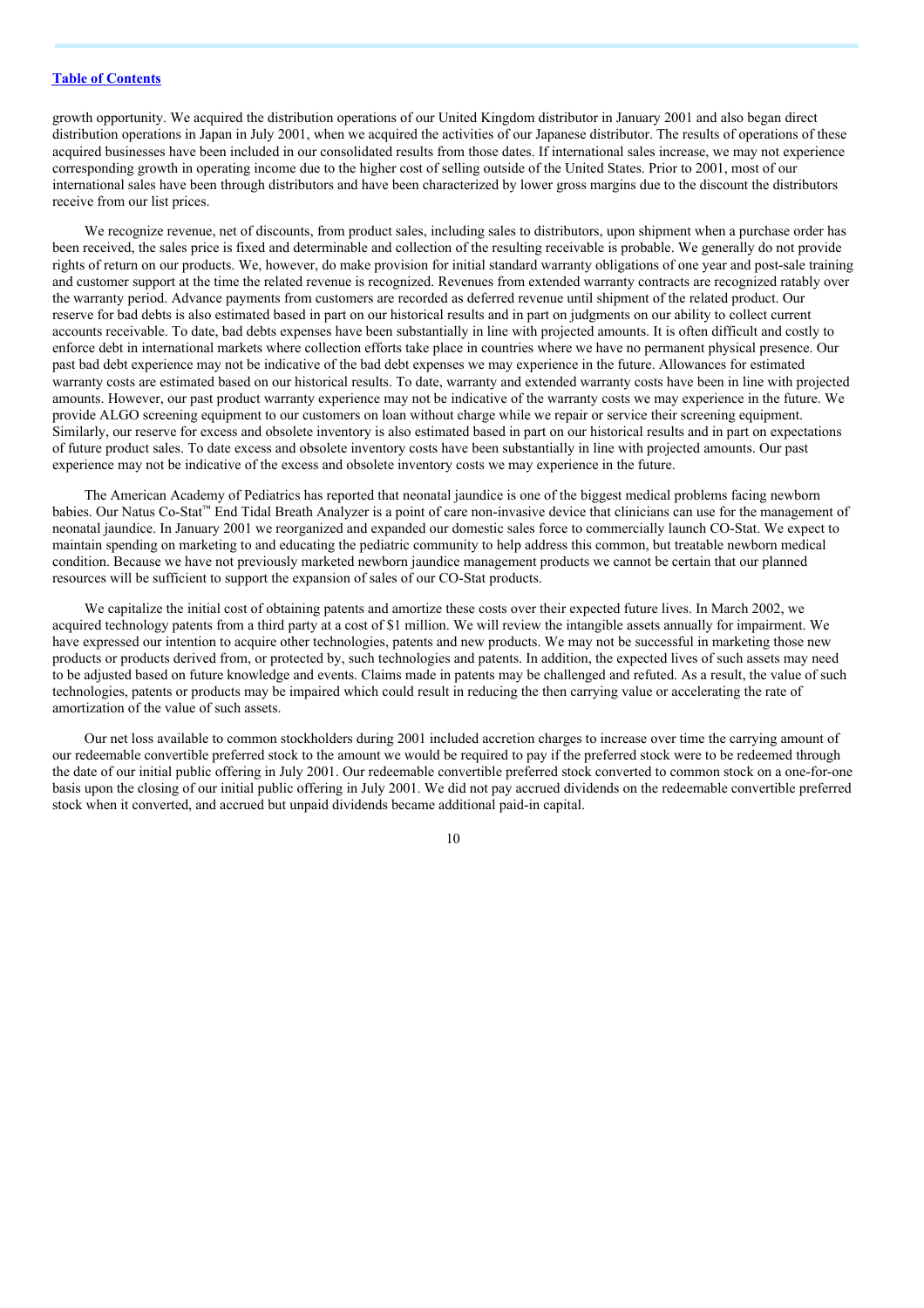#### **Results of Operations**

The following table sets forth, for the periods indicated, selected consolidated statements of operations data as a percentage of total revenues. Our historical operating results are not necessarily indicative of the results for any future period.

|                                                            | <b>Three Months Ended</b><br><b>June 30,</b> |            | <b>Six Months Ended</b><br><b>June 30,</b> |            |
|------------------------------------------------------------|----------------------------------------------|------------|--------------------------------------------|------------|
|                                                            | 2002                                         | 2001       | 2002                                       | 2001       |
| Revenues                                                   | 100.0%                                       | 100.0%     | 100.0%                                     | 100.0%     |
| Cost of revenues*                                          | 45.1                                         | 37.4       | 43.3                                       | 37.9       |
| Gross profit                                               | 54.9                                         | 62.6       | 56.7                                       | 62.1       |
|                                                            |                                              |            |                                            |            |
| Operating expenses:                                        | 55.1                                         | 41.8       | 55.3                                       | 44.0       |
| Marketing and selling<br>Research and development          | 19.7                                         | 14.1       | 18.6                                       | 15.0       |
| General and administrative                                 | 15.4                                         | 13.1       | 15.8                                       | 12.8       |
| Amortization of deferred stock compensation*               | 2.1                                          | 3.9        | 2.2                                        | 4.2        |
|                                                            |                                              |            |                                            |            |
| Total operating expenses                                   | 92.3                                         | 72.9       | 91.9                                       | 76.0       |
|                                                            |                                              |            |                                            |            |
| Loss from operations                                       | (37.4)                                       | (10.3)     | (35.2)                                     | (13.9)     |
| Other income, net                                          | 7.2                                          | (0.3)      | 5.6                                        | (0.1)      |
| Loss before provision for income taxes                     | (30.2)                                       | (10.6)     | (29.6)                                     | (14.0)     |
| Provision for income taxes                                 | 0.6                                          | 0.0        | 0.5                                        | 0.0        |
| Net loss                                                   | (30.8)                                       | (10.6)     | (30.1)                                     | (14.0)     |
| Accretion of redeemable convertible preferred stock        |                                              | 4.8        |                                            | 5.1        |
| Net loss available to common stockholders                  | $(30.8)\%$                                   | $(15.4)\%$ | $(30.1)\%$                                 | $(19.1)\%$ |
| * Amortization of deferred stock compensation included in: |                                              |            |                                            |            |
| Cost of revenues                                           | 0.3%                                         | 0.5%       | 0.3%                                       | 0.6%       |
|                                                            |                                              |            |                                            |            |
| Operating expenses:                                        |                                              |            |                                            |            |
| Marketing and selling                                      | $1.2\%$                                      | $2.0\%$    | $1.2\%$                                    | 2.2%       |
| Research and development                                   | 0.2                                          | 0.4        | 0.2                                        | 0.4        |
| General and administrative                                 | 0.7                                          | 1.5        | 0.8                                        | 1.6        |
| Total                                                      | 2.1%                                         | 3.9%       | 2.2%                                       | 4.2%       |

#### **Three and Six Months Ended June 30, 2002 and 2001**

#### **Revenues**

Our revenues consist almost exclusively of revenues from the sale of ALGO screening equipment and its related disposable supplies. Our revenues decreased \$773,000, or 11%, to \$6.5 million in the three months ended June 30, 2002 from \$7.2 million in the three months ended June 30, 2001. This decrease was primarily attributable to a decrease in revenues from screening equipment. Our revenues decreased \$1.0 million, or 7%, to \$12.5 million in the six months ended June 30, 2002 from \$ 13.6 million in the six months ended June 30, 2001. No end customer accounted for more than 10% of our revenues in the three or six months ended June 30, 2002 and 2001. Sales to our Japanese distributor, Nippon Eurotec, accounted for 13% of our revenues in the three months ended June 30, 2001.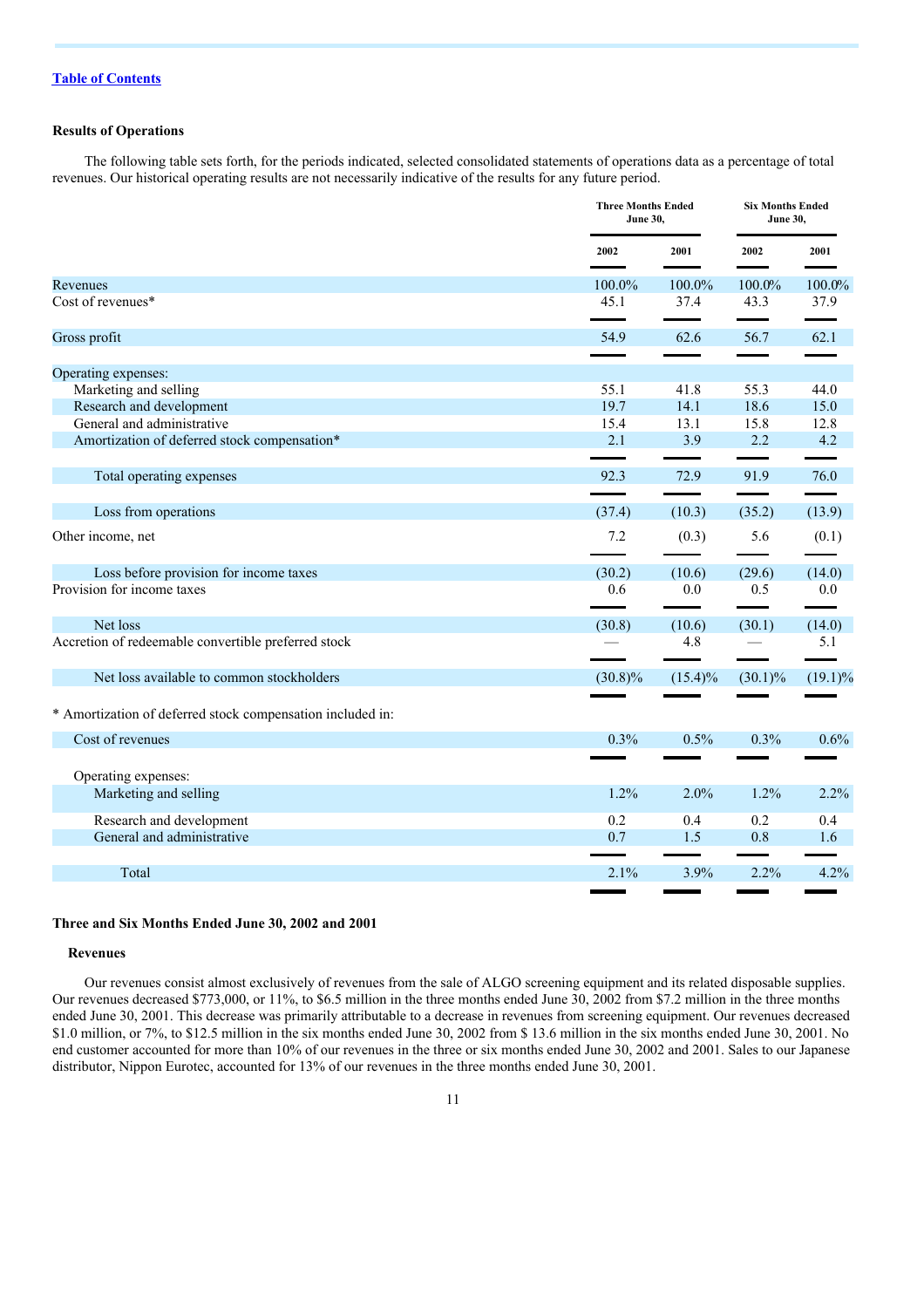Revenues from ALGO hearing screening equipment decreased by \$690,000, or 29%, to \$1.7 million in the three months ended June 30, 2002 from \$2.4 million in the three months ended June 30, 2001. Revenues from screening equipment decreased by \$1.4 million, or 31%, to \$3.2 million in the six months ended June 30, 2002 from \$4.6 million in the six months ended June 30, 2001. Lower sales in Japan were the primary reason for the declines. In early 2001, we introduced the ALGO Portable hearing screener into the Japanese market. This new product introduction significantly increased equipment sales in Japan during the first half of 2001. There were no similar product introductions in Japan in 2002. Additionally, the economy in Japan remains weak and resulted in a reduced rate of introduction of new infant hearing screening programs.

Revenues from ALGO disposable supplies decreased by \$153,000, or 3%, to \$4.5 million in the three months ended June 30, 2002 from \$4.6 million in the three months ended June 30, 2001. Revenues from disposable supplies increased \$262,000, or 3%, to \$8.8 million in the six months ended June 30, 2002 from \$8.6 million in the six months ended June 30, 2001. Sales of our ALGO Ear Coupler in the three months ended June 30, 2002 were adversely impacted by the introduction of competitive products, as well as slower than expected sales in international markets. We have also encountered delays in bringing our new ALGO 3 Flexicoupler supply into full production, which limited their availability.

Revenues from sales outside the United States decreased by \$456,000, or 34%, to \$881,000 in the three months ended June 30, 2002 from \$1.3 million in the three months ended June 30, 2001. Revenues from sales outside the United States decreased \$692,000, or 27%, to \$1.8 million in the six months ended June 30, 2002 from \$2.5 million in the six months ended June 30, 2001. These decreases were due primarily to lower quantities of screening equipment sold in Japan during the six months ended June 30, 2002, as compared to early fiscal 2001 when we introduced the ALGO portable to the Japanese market.

#### **Costs of Revenues and Operating Expenses**

Cost of revenues includes material costs, personnel expenses, amortization of deferred stock compensation, packaging and shipping costs, other manufacturing costs, warranty expenses and technology license fees. Our cost of revenues increased \$210,000, or 8%, to \$2.9 million in the three months ended June 30, 2002 from \$2.7 million in the three months ended June 30, 2001.

Cost of revenues as a percent of total revenues was 45.1% in the three months ended June 30, 2002, compared with 37.4% reported in the three months ended June 30, 2001. Cost of revenues as a percentage of total revenues was adversely impacted by higher early production costs associated with the ALGO 3 product line and increased manufacturing costs. We expect the ALGO 3 product costs to reduce in the future as we recognize the benefits of lower cost components and improvements in the manufacturing process. Cost of revenues for screening equipment as a percent of total revenues was adversely impacted by a higher manufacturing costs and higher tradeins in the three months ended June 30, 2002 than in the three months ended June 30, 2001 and increased participation by customers buying under group purchasing organization contracts. While providing an opportunity for increasing revenues, trade-ins and group purchasing organization contracts typically also have the impact of lowering both the selling prices and the gross margins on such sales transactions.

Our cost of revenues increased \$298,000, or 6%, to \$5.4 million in the six months ended June 30, 2002 from \$5.1 million in the six months ended June 30, 2001. The increase was due primarily to increases in our manufacturing costs. As a percent of revenues, the cost of revenues increased to 43.3% in the six months ended June 30, 2002 from 37.9% in the six months ended June 30, 2001. The reduction in gross profits as a percent of revenues in the six months ended June 30, 2002 was primarily a result of lower unit selling prices for screening equipment due to increased trade-in allowances, lower unit prices associated with an increased participation by customers buying under group purchasing organization contracts and higher initial production costs associated with the introduction of the ALGO 3 product line.

Marketing and selling expenses consist primarily of salaries, commissions, travel and promotional and advertising costs. Our marketing and selling expenses increased \$541,000, or 18%, to \$3.6 million in the three months ended June 30, 2002 from \$3.0 million in the three months ended June 30, 2001. Our marketing and selling expenses increased \$963,000, or 16%, to \$6.9 million in the six months ended June 30, 2002 from \$6.0 million in the six months ended June 30, 2001. The increases are primarily attributable to the increased costs of operating our Japanese subsidiary that were not present during the first half of 2001. We did not operate in Japan until July 2001. Costs also increased as a result of the full-year impact of the expansion of the domestic CO-Stat sales force that was phased in during the first half of 2001.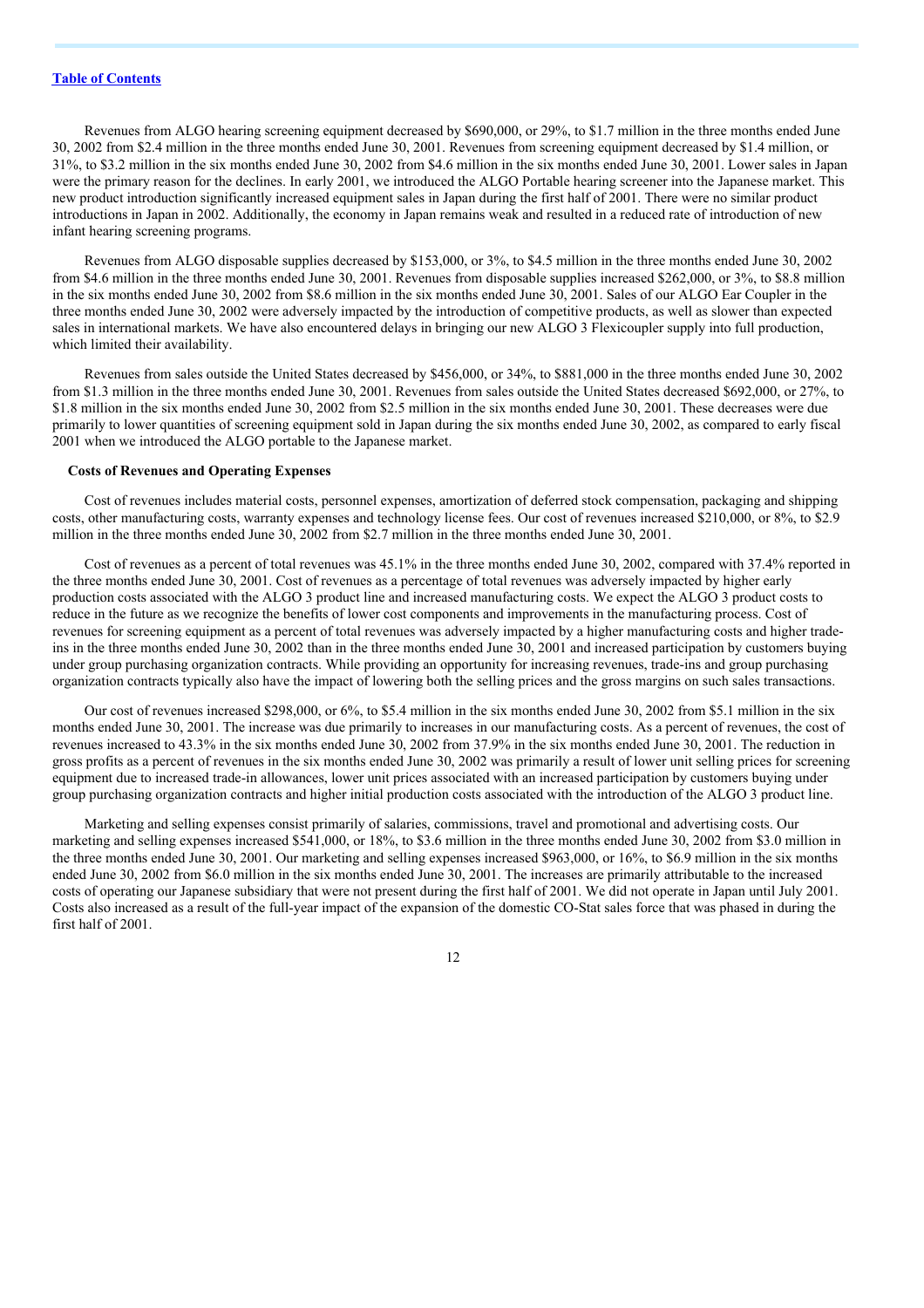Research and development expenses consist of engineering costs to develop new products, enhance existing products and validate the design of our new or enhanced products. Our research and development expenses increased \$257,000, or 25%, to \$1.3 million in the three months ended June 30, 2002 from \$1.0 million in the three months ended June 30, 2001. Our research and development expenses increased \$302,000, or 15%, to \$2.3 million in the six months ended June 30, 2002 from \$2.0 million in the three months ended June 30, 2001. Increased use of outside consultants for new product development was the primary cause of the increases.

General and administrative expenses consist of corporate, finance, human resource, administrative and legal expenses. Our general and administrative expenses increased \$37,000, or 4%, to \$991,000 in the three months ended June 30, 2002 from \$954,000 in the three months ended June 30, 2001. Our general and administrative expenses increased \$243,000, or 14%, to \$2.0 million in the six months ended June 30, 2002 from \$1.7 million in the six months ended June 30, 2001. The increases in costs are primarily associated with increases in payroll costs as well as other costs associated with becoming a public company.

We recorded aggregate amortization of deferred stock compensation of \$154,000 and \$326,000 in the three months ended June 30, 2002 and 2001, respectively. We recorded aggregate amortization of deferred stock compensation of \$319,000 and \$655,000 in the six months ended June 30, 2002 and 2001, respectively.

Other income and expense consists of interest income and capital gains and losses associated with changes in our investment portfolio, interest expense, currency exchange loss and other miscellaneous income and expenses. Other income increased \$235,000 to \$238,000 in the three months ended June 30, 2002 from \$3,000 for the three months ended June 30, 2001. Other income increased \$478,000 to \$500,000 in the six months ended June 30, 2002 from \$22,000 for the six months ended June 30, 2001. The increase was associated with the investment of the remaining net proceeds of our initial public offering in July of 2001.

Foreign exchange gains were \$228,000 in the three months ended June 30, 2002 and \$208,000 in the six months ended June 30, 2002. Exchange gains and losses were insignificant in 2001. The gains resulted primarily from reductions in local currency equivalents of U.S. Dollar obligations associated with the recent weakening of the U.S. Dollar against the British Pound and the Japanese Yen. Such gains were partially offset by unrealized translation losses that are not included in net income, but that were reported as a component of other comprehensive income.

#### **Liquidity and Capital Resources**

As of June 30, 2002, we had cash, cash equivalents and short-term investments of \$49.6 million, stockholders' equity of \$57.7 million and working capital of \$54.5 million. We completed an initial public offering of 5,000,000 shares of our common stock at \$11.00 per share in July 2001 and raised \$51.2 million after underwriting discounts and commissions but before expenses payable by us. In August 2001, our managing underwriters exercised their right to purchase an additional 750,000 shares of our common stock at \$11.00 per share for net proceeds of \$7.7 million after underwriting discounts and commissions but before any expenses payable by us.

Net cash used in operating activities was \$2.9 million for the six months ended June 30, 2002, compared to net cash used in operating activities of \$307,000 for the six months ended June 30, 2001. Cash used in operating activities for the six months ended June 30, 2002 resulted primarily from the net loss during the period and an increase in inventories, offset in part by non-cash items such as deferred stock compensation and depreciation and amortization and a decrease in accounts receivable. The increase in inventories was due primarily to having inventory at our Japanese subsidiary at June 30, 2002, compared with inventory in Japan having been owned by our independent distributor in 2001, as well as additional domestic inventory associated with the ALGO 3 product line. Net cash used in operating activities for the six months ended June 30, 2001 resulted primarily from the net loss during the period and increases in inventory partially offset by a decrease in accounts receivable, an increase in accounts payable and non-cash items such as deferred stock compensation and depreciation and amortization during the six months ended June 30, 2001.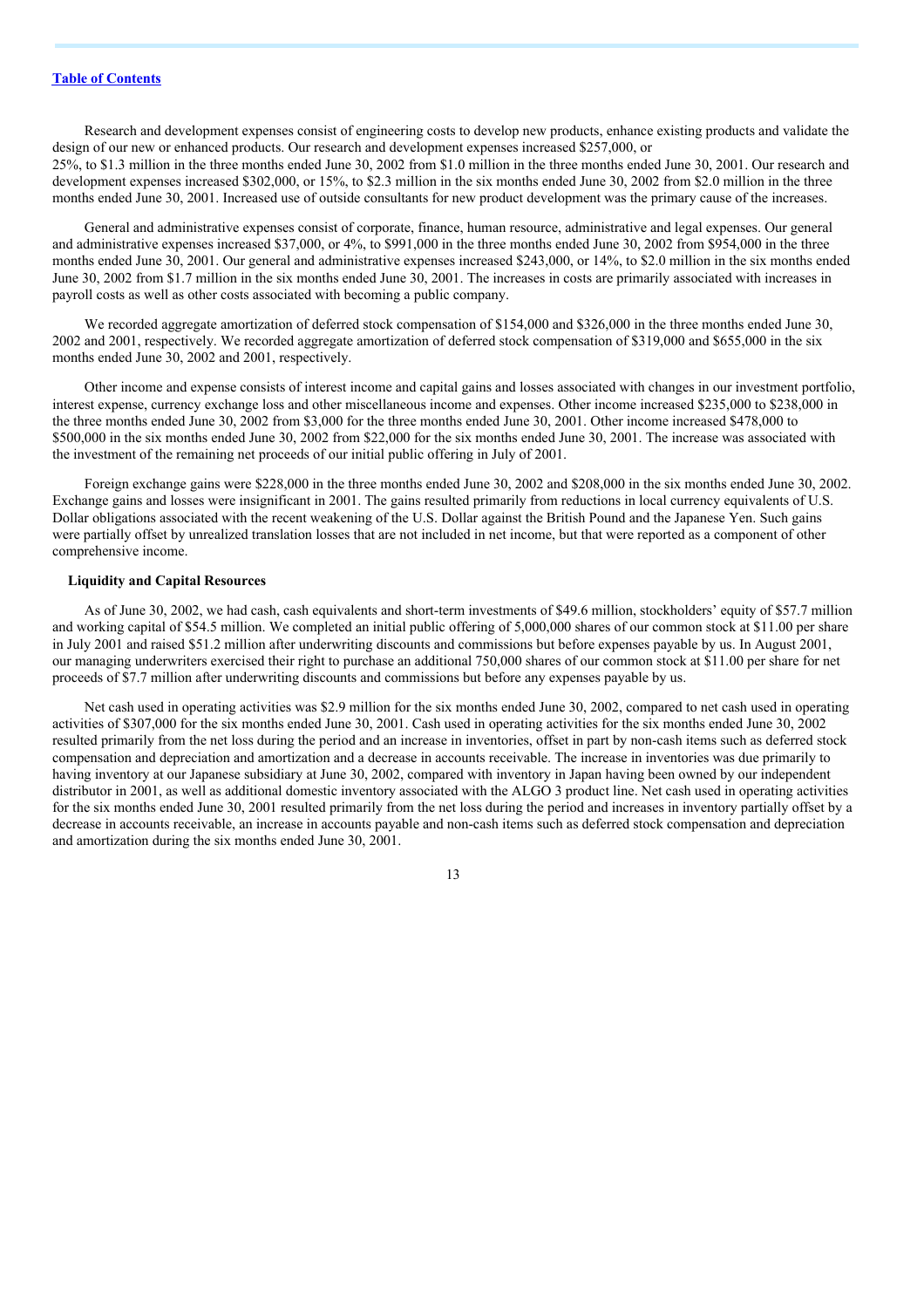Net cash used in investing activities is strongly impacted by the amount of cash needed to fund operations and investment choices associated with excess cash. Net cash used in investing activities was \$4.0 million for the six months ended June 30, 2002 and \$428,000 for the six months ended June 30, 2001. Net cash used in investing activities during these periods was primarily for the purchase of short-term investments (net of sales) in the six months ended June 30, 2002 and new computers, equipment and furniture as we expanded operations in the six months ended June 30, 2001. Our decision to hold investments in one form or another is driven primarily by the rate of return on the investment at the time of renewal versus the risks associated with the investment. Because we do not want to be considered an investment company the types of investments we may make are limited. We select from appropriate available cash equivalent investments and shortterm government issuances based on investment yields and other criteria at the time of renewing expired time deposits. As cash equivalent investments are reported as cash, and short term government issuances are reported under investing activities. Fluctuations in cash and investing activities are often attributable to these investment decisions. We had no material capital expenditure commitments as of June 30, 2002 and we currently do not intend to enter into any material capital expenditure commitments for the remainder of 2002. We have a \$327,000 interest-bearing certificate of deposit with a bank that matures in April 2004. This investment was assigned to a bank in February 1999 to guarantee a loan on a primary residence of an officer totaling \$250,000 plus accrued interest. The sole collateral for this guarantee is 27,088 shares of our stock that is held by the officer. Due to this arrangement, we have classified the investment as held to maturity.

Net cash provided by financing activities was \$359,000 for the six months ended June 30, 2002 and \$1.3 million for the six months ended June 30, 2001. The net cash provided by financing activities for the six months ended June 30, 2002 resulted primarily from the proceeds of purchases of stock by employees pursuant to our stock option and purchase plans. The net cash used in financing activities for the six months ended June 30, 2001 resulted primarily from the proceeds of purchases of stock by employees pursuant to our stock option and short-term borrowing under our then line of credit, net of deferred offering costs.

Our future liquidity and capital requirements will depend on numerous factors, including:

- the amount and timing of revenues;
- the extent to which our existing and new products gain market acceptance;
- the extent to which we make acquisitions;
- the cost and timing of expansion of product development efforts and the success of these development efforts;
- the cost and timing of expansion of marketing and selling activities; and
- available borrowings under line of credit arrangements and the availability of other means of financing.

In March 2002, we entered into an agreement to acquire certain intellectual property and technology patents of a private company for \$1.0 million subject to certain conditions to closing and other obligations of the seller. We financed the acquisition with short-term notes payable that do not bear interest. \$500,000 of the notes was paid on April 1, 2002 and \$500,000 of the notes will be due on July 1, 2002. We also entered into a product development agreement with respect to the acquired rights, which will involve payments in the aggregate amount of \$500,000 between April 1, 2002 and June 30, 2003.

We believe that our current cash and cash equivalent balances and any cash generated from operations and from current or future debt financing will be sufficient to meet our operating and capital requirements for at least the next 18 months. However, it is possible that we may require additional financing within this period. We intend to continue to invest heavily in the development of new products and enhancements to our existing products and in both existing and new product distribution domestically and overseas. The factors described above will affect our future capital requirements and the adequacy of our available funds. In addition, even if our current funds are sufficient to meet our anticipated cash needs during the next 18 months, we may need to raise additional funds beyond this time, particularly if we invest significant amounts in the acquisition of businesses and products. We may be required to raise those funds through public or private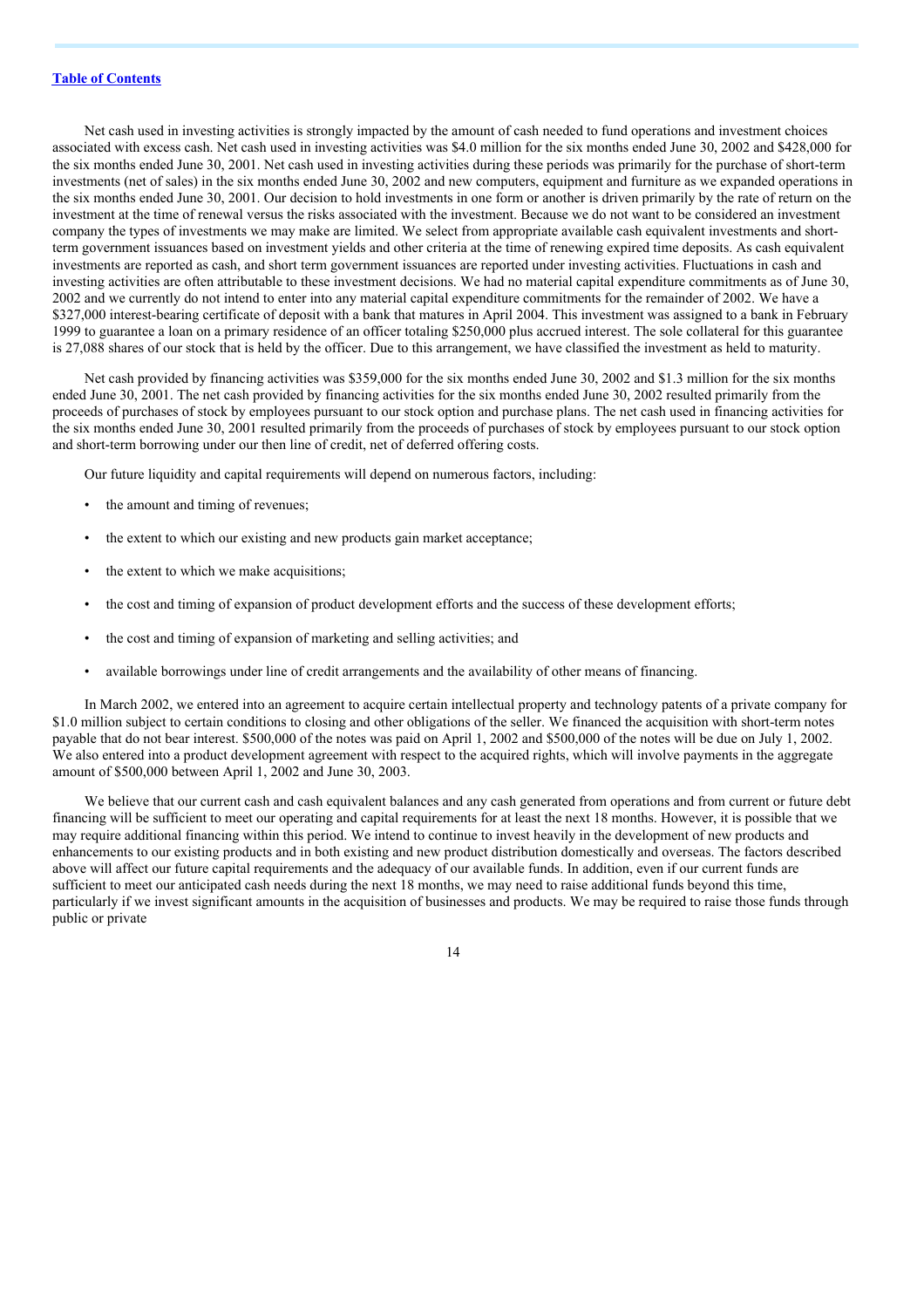financings, strategic relationships or other arrangements. Any additional equity financing may be dilutive to stockholders and debt financing, if available, may involve restrictive covenants.

#### **Recent Accounting Pronouncements**

In June 2002, the FASB issued SFAS 146, Accounting for Costs Associated with Exit or Disposal Activities, which addresses accounting for restructuring and similar costs. SFAS 146 supercedes previous accounting guidance, principally Emerging Issues Task Force Issue No. 94-3. We will adopt the provisions of SFAS 146 for restructuring activities initiated after December 31, 2002. SFAS 146 requires that the liability for costs associated with an exit or disposal activity be recognized when the liability is incurred. Under Issue 94-3, a liability for an exit cost was recognized at the date of the Company's commitment to an exit plan. SFAS also establishes that the liability should initially be measured and recorded at fair value. Accordingly, SFAS 146 may affect the timing of recognizing future restructuring costs as well as the amount recognized.

In October 2001, the Financial Accounting Standards Board (the "FASB") issued Statement of Financial Accounting Standards ("SFAS") No. 144, *Accounting for Impairment or Disposal of Long-Lived Assets*. SFAS No. 144 supersedes SFAS No. 121, *Accounting* for the Impairment of Long-Lived Assets and for Long-Lived Assets to be Disposed Of, and addresses financial accounting and reporting for the impairment or disposal of long-lived assets. SFAS No. 144 is effective for fiscal years beginning after December 15, 2002. We adopted the provisions of SFAS No. 144 on January 1, 2002, and the adoption of SFAS No. 144 did not have a material effect on its financial position or results of operations.

In June 2001, the FASB issued SFAS No. 141, *Business Combinations* and SFAS No. 142, *Goodwill and Other Intangible Assets*. SFAS No. 141 requires that all business combinations initiated after June 30, 2001 be accounted for under the purchase method and addresses the initial recognition and measurement of goodwill and other intangible assets acquired in a business combination. SFAS No. 142 addresses the initial recognition and measurement of intangible assets acquired outside of a business combination and the accounting for goodwill and other intangible assets subsequent to their acquisition. SFAS No. 142 provides that intangible assets with finite useful lives be amortized and that goodwill and intangible assets with indefinite lives will not be amortized, but will rather be tested at least annually for impairment. Under the provisions of SFAS No. 142, any impairment loss identified upon adoption of this standard is recognized as a cumulative effect of a change in accounting principle, which is charged directly to retained earnings. Any impairment loss incurred subsequent to initial adoption of SFAS No. 142 is recorded as a change to current period earnings. We adopted SFAS No. 142 on January 1, 2002 and stopped amortizing goodwill that resulted from business combinations completed prior to June 30, 2001. The adoption of SFAS No. 141 and 142 did not have a material effect on our financial position and results of operations.

#### **Factors Affecting Future Results**

#### We have a history of losses and may experience losses in the future, which may result in the market price of our common stock **declining**

Since our inception, we have incurred significant net losses, including net losses available to common stockholders of \$3.8 million in the six months ended June 30, 2002, \$4.6 million in 2001 and \$1.1 million in 2000. In addition, we had an accumulated deficit of \$28.1 million as of June 30, 2002. We expect to incur net losses in 2002.

We anticipate that our expenses will increase substantially in the foreseeable future as we:

- continue to invest in research and development to enhance our ALGO and CO-Stat products and develop new technologies;
- develop additional applications for our current technology, such as the use of our CO-Stat breath analyzer for the detection of preterm labor and pre-eclampsia;
- increase our marketing and selling activities, particularly outside the United States;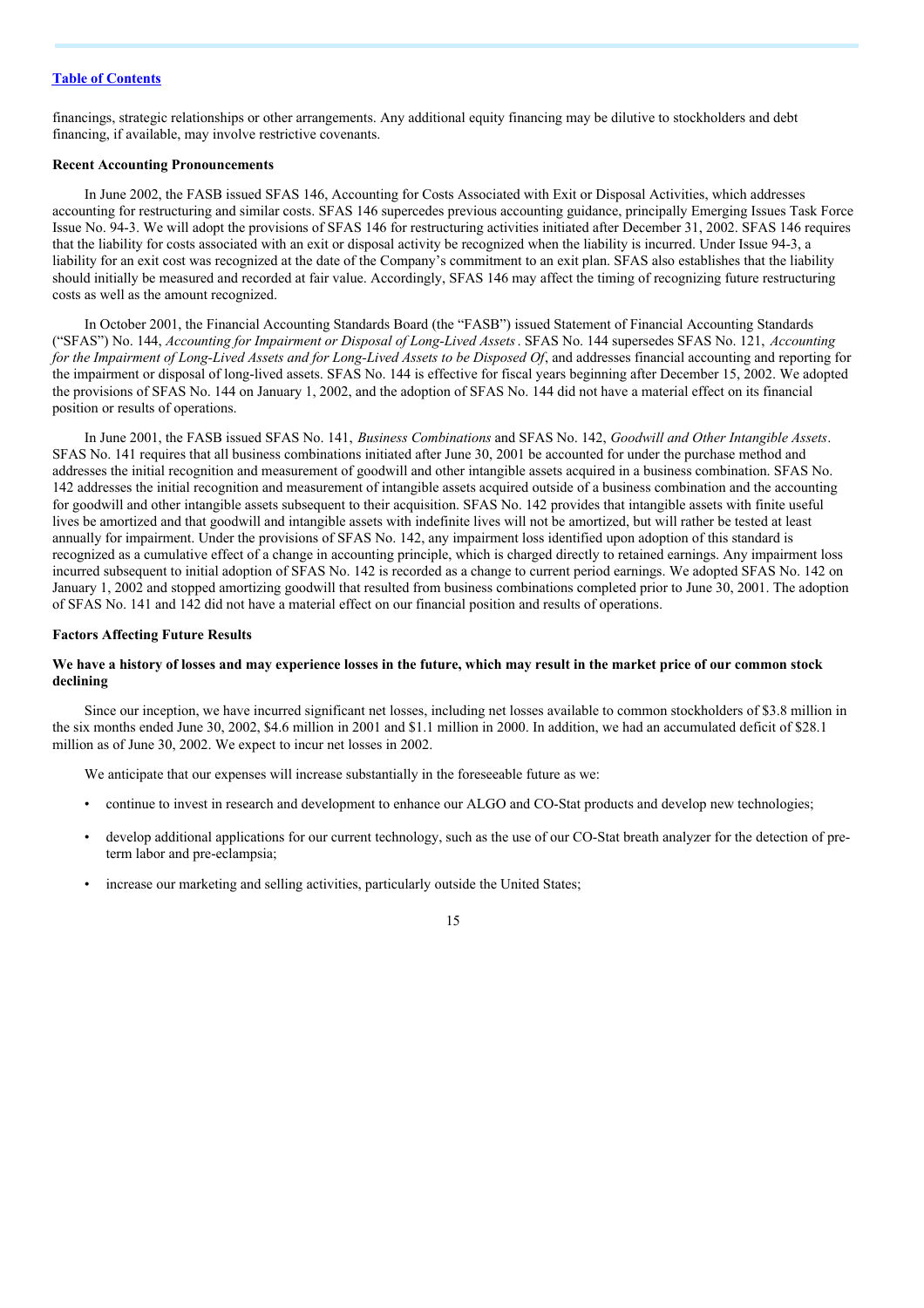- continue to increase the size and number of locations of our customer support organization; and
- develop additional infrastructure and hire additional management and other employees to keep pace with our growth.

As a result of these increased expenses, we will need to generate significantly higher revenues to achieve profitability. We cannot be certain that we will achieve profitability in the future or, if we achieve profitability, sustain it. If we do not achieve and maintain profitability, the market price of our common stock is likely to decline, perhaps substantially.

#### We have relied, and expect to continue to rely, on sales of our ALGO product family for substantially all of our revenues, and a **decline in sales of these products could cause our revenues to fall**

Historically, we have derived substantially all of our revenues from sales of our ALGO products. Revenues from our ALGO products accounted for approximately 95% of our revenues in the six months ended June 30, 2002, approximately 97% of our revenues in 2001 and approximately 98% of our revenues in 2000. We expect that the revenues from our ALGO product family will continue to account for a substantial majority of our revenues for at least the next two years. To date, our MiniMuff product, which is a disposable ear cover for newborns, has accounted for only a small percentage of our revenues. We have not derived any significant revenues from sales of our CO-Stat products. Any factors adversely affecting the pricing of our ALGO screening equipment and related disposables or demand for our ALGO products, including physician acceptance or the selection of competing products, could cause our revenues to decline and our business to suffer.

#### If more physicians do not adopt our ALGO and CO-Stat products, we will not achieve future sales growth

We acquired the ALGO product family in 1987, and we introduced our CO-Stat product in January 2001. More neonatologists and pediatricians must adopt our products for us to increase our sales. We believe that physicians will not continue to use our products unless they determine, based on published peer-reviewed journal articles, long-term clinical data and experience, that the products provide an accurate and cost-effective alternative to other means of testing for hearing impairment or jaundice management. There are currently alternative hearing screening and jaundice management products, which may be less expensive and may be quicker on a per test basis. Physicians are traditionally slow to adopt new products and testing practices, partly because of perceived liability risks and the uncertainty of third party reimbursement. If more neonatologists and pediatricians do not adopt our products, we may never have significant revenues or achieve and maintain profitability. Factors that may affect the medical community's acceptance of our products, some of which are beyond our control, include:

- the changing governmental and physician group guidelines for screening of newborns, particularly with respect to full term babies;
- the performance, quality, price and total cost of ownership of our screening products relative to other screening products for newborns;
- our ability to maintain and enhance our existing relationships and to form new relationships with leading physician organizations, hospitals and third party payors;
- changes in state and third party payor reimbursement policies for newborn screening equipment; and
- the adoption of state and foreign laws requiring universal newborn screening.

#### A general economic downturn in the United States or abroad may reduce our revenue and harm our business

The primary customers for our products are neonatologists, physicians, audiologists, hospitals and government agencies. Any significant downturn in domestic or global economic conditions which results in the reduction of the capital spending budgets of our customers or a delay in capital equipment purchases would likely result in a decline in demand for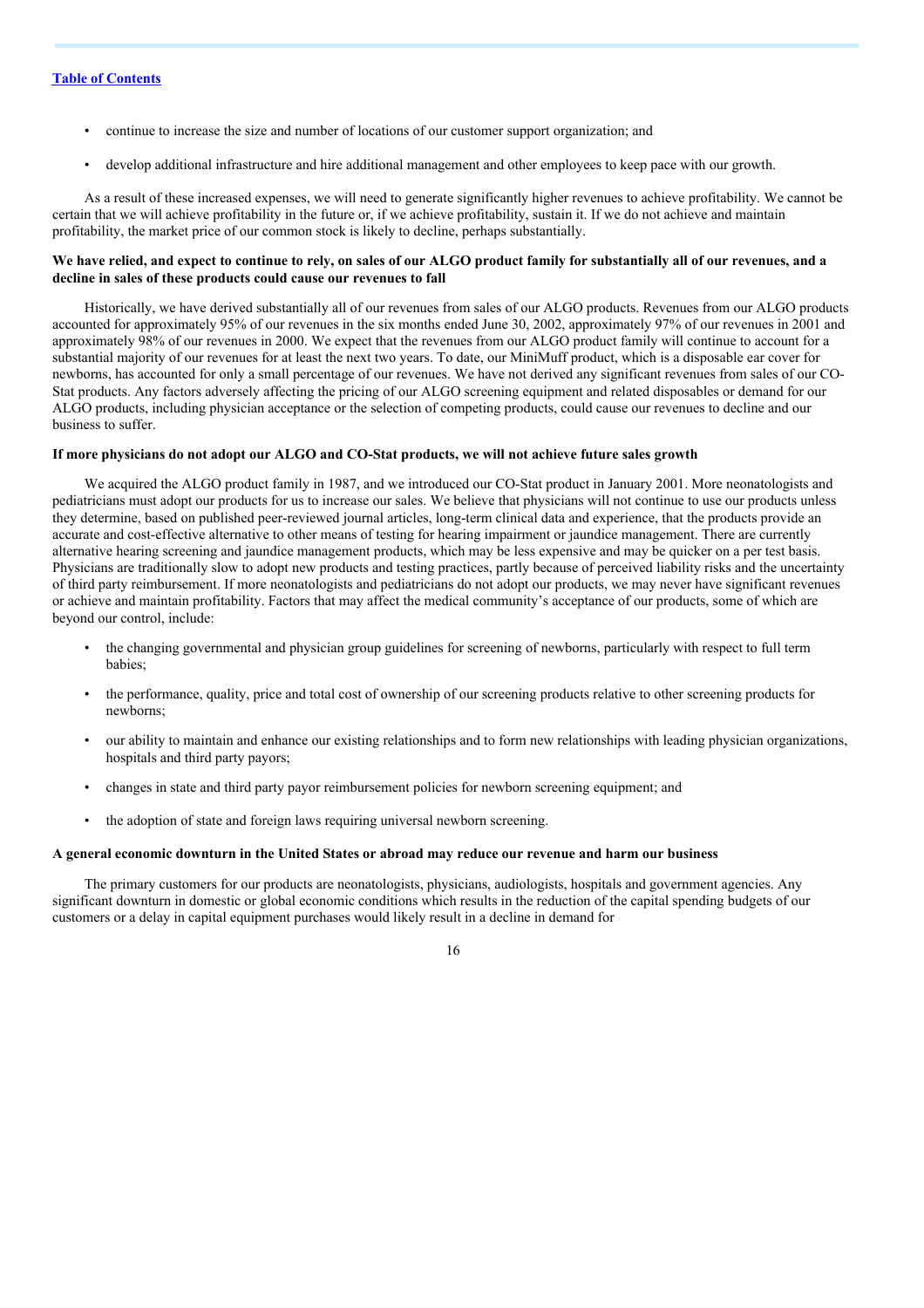our products and could harm our business. Economic growth in the United States and other countries has slowed significantly and many commentators believe that the United States economy is experiencing a recession. Overall, customer spending is getting tighter and spending decisions are being more closely scrutinized. These conditions have negatively impacted our business and may continue to do so if they persist. Like other companies, we currently have very limited visibility with respect to our near term quarters and are having difficulty predicting our revenues and operating results during these periods.

#### **A sluggish economy as a result of terrorist attacks could have an adverse effect on our business**

The September 11, 2001 terrorist attacks in New York and Washington D.C. contributed to the slowdown in the United States economy and the economies of other countries. At the time of the attacks, capital investment by businesses, particularly capital investment in technology, had been experiencing substantial weakness. Economic and political uncertainties, both domestically and abroad, resulting from these attacks have resulted in declines in new technology investments by our customers, including investment in our products. In addition, at least during the short term, some hospitals focused their resources on emergency preparedness and issues related to readiness for disasters rather than on compliance with newborn hearing screening mandates to take effect. For example, we did not receive product orders that we anticipated in the weeks after the terrorist attacks, which resulted in a decline in revenues in the quarter ended September 30, 2001. New rules and regulations that went into effect in New York in October 2001 require inpatient hearing screening for newborns under certain circumstances. We did not receive the orders we anticipated that we would have received late in the quarter ended September 30, 2001 from the adoption of these rules and regulations. We do not know what further effect future terrorist attacks, or resulting military actions by the United States, could have on our business, revenues or results of operations. If our customers or potential customers defer or cancel purchases of our products, our revenues will be adversely affected, which would harm our results of operations and financial condition.

#### **Our quarterly operating results may fluctuate, which could cause our stock price to decline**

Our revenues and operating results have varied significantly from quarter to quarter in the past and may continue to fluctuate in the future. The following are among the factors that could cause our revenues, operating results and margins to fluctuate significantly from quarter to quarter:

- the budgeting cycle of our customers;
- the size and timing of specific sales, such as large purchases of screening equipment or disposables by government agencies or hospital systems;
- product and price competition;
- trade-in allowances or other concessions in connection with the introduction of new products or improvements to existing products;
- the timing and market acceptance of new product introductions and product enhancements by us and our competitors, such as the expected reduction in demand for and potential inventory obsolescence relating to our existing ALGO screener prior to or after the announced launch date of our next generation ALGO screener;
- the length of our sales cycle;
- the loss of key sales personnel or international distributors; and
- changes caused by the rapidly evolving market for newborn screening products.

In addition, if a majority of our customers were to implement enterprise-wide evaluation programs or purchase products for the entire organization at once, our sales cycle could lengthen and our revenues could be erratic from quarter to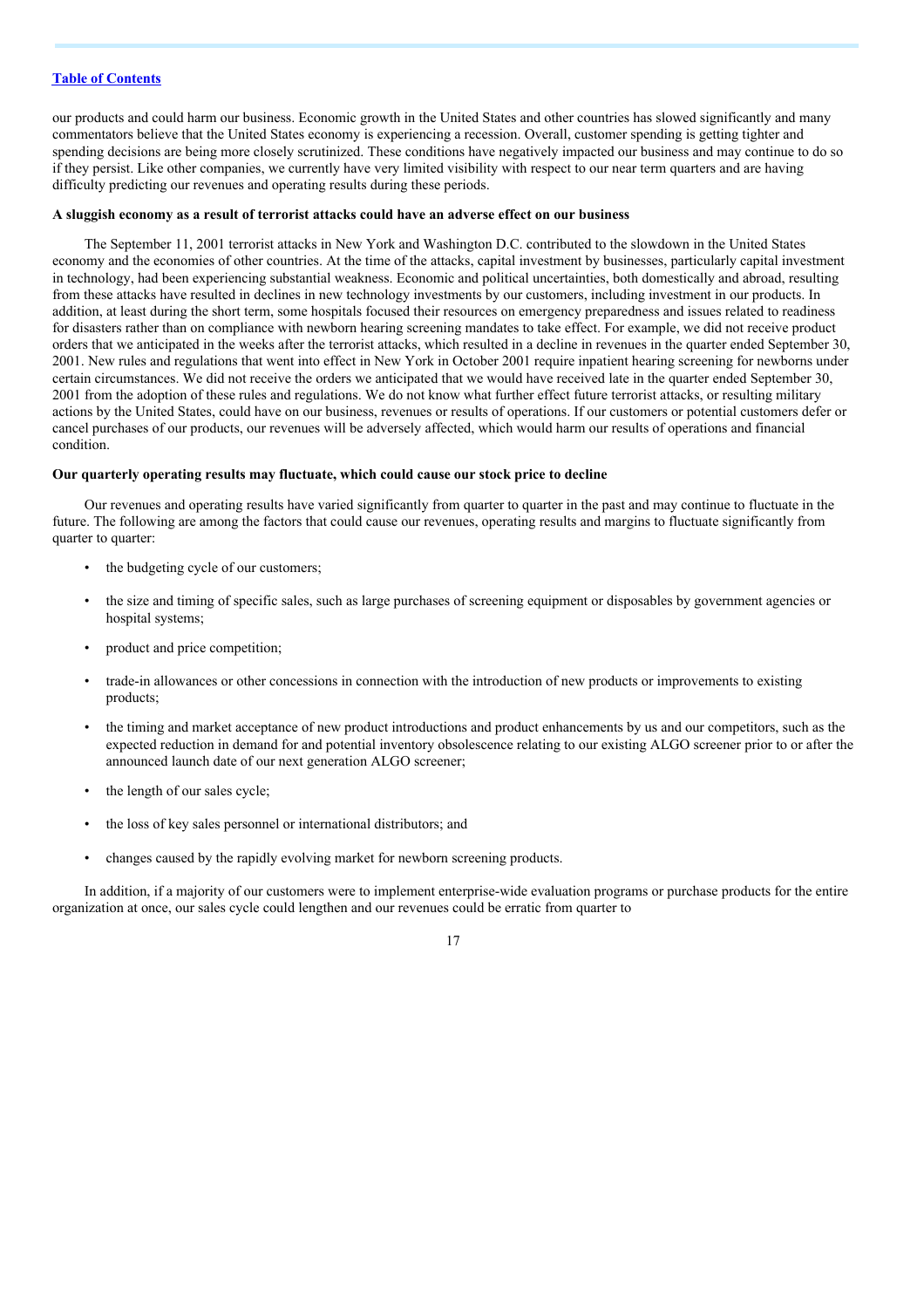quarter. This could make our business difficult to manage. For example, in the fourth quarter of 1997, a local government agency in Belgium made a one-time purchase of equipment for each of the hospitals in its jurisdiction and approximately one year's supply of disposables. This purchase resulted in an abnormally high level of sales during that period and the following quarter.

We have limited historical experience selling our CO-Stat products and cannot determine how the sales cycle for the CO-Stat products will affect our revenues. The sales cycle, however, could be protracted and could result in further unpredictability in our revenues from quarter to quarter.

Many of these factors are beyond our control, and we believe that you should not rely on our results of operations for interim periods as any indication of our expected results in any future period. If our revenues vary significantly from quarter to quarter, our business could be difficult to manage and our quarterly results could be below expectations of investors and stock market analysts, which could cause our stock price to decline.

#### **Our operating results have been and may continue to be subject to seasonal fluctuations**

We experience seasonality in the sale of our screening equipment. For example, our sales typically decline from our fourth fiscal quarter to our first fiscal quarter. We anticipate that we will continue to experience relatively lower sales in our first fiscal quarter due to patterns in the capital budgeting and purchasing cycles of our current and prospective customers, many of which are government agencies. We may also experience declining sales in the third fiscal quarter due to summer holiday and vacation schedules. These seasonal factors may lead to fluctuations in our quarterly operating results. It is difficult for us to evaluate the degree to which the summer slow down, capital budgeting and customer purchasing cycle variations may make our revenues unpredictable in the future.

#### Our operating results may decline if we do not succeed in developing and marketing additional newborn testing products or **improving our existing products**

We intend to develop additional testing products for the diagnosis and monitoring of common medical conditions in infants and pregnant women. Developing new products and improving our existing products to meet the needs of neonatologists and pediatricians requires significant investments in research and development. If we fail to successfully develop and market new products and update our existing products, our operating results may decline as our existing products reach the end of their commercial life cycles.

#### Our future growth and profitability will depend on our ability to begin commercial, volume sales of our CO-Stat products

We introduced our CO-Stat product family for clinical research uses in July 1999 and began commercially marketing it in January 2001. To date, CO-Stat products have accounted for only a limited portion of our revenues and we have sold only 21 CO-Stat analyzers. We have limited experience marketing our CO-Stat product for commercial use. However, our future growth and profitability will depend on our ability to commercially sell our CO-Stat products and to sell our CO-Stat products in volume. We cannot be certain that our entry into the hemolysis monitoring segment of the newborn testing market with our CO-Stat products will be successful, that the hemolysis monitoring market will develop at all or that physicians, governments or other third party payors will accept and adopt these products.

#### Physicians may not adopt our CO-Stat products if we cannot show that these products are cost-effective or if long-term clinical **data does not support our early results, which would harm our operating results**

While one clinical study has concluded that our CO-Stat product is more cost-effective than another test used for jaundice monitoring, we cannot be certain that additional clinical studies of the cost-effectiveness of our CO-Stat product compared to other tests used for jaundice monitoring will produce results that are favorable to our products. The commercial acceptance of our CO-Stat products depends in part upon favorable results from these studies if they are conducted. If our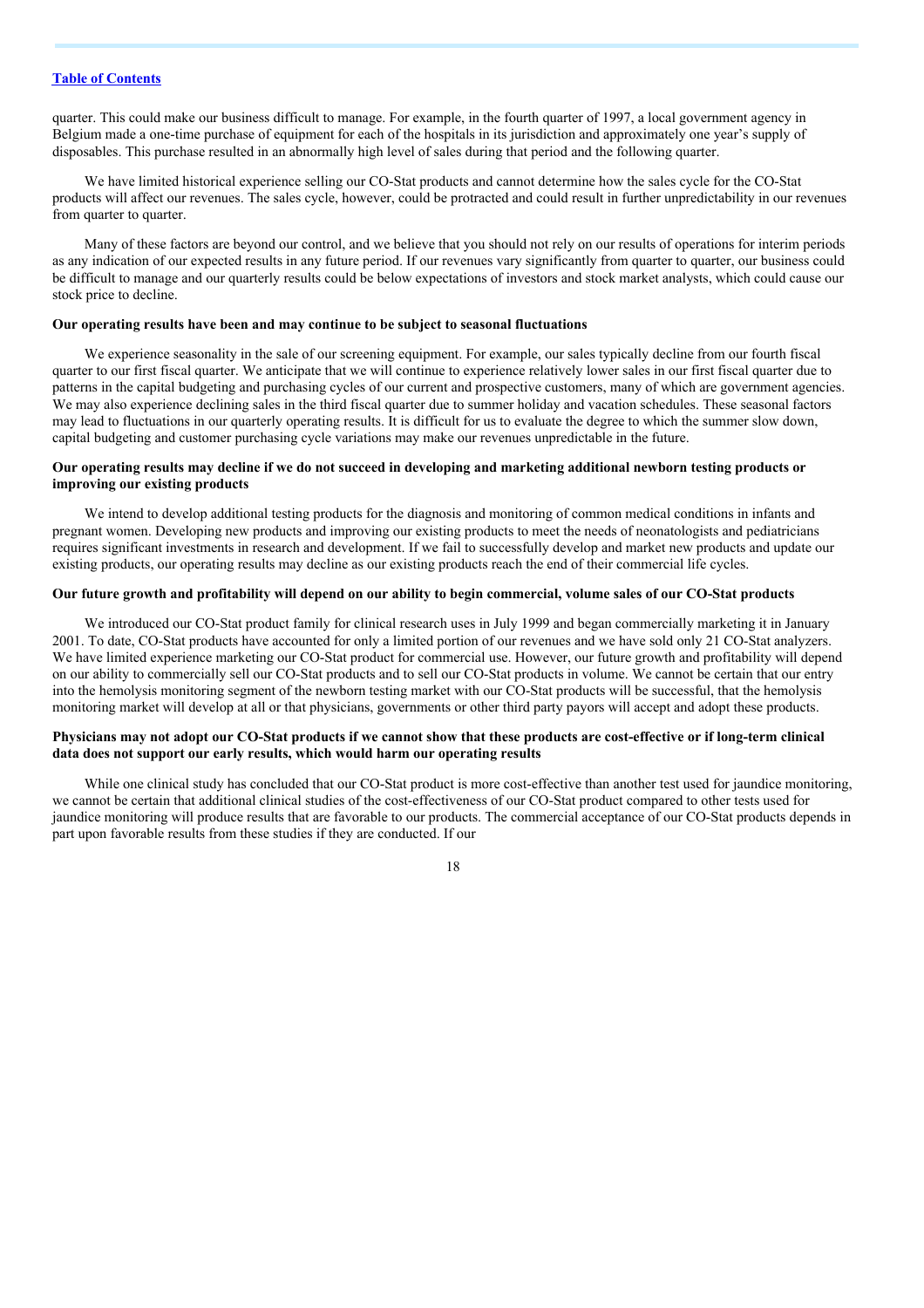CO-Stat products are not shown to be cost-effective, we may not be able to persuade clinicians to adopt our products and our results of operations may suffer.

If clinical studies do not continue to produce satisfactory clinical data supported by the independent efforts of clinicians, our new products may not be accepted by physicians or government agencies as meeting the standards of care for universal newborn screening. Our safety, effectiveness, reliability, sensitivity and specificity data for the CO-Stat product is based in part on a study of over 1,300 children conducted in 1998. We may find that data from longer-term follow-up studies or studies involving a larger number of children is inconsistent with our relatively short-term data. If longer-term studies or clinical experience indicate that the CO-Stat product does not provide sensitive, specific and reliable results, our products may not gain commercial acceptance and our revenues could decline. In addition, we could be subject to significant liability for screening that failed to detect hemolysis leading to jaundice or costs and emotional distress incurred by families whose children received results indicating elevated hemolysis when none existed. We could have similar problems with any other products we offer in the future.

#### If the guidelines for recommended universal newborn screening do not continue to develop in the United States and foreign countries, and governments do not require testing of all newborns as we anticipate, our revenues may not grow because our **products will not be needed for universal newborn screening**

The demand for our screening products depends, in part, upon state and foreign governments' adoption of universal screening requirements for the disorders for which our products screen. The guidelines for universal newborn screening for hearing impairment and jaundice monitoring have been adopted by some physician groups and governments only recently. We cannot predict the outcome or the impact that statutes and government regulations requiring universal newborn screening will have on our sales. The widespread adoption of these guidelines will depend on our ability to educate government agencies, neonatologists, pediatricians, third party payors and hospital administrators about the benefits of universal newborn hearing testing and the benefits of universal newborn hemolysis monitoring, as well as the use of our products to perform the screening and monitoring.

#### Our revenues may not grow if densely populated states and foreign countries do not adopt guidelines requiring universal newborn **hearing screening or jaundice monitoring or if those guidelines have a long phase-in period**

If the governments in the most densely populated states and foreign countries do not require universal screening for the disorders for which our products test, our business would be harmed and our sales may not grow. As of June 30, 2002, 37 states and the District of Columbia had mandated universal newborn hearing screening, but the phase-in of these guidelines varies widely from six months to four years. To date, there has been only limited adoption of newborn hearing screening prior to hospital discharge by foreign governments. Our revenues may not grow if hospitals are slow to comply with these guidelines or the applicable government provides for a lengthy phase-in period for compliance.

#### Our revenues may not grow if state and foreign governments do not mandate hemolysis monitoring as the standard of care for **newborn jaundice screening**

To date, physician groups and federal, state and local governments have not mandated the screening methodology to be used for newborn jaundice management or established monitoring of hemolysis as the best practice. If these mandates or practice recommendations are not issued, a market may not develop for our CO-Stat products.

#### Any failure in our efforts to educate clinician, government and other third party payors could significantly reduce our product **sales**

It is critical to the success of our sales efforts that we educate a sufficient number of clinicians, hospital administrators and government agencies about our products and the costs and benefits of universal newborn hearing testing and universal newborn jaundice management using hemolysis monitoring. We rely on physician, government agency and other third party payor confidence in the benefits of testing with our products as well as their comfort with the reliability, sensitivity and specificity of our products. The impact of our products will not be demonstrable unless highly sensitive and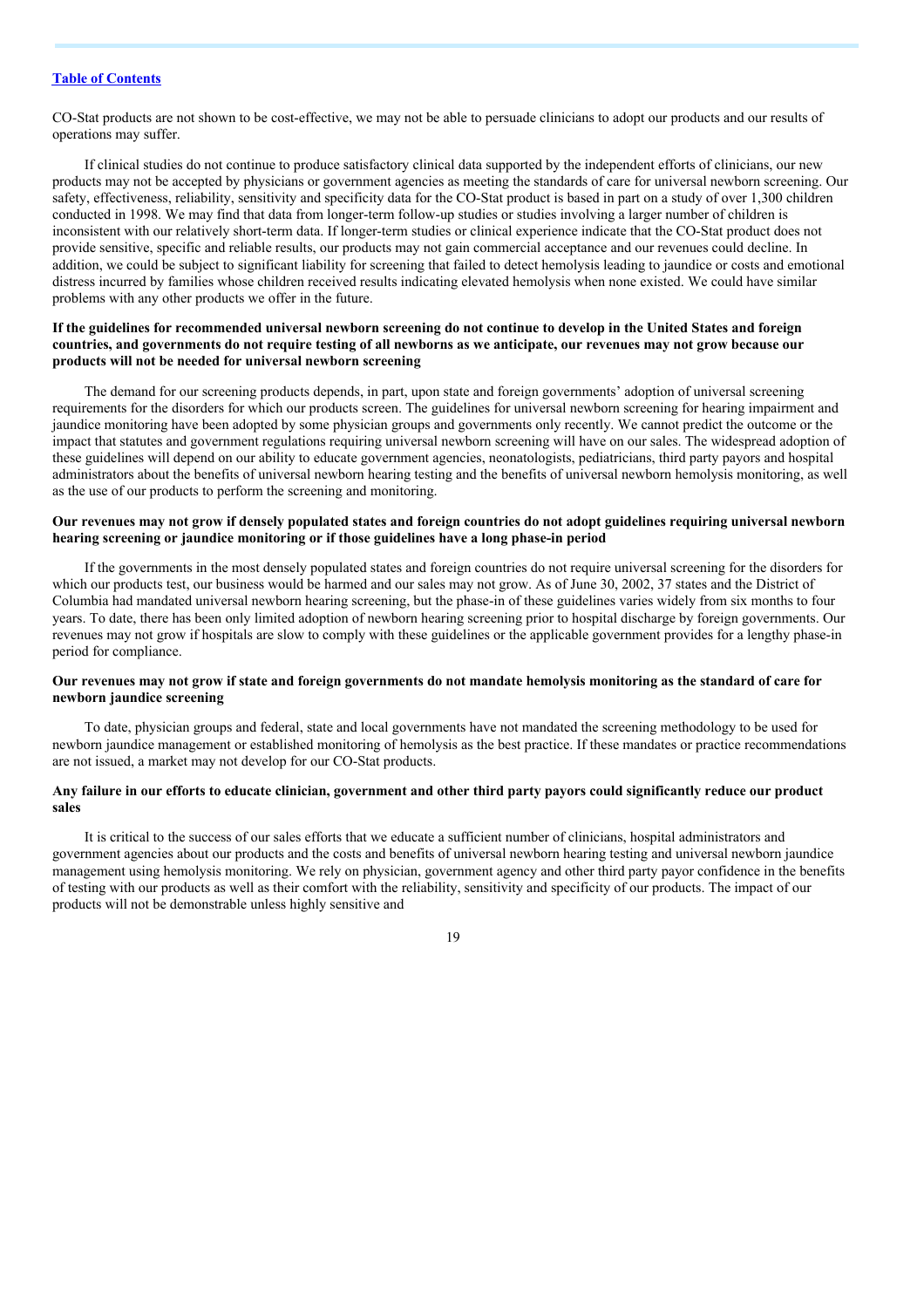specific evaluations are performed on a substantial number of newborns, including those who do not have risk factors for hearing impairment or who do not display signs of jaundice. If we fail to demonstrate the effectiveness of our products and the potential long-term benefits to patients and third party payors of universal newborn screening, our products will not be adopted.

#### If health care providers are not adequately reimbursed for the screening procedures or for screening equipment itself, we may **never achieve significant revenues**

Physicians, hospitals and state agencies are unlikely to purchase our products if clinicians are not adequately reimbursed for the screening procedures conducted with our equipment or the disposable products needed to conduct the screenings. Unless a sufficient amount of positive, peer-reviewed clinical data about our products has been published, third party payors, including insurance companies and government agencies, may refuse to provide reimbursement for the cost of newborn hearing screening and hemolysis monitoring with our products. Furthermore, even if reimbursement is provided, it may not be adequate to fully compensate the clinicians or hospitals. Some third party payors may refuse adequate reimbursement for screening unless the infant has demonstrable risk factors. If health care providers cannot obtain sufficient reimbursement from third party payors for our products or the screenings conducted with our products, it is unlikely that our products will ever achieve significant market acceptance.

Acceptance of our products in international markets will be dependent upon the availability of adequate reimbursement or funding, as the case may be, within prevailing health care payment systems. Reimbursement, funding and health care payment systems vary significantly by country and include both government-sponsored health care and private insurance. Although we intend to seek international reimbursement or funding approvals, we may not obtain these approvals in a timely manner or at all. For instance, we are currently participating in the National Health Service's selection process in the United Kingdom for newborn hearing screening equipment vendors for England and, potentially, Scotland and Wales. We have been advised that we were selected as an approved vendor of hearing screening products for the National Health Service, however, the contracting process has been delayed. In the event we do not receive a significant award under the contract to provide newborn hearing screening equipment to the National Health Service, we will have difficulty selling our hearing screening products in the United Kingdom. We cannot be certain of the amount or timing of revenues associated with the award.

#### Even if third party payors provide adequate reimbursement for some newborn hearing screening or hemolysis monitoring for **jaundice management, adverse changes in reimbursement policies in general could harm our business**

We are unable to predict changes in the reimbursement methods used by third party health care payors. For example, some payors are moving toward a managed care system in which providers contract to provide comprehensive health care for a fixed cost per person. We cannot assure you that in a managed care system the cost of our products will be incorporated into the overall payment for childbirth and newborn care or that there will be adequate reimbursement for our screening equipment and disposable products separate from reimbursement for the procedure. Unless the cost of screening is reimbursed as a standard component of the newborn's care, universal screening is unlikely to occur and the number of infants likely to be screened with our products will be substantially reduced.

#### We have very limited experience selling and marketing products other than our ALGO products, and our failure to build and manage our sales force or to market and distribute our CO-Stat products or other products effectively will hurt our revenues and **quarterly results**

Since we only recently began to market our CO-Stat products, our sales force has little experience selling these products, and we cannot predict how successful they will be in selling them. In order to successfully introduce and build market share for our CO-Stat products, we must sell our products to hospital administrators accustomed to the use of laboratory bench equipment rather than portable point of care screening devices for jaundice management.

We market almost all of our newborn hearing screening products in the United States through a small direct sales force of 18 persons as of June 30, 2002. There are significant risks involved in building and managing our sales force and

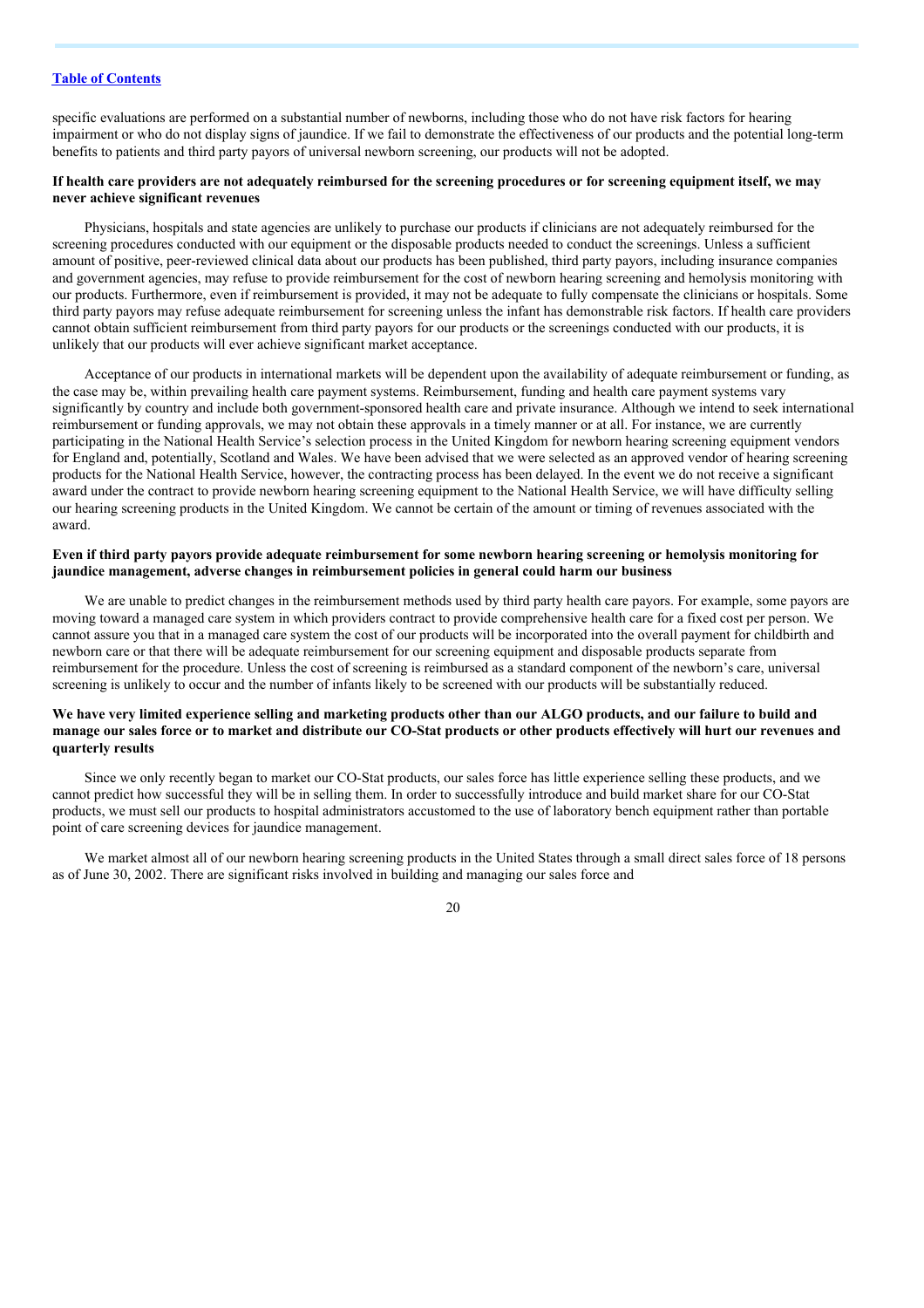marketing our products. We may be unable to hire a sufficient number of qualified sales people with the skills and training to sell our newborn hearing screening and jaundice management products effectively. Furthermore, we do not have any agreements with distributors for sales of our CO-Stat products.

#### We may not be successful in generating revenues from our CO-Stat products because we may encounter difficulties in **manufacturing our CO-Stat products in commercial quantities**

We do not have experience manufacturing our CO-Stat products in commercial quantities, and we may encounter difficulties in the manufacturing of these products. We must also increase our manufacturing personnel or increase the volume of products we purchase from contract manufacturers that produce the CO-Stat products for us. If we encounter any of these difficulties, we may not be successful in marketing our CO-Stat products, and our revenues and financial condition may be harmed.

#### If we lose our relationship with any supplier of key product components or our relationship with a supplier deteriorates or key components are not available in sufficient quantities, our manufacturing could be delayed and our business could suffer

We contract with third parties for the supply of some of the components used in our products and the production of our disposable products. Some of our suppliers are not obligated to continue to supply us. For certain of these materials and components, relatively few alternative sources of supply exist. In addition, the lead-time involved in the manufacturing of some of these components can be lengthy and unpredictable. During the second quarter of 2002, we experienced delays on the part of a supplier to provide us with volume production of our new ALGO 3 Flexicoupler supplies. If these suppliers become unwilling or unable to supply us with our requirements, it might be difficult to establish additional or replacement suppliers in a timely manner or at all. This would cause our product sales to be disrupted and our revenues and operating results to suffer.

Replacement or alternative sources might not be readily obtainable due to regulatory requirements and other factors applicable to our manufacturing operations. Incorporation of components from a new supplier into our products may require a new or supplemental filing with applicable regulatory authorities and clearance or approval of the filing before we could resume product sales. This process may take a substantial period of time, and we cannot assure you that we would be able to obtain the necessary regulatory clearance or approval. This could create supply disruptions that would harm our product sales and operating results.

There is only one Natus approved supplier that provides hydrogel, the adhesive used in our disposable products. In addition, we have relied on a single supplier for the electrochemical sensors used in our CO-Stat analyzer and we have not qualified another vendor for this component. A disruption in the supply of the adhesive or electrochemical sensors could negatively affect our revenues. If we or our contract manufacturers were unable to locate another supplier, it could significantly impair our ability to sell our products. In addition, we may be required to make new or supplemental filings with applicable regulatory authorities prior to our marketing a product containing new materials or produced in a new facility. If we fail to obtain regulatory approval to use a new material, we may not be able to continue to sell the affected products and revenues and operating results could suffer.

#### Our sales efforts through group purchasing organizations and sales to high volume purchasers may reduce our average selling **prices, which would reduce our revenues and gross profits from these sales**

We have entered, and may in the future enter, into agreements with customers who purchase high volumes of our products. Our agreements with these customers may contain discounts off of our normal selling prices and other special pricing considerations, which could cause our revenues and profit margins to decline. In addition, we have entered into agreements to sell our products to members of group purchasing organizations, which negotiate volume purchase prices for medical devices and supplies for member hospitals, group practices and other clinics. For instance, in the three months ended June 2002, we entered into agreements relating to our hearing screening products with Broadlane, Inc. a supply cost management company. While we still make sales directly to group purchasing organization members, the members of these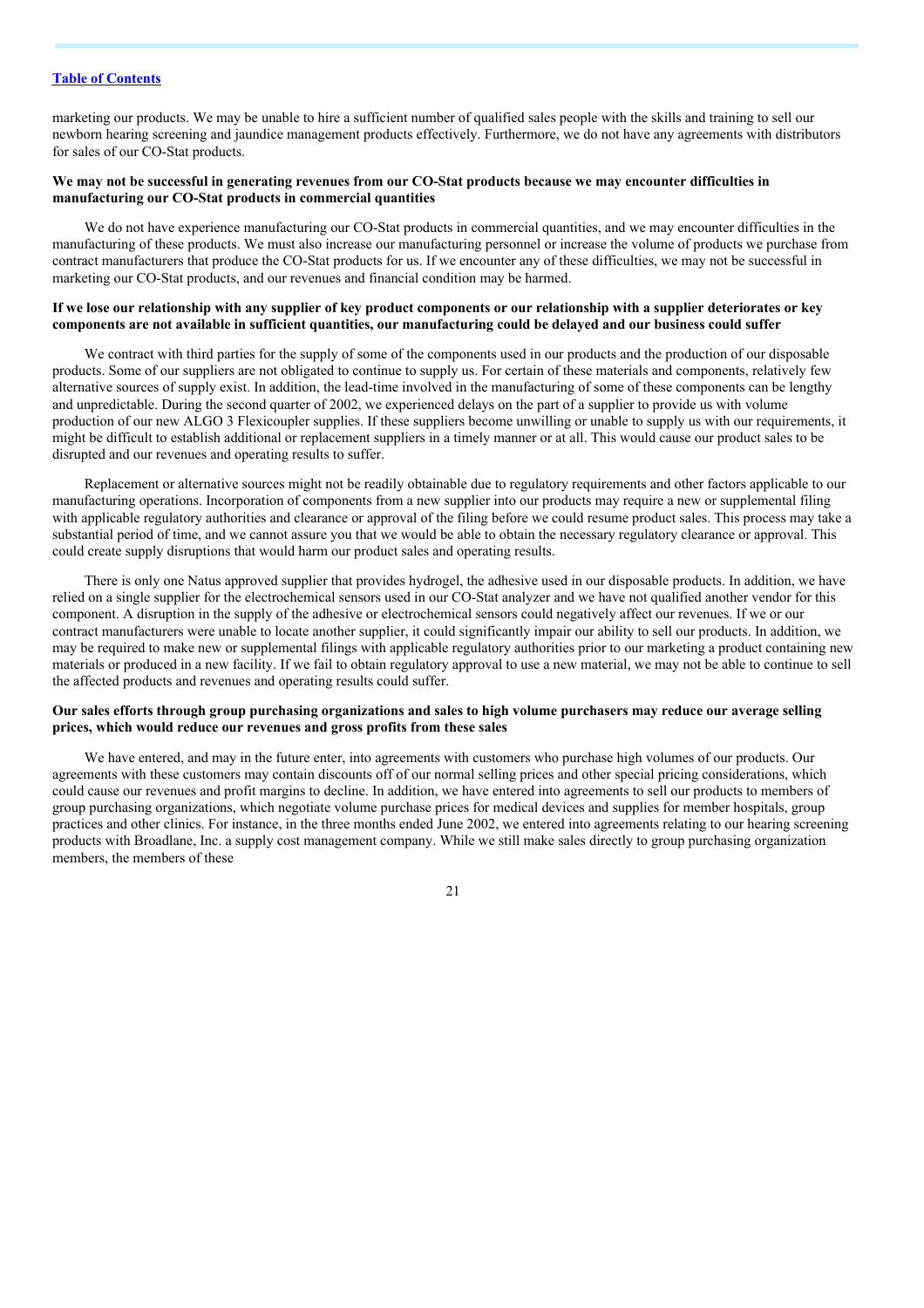group purchasing organizations now receive volume discounts off our normal selling price and may receive other special pricing considerations from us. Sales to members of one group purchasing organization, Novation, LLC, accounted for approximately 30% of our total revenues in the six months ended June 30, 2002, approximately 25% of our total revenues in 2001 and 22% of our total revenues in 2000. Sales to members of group purchasing organizations accounted for approximately 47% of our total revenues in the six months ended June 30, 2002, approximately 35% of our total revenues in 2001 and approximately 23% of our total revenues in 2000. Other of our existing customers may be members of group purchasing organizations with which we do not have agreements. Our sales efforts through group purchasing organizations may conflict with our direct sales efforts to our existing customers. If we enter into agreements with group purchasing organizations and our existing customers begin purchasing our products through those group purchasing organizations, our revenues and profit margins could decline.

#### We rely on sales to existing customers for a majority of our revenues, and if our existing customers do not continue to purchase **products from us, our revenues may decline**

We rely on sales of additional screening products to our existing customers for a majority of our revenues. Of our customers that purchased products from us in 2000, 93% also purchased products from us in 2001. If we fail to sell additional screening products to our existing customers directly or indirectly, we would experience a material decline in revenues.

#### Because we rely on distributors to sell our products in some markets outside of the United States, our revenues could decline if our existing distributors do not continue to purchase products from us or if our relationship with any of these distributors is **terminated**

We rely on our distributors for a majority of our sales outside the United States. These distributors also assist us with regulatory approvals and education of physicians and government agencies. Our revenues from sales through international distributors outside the United States represented approximately 11% of our revenues in the six months ended June 30, 2002 and approximately 14% of our total revenues in each of 2001 and 2000. We intend to continue our efforts to increase our sales in Europe, Japan and other countries with a relatively high level of health care spending on infants. If we fail to sell our products through our international distributors, we would experience a decline in revenues unless we begin to sell our products directly in those markets. We cannot be certain that we will be able to attract new international distributors that market our products effectively or provide timely and cost-effective customer support and service. Even if we are successful in selling our products through new distributors, the rate of growth of our revenues could be harmed if our existing distributors do not continue to sell a large dollar volume of our products. None of our existing distributors are obligated to continue selling our products.

In the past, we have terminated our relationships with distributors for poor performance. We are also subject to foreign laws governing our relationships with our distributors. These laws may require us to make payments to our distributors even if we terminate our relationship for cause. Some countries require termination payments under common law or legislation that may supercede our contractual relationship with the distributor. These payments could be equal to a year or more of gross margin on sales of our products that the distributor would have earned. Any required payments would adversely affect our operating results.

#### Our plan to expand in international markets will result in increased costs and may not be successful, which could harm our **business**

We must expand the number of distributors who sell our products or increase our direct international sales presence to significantly penetrate international markets. We have only recently begun to develop a direct sales force outside the United States. For example, we acquired our United Kingdom distributor in January 2001. Effective in July 2001, we assumed our Japanese distributor's sales and support activities, allowing us direct access to redistributors of our products in Japan. As we continue to increase our direct international sales presence, we will incur higher personnel costs that may not result in additional revenues. A higher percentage of our sales to international distributors could also impair our revenues due to discounts available to these distributors. We may not realize corresponding growth in operating results from growth in

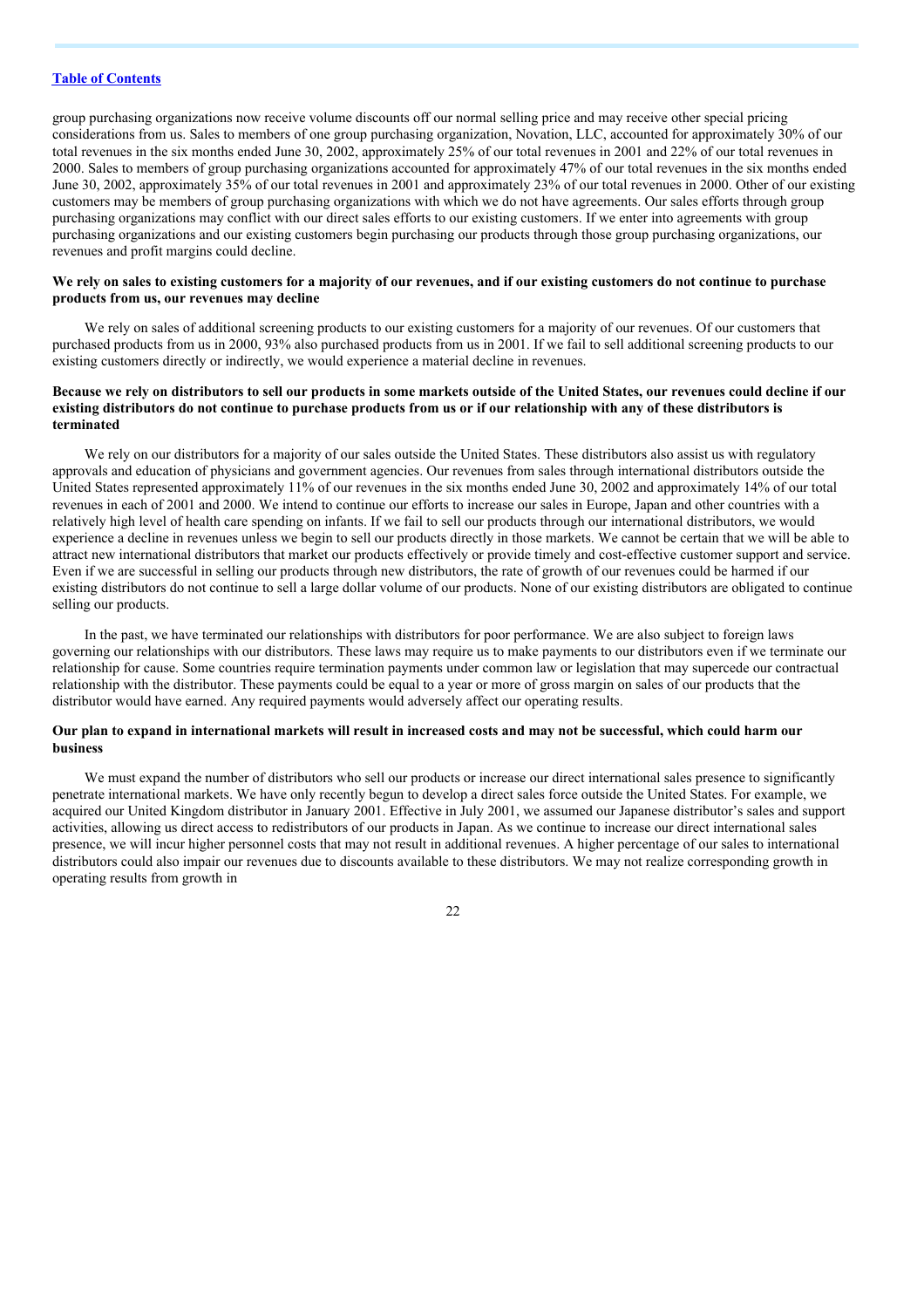international sales, due to the higher costs of sales outside of the United States. Even if we are able to successfully expand our direct and indirect international selling efforts, we cannot be certain that we will be able to create or increase demand for our products outside of the United States.

#### Our operating results may suffer because of foreign currency exchange rate fluctuations or strengthening of the United States **dollar relative to local currencies**

Prior to January 2001, substantially all of our sales contracts have provided for payment in United States dollars. However, our subsidiary in Japan assumed the activities of our top-tier distributor in Japan in July 2001 and our United Kingdom subsidiary acquired our distributor in the United Kingdom in January 2001. Since that time, our revenues and expenses in these countries have increasingly begun to be denominated in the applicable foreign currency. We also have begun to sell our products in other local currencies as we expand our direct international sales. To date, we have not undertaken any foreign currency hedging transactions, and as a result, our future revenues and expense levels from international operations may be unpredictable due to exchange rate fluctuations. Furthermore, a strengthening of the dollar could make our products less competitive in foreign markets. In addition, fluctuations in currencies could result in foreign exchange gains and losses associated with the translation of assets denominated in foreign currencies.

### We face other risks from foreign operations, which could reduce our operating results and harm our financial condition

Our international operations are subject to other risks, which include:

- the impact of possible recessions in economies outside the United States;
- political and economic instability, including instability related to terrorist attacks in the United States and abroad;
- contractual provisions governed by foreign law, such as common law rights to sales commissions by terminated distributors;
- the dependence of demand for our products on health care spending by foreign governments;
- greater difficulty in accounts receivable collection and longer collection periods;
- difficulties of staffing and managing foreign operations;
- reduced protection for intellectual property rights in some countries and potentially conflicting intellectual property rights of third parties under the laws of various foreign jurisdictions; and
- difficulty in obtaining foreign regulatory approvals.

#### Our failure to obtain necessary United States Food and Drug Administration clearances or approvals or to comply with Food and Drug Administration regulations could hurt our ability to commercially distribute and market our products in the United States, **and this would harm our business and financial condition**

Unless an exemption applies, each medical device that we wish to market in the United States must first receive one of the following types of Food and Drug Administration premarket review authorizations:

- 510(k) clearance via Section 510(k) of the federal Food, Drug, and Cosmetics Act of 1938, as amended; or
- premarket approval via Section 515 of the Food, Drug, and Cosmetics Act if the Food and Drug Administration has determined that the medical device in question poses a greater risk of injury.

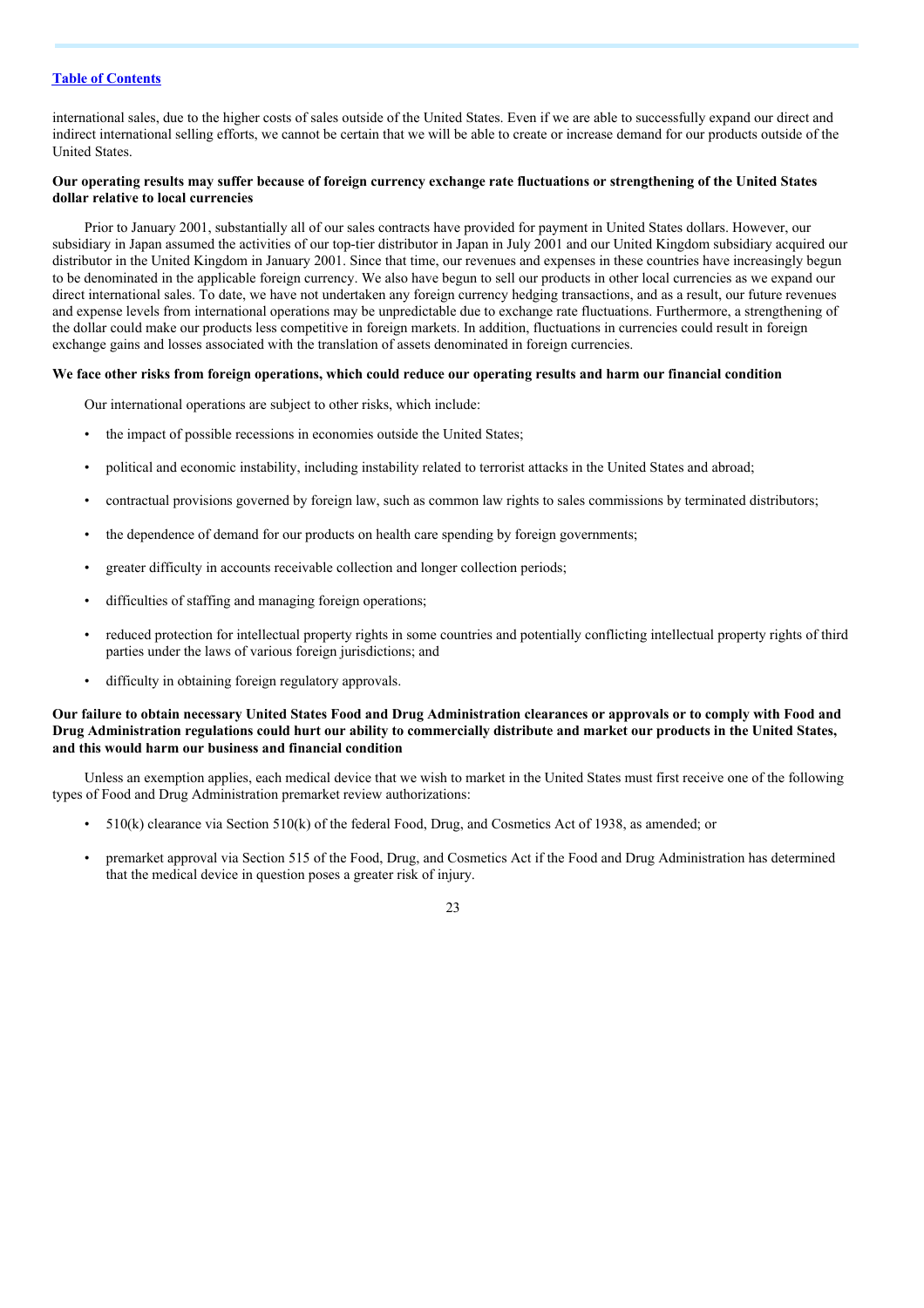The Food and Drug Administration's 510(k) clearance process usually takes from four to 12 months, but can take longer. The process of obtaining premarket approval is much more costly, lengthy and uncertain. Premarket approval generally takes from one to three years, but can take even longer. We cannot assure you that the Food and Drug Administration will ever grant either 510(k) clearance or premarket approval for any product we propose to market. Furthermore, if the Food and Drug Administration concludes that these future products using our technology do not meet the requirements to obtain 510(k) clearance, we would have to seek premarket approval. We cannot assure you that the Food and Drug Administration will not impose the more burdensome premarket approval requirement on modifications to our existing products or future products, which in either case could be costly and cause us to divert our attention and resources from the development of new products or the enhancement of existing products.

#### Our business may suffer if we are required to revise our labeling or promotional materials or the Food and Drug Administration **takes an enforcement action against us for off-label uses**

We may not promote or advertise the ALGO, MiniMuff or CO-Stat products, or any future cleared or approved devices, for uses not within the scope of our clearances or approvals or make unsupported promotional claims about the benefits of our products. If the Food and Drug Administration determines that our claims are outside the scope of our clearances or are unsupported it could require us to revise our promotional claims or take enforcement action against us. If we were subject to such an action by the Food and Drug Administration, our sales could be delayed, our revenues could decline and our reputation among clinicians could be harmed.

#### Our business would be harmed if the Food and Drug Administration determines that we have failed to comply with applicable **regulations or we do not pass an inspection**

We are subject to inspection and market surveillance by the Food and Drug Administration concerning compliance with pertinent regulatory requirements. If the Food and Drug Administration finds that we have failed to comply with these requirements, the agency can institute a wide variety of enforcement actions, ranging from a public warning letter to more severe sanctions such as:

- fines, injunctions and civil penalties;
- the recall or seizure of our products;
- the issuance of public notices or warnings;
- the imposition of operating restrictions, partial suspension or total shutdown of production;
- the refusal of our requests for 510(k) clearance or premarket approval of new products;
- the withdrawal of  $510(k)$  clearance or premarket approvals already granted; and
- criminal prosecution.

#### If we fail to obtain necessary foreign regulatory approvals in order to market and sell our products outside of the United States, we **may not be able to sell our products in other countries**

Our products are regulated outside the United States as medical devices by foreign governmental agencies similar to the Food and Drug Administration and are subject to regulatory requirements similar to the Food and Drug Administration's regulatory requirements in foreign countries. The time and cost required to obtain market authorization from other countries and the requirements for licensing a product in another country may differ significantly from the Food and Drug Administration requirements. We may not be able to obtain these approvals without incurring significant expenses or at all.

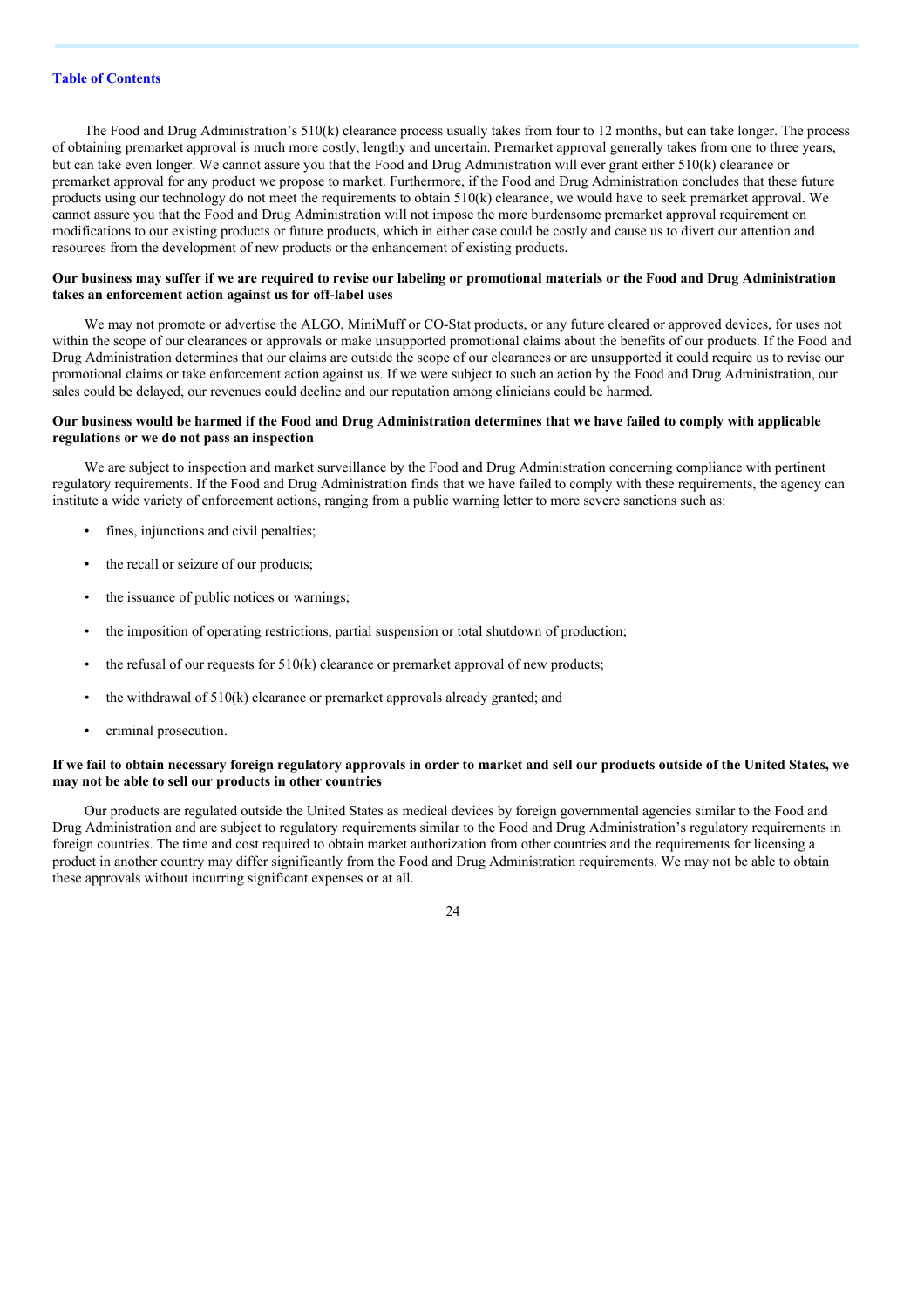#### If we or our suppliers fail to comply with applicable regulations, sales of our products could be delayed and our revenues could be **harmed**

Every manufacturer of a finished medical device, including us and some of our contract manufacturers and suppliers, is required to demonstrate and maintain compliance with the Food and Drug Administration's quality system regulation and comparable regulations of states and other countries. The Food and Drug Administration enforces the quality system regulation through periodic inspections. Although we have passed inspections in the past, we cannot assure you that we or our contract manufacturers will pass any future quality system regulation inspections. If we or our contract manufacturers fail one of these inspections in the future, our operations could be disrupted and our manufacturing and sales delayed significantly until we can demonstrate adequate compliance. If we or our contract manufacturers fail to take adequate corrective action in a timely fashion in response to a quality system regulations inspection, the Food and Drug Administration could shut down our or our contract manufacturers' manufacturing operations and require us, among other things, to recall our products, either of which would harm our business.

#### We may experience intense competition from other medical device companies, and this competition could adversely affect our **revenues and our business**

Our most significant current and potential competitors for the ALGO products include companies that market hearing screening equipment. For the CO-Stat products, we anticipate that our competitors will be large medical device companies that market laboratory bench equipment used for blood-based antibody and bilirubin tests and companies that sell devices that analyze the amount of yellow in the skin to estimate the level of bilirubin.

We believe that Bio-logic Systems Corp., Intelligent Hearing Systems and Sonamed Corp., each of which is also currently marketing enhanced auditory brainstem response and otoacoustic hearing screening equipment products, could introduce new, lower priced hearing screening equipment that may not require an audiologist or physician to interpret its results or review its recommendations, similar to our products. For example, Bio-logic recently announced that it received FDA approval to sell its disposable products for use with versions of our ALGO hearing screeners other than the ALGO 3. The sales of these products has adversely impacted our revenues from sales of our disposable products. We believe that Chromatics Color Sciences International, Inc., Minolta Co., Ltd. and SpectRx, Inc., each of which is currently marketing skin color analysis products for bilirubin monitoring, or Johnson & Johnson and F. Hoffman-La Roche Ltd., each of which is currently marketing equipment for blood-based bilirubin or antibody tests, could also introduce new, lower priced options for the management of newborn jaundice. Some of our competitors may have greater financial resources and name recognition or larger, more established distribution channels than we do.

We believe our future success depends on our ability to enhance existing products, develop and introduce new products, satisfy customer requirements and achieve market acceptance. We cannot be certain that we will successfully identify new product opportunities. We may not be able to develop and bring new products to market before our competitors or in a more cost-effective manner. Increased competition may negatively affect our business and future operating results by leading to price reductions, higher selling expenses or a reduction in our market share.

#### Our business could be harmed if our competitors establish cooperative relationships with large medical testing equipment vendors or rapidly acquire market share through industry consolidation or by bundling other products with their hearing screening or **jaundice monitoring products**

Large medical testing equipment vendors, such as Johnson & Johnson or F. Hoffman-La Roche Ltd., may acquire or establish cooperative relationships with our current competitors. We expect that the medical testing equipment industry will continue to consolidate. New competitors or alliances among competitors may emerge and rapidly acquire significant market share, which would harm our business and financial prospects.

Other medical device companies may decide to bundle their products with other newborn hearing screening or hemolysis monitoring products and sell the bundle at lower prices. If this happens, our business and future operating results could suffer if we were no longer able to offer commercially viable or competitive products.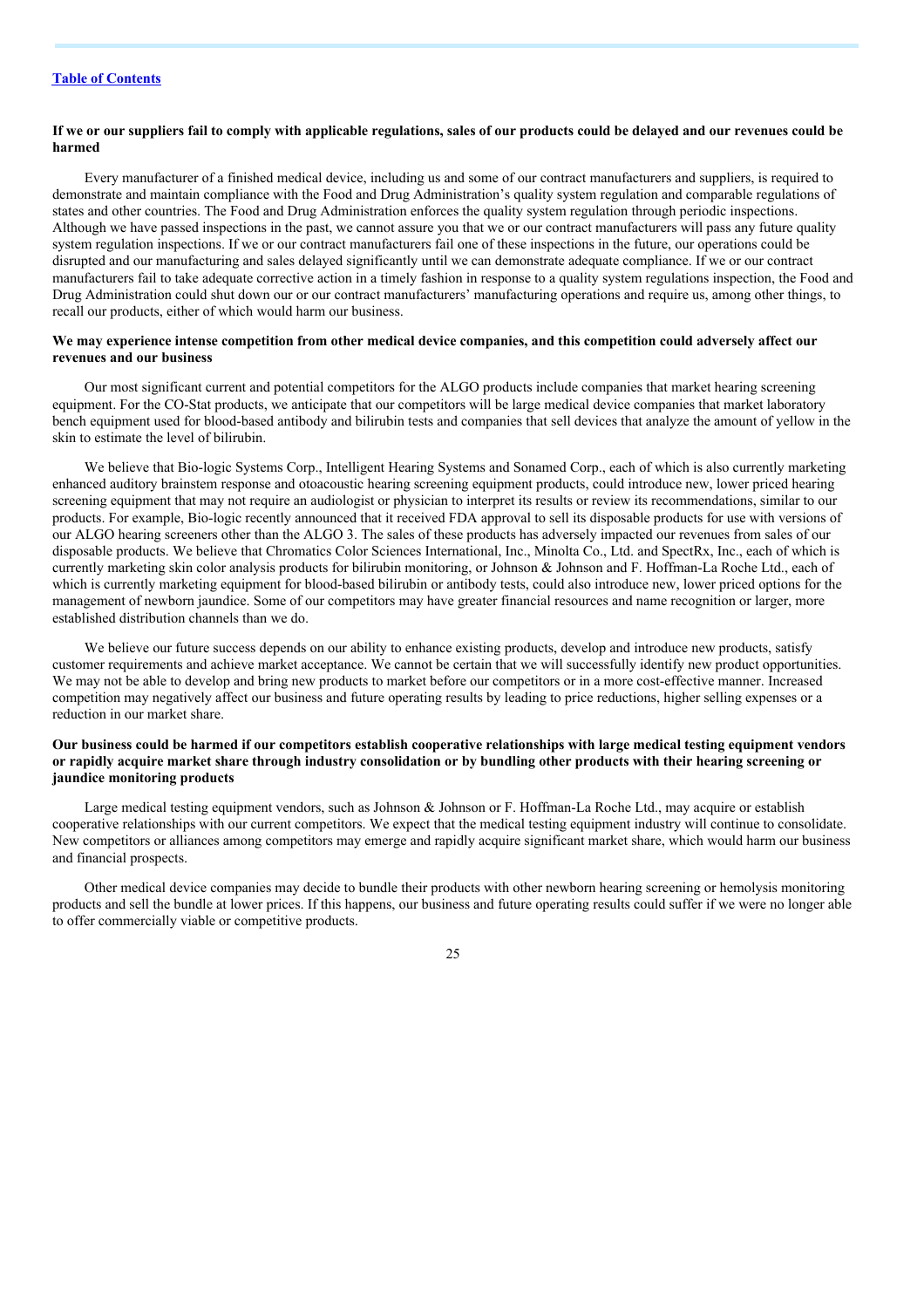#### We may not be successful in integrating the businesses that we acquire, or the businesses may not perform as projected

In March 2002, we acquired intellectual property assets and technology patents from Pemstar, and may have additional acquisitions of products, technology assets or acquisitions in the future as part of our efforts to increase revenue and expand our product offerings. In addition to direct costs, the Pemstar assets acquisition and any future acquisitions pose a number of risks, including:

- integration of the acquired products into our business;
- the failure to realize expected synergies;
- the failure of acquired products to achieve projected sales;
- the failure of our development agreement with Pemstar or other contract developers to result in the desired product developments;
- assumption of unknown liabilities;
- failure to understand and compete effectively in markets in which we have limited previous experience; and
- write offs of goodwill and associated technologies or costs associated with such failed new products or businesses.

While we make efforts to analyze potential acquisitions carefully and to value assets and their related future lives appropriately, we cannot be certain that any completed acquisitions will positively impact our business.

#### We may not be able to preserve the value of our products' intellectual property because we may not be able to protect access to our intellectual property or we may lose our intellectual property rights due to expiration of our licenses or patents

If we fail to protect our intellectual property rights or if our intellectual property rights do not adequately cover the technology we employ, other medical device companies could sell hearing screening or hemolysis monitoring products with features similar to ours, and this could reduce demand for our products. We protect our intellectual property through a combination of patent, copyright, trade secret and trademark laws. We have fourteen issued United States patents, eight patent applications pending before the United States Patent and Trademark Office, two European patents that are registered in ten European communities, one patent granted in Germany, one patent granted in the United Kingdom and eleven patent applications pending before foreign governmental bodies. We have one patent granted in Japan, eight patent applications pending in Japan and four patent applications pending in Hong Kong. We attempt to protect our intellectual property rights by filing patent applications for new features and products we develop. We enter into confidentiality or license agreements with our employees, consultants and corporate partners and seek to control access to our intellectual property and the distribution of our hearing screening or hemolysis monitoring products, documentation and other proprietary information. However, we believe that these measures afford only limited protection. Others may develop technologies that are similar or superior to our technology or design around the patents, copyrights and trade secrets we own. The original patent for an algorithm for analyzing auditory brainstem responses, which we licensed on a nonexclusive basis from a third party and upon which we developed our automated auditory brainstem response technology, expired in late 1999, and that subject matter is in the public domain. In addition, we cannot assure you that the patent applications we have filed to protect the features of our products that we have subsequently developed will be allowed, or will deter others from using the auditory brainstem response technology.

Despite our efforts to protect our proprietary rights, others may attempt to copy or otherwise improperly obtain and use our products or technology. Policing unauthorized use of our technology is difficult and expensive, and we cannot be certain that the steps we have taken will prevent misappropriation, particularly in foreign countries where the laws may not protect our proprietary rights as fully. Our means of protecting our proprietary rights may be inadequate. Enforcing our intellectual property rights could be costly and time consuming and may divert our management's attention and resources. Enforcing our intellectual property rights could also result in the loss of our intellectual property rights.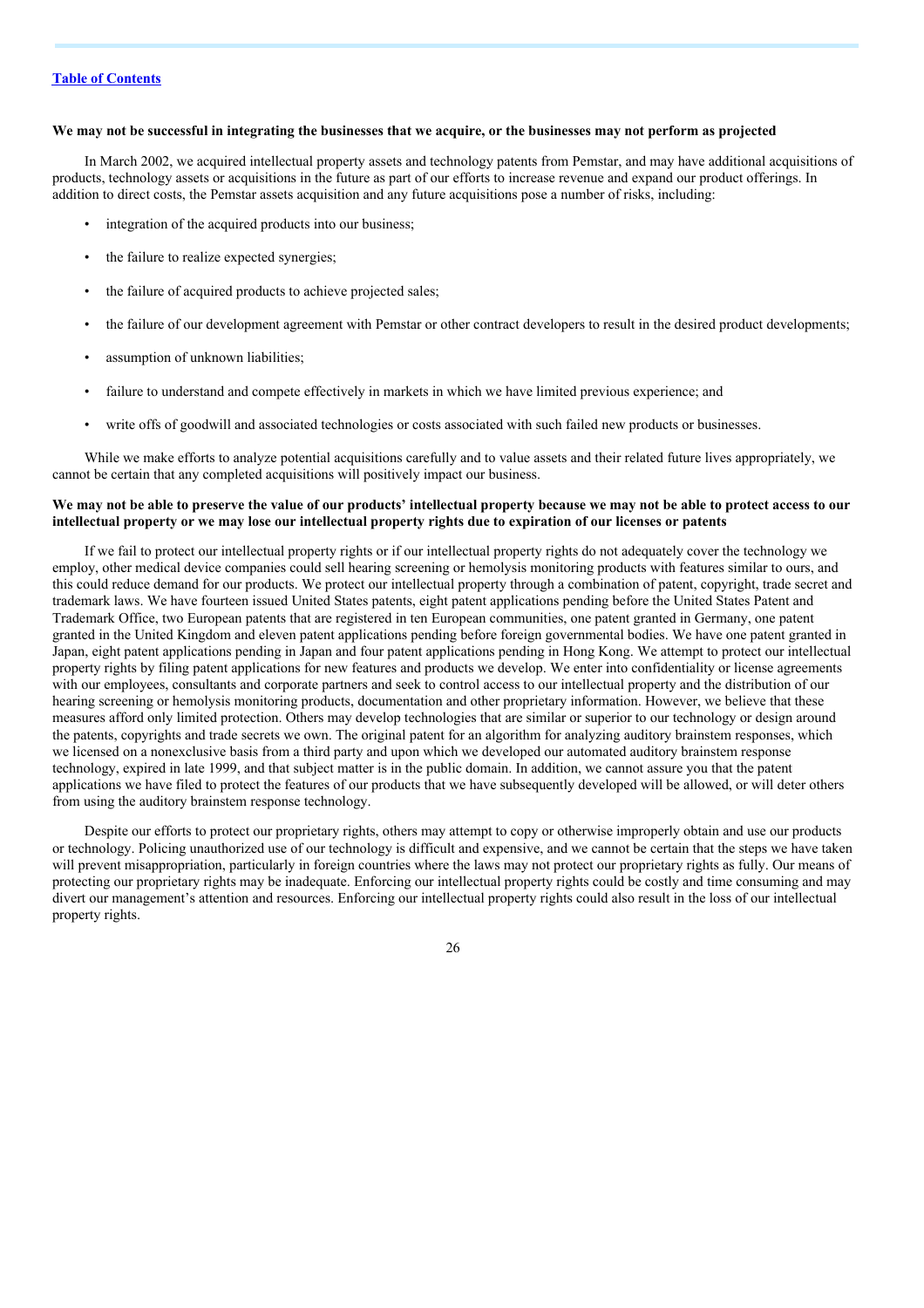#### Our operating results would suffer if we were subject to a protracted infringement claim or a significant damage award

Substantial intellectual property litigation and threats of litigation exist in our industry. We expect that medical screening equipment may become increasingly subject to third party infringement claims as the number of competitors in our industry segment grows and the functionality of products in different industry segments overlaps. Third parties such as individuals, educational institutions or other medical device companies may claim that we infringe their intellectual property rights. Any claims, with or without merit, could have any of the following negative consequences:

- result in costly litigation and damage awards;
- divert our management's attention and resources;
- cause product shipment delays or suspensions; or
- require us to seek to enter into royalty or licensing agreements, which may not be available on terms acceptable to us, if at all.

A successful claim of infringement against us could result in a substantial damage award and materially harm our financial condition. Our failure or inability to license the infringed or similar technology could prevent us from selling our products and adversely affect our business and financial results.

#### Product liability suits against us could result in expensive and time consuming litigation, payment of substantial damages and an **increase in our insurance rates**

The sale and use of our medical testing products could lead to the filing of a product liability claim if someone were to be injured using one of our devices or if one of our devices fails to detect a disorder for which it was being used to screen. A product liability claim could result in substantial damages and be costly and time consuming to defend, either of which could materially harm our business or financial condition. We cannot assure you that our product liability insurance would protect our assets from the financial impact of defending a product liability claim. Any product liability claim brought against us, with or without merit, could increase our product liability insurance rates or prevent us from securing any coverage in the future.

#### We may incur significant costs related to a class action lawsuit due to the likely volatility of the public market price of our stock

Our stock price may fluctuate for a number of reasons including:

- quarterly fluctuations in our results of operations;
- our ability to successfully commercialize our products:
- announcements of technological or competitive developments by us or our competitors;
- announcements regarding patent litigation or the issuance of patents to us or our competitors;
- announcements regarding state screening mandates or third party payor reimbursement policies;
- regulatory developments regarding us or our competitors;
- acquisitions or strategic alliances by us or our competitors;

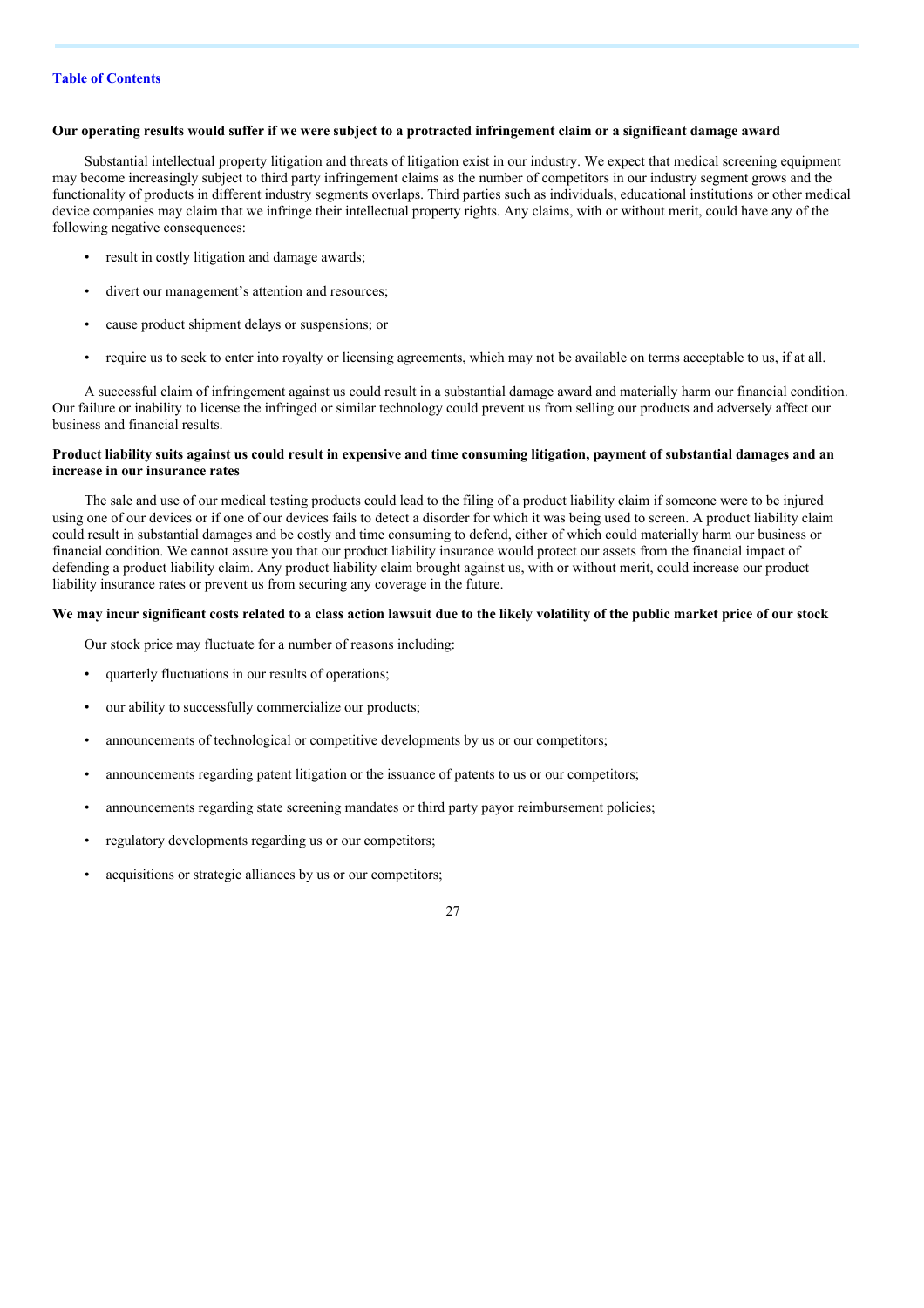- changes in estimates of our financial performance or changes in recommendations by securities analysts; and
- general market conditions, particularly for companies with a relatively small number of shares available for sale in the public market.

Securities class action litigation is often brought against a company after a period of volatility of the market price of its stock. If our future quarterly operating results are below the expectations of securities analysts or investors, the price of our common stock would likely decline. From July 19, 2001 to June 30, 2002, our stock price had a high closing price of \$15.20 and a low closing price of \$3.90. Stock price fluctuations may be exaggerated if the trading volume of our common stock is low. Any securities litigation claims brought against us could result in substantial expense and damage awards and divert our management's attention from running our business.

#### We depend upon key employees in a competitive market for skilled personnel, and, without additional employees, we cannot grow **or achieve and maintain profitability**

Our products and technologies are complex, and we depend substantially on the continued service of our senior management team including Tim C. Johnson, our chief executive officer, and William New, Jr., M.D., Ph.D., our chief technology officer, chairman and a founder. The loss of any of our key employees could adversely affect our business and slow our product development process. Although we maintain key person life insurance on Dr. New, we do not maintain key person life insurance on any of our other employees, and the amount of the policy on Dr. New may be inadequate to compensate us for his loss.

Our future success also will depend in part on the continued service of our key management personnel, software engineers and other research and development employees and our ability to identify, hire, and retain additional personnel, including customer service, marketing and sales staff. Hiring sales, marketing and customer service personnel in our industry is very competitive due to the limited number of people available with the necessary technical skills and understanding of pediatric audiology and neonatal jaundice management. We may be unable to attract and retain personnel necessary for the development of our business.

#### We could lose the ability to use net operating loss carryforwards, which may adversely affect our financial results

As of December 31, 2001, we had total federal and state net operating loss carryforwards of approximately \$8.0 million and \$1.7 million, respectively, available to reduce future taxable income. If not utilized to offset taxable income in future periods, these net operating loss carryforwards will expire in various amounts beginning in 2003 and continuing through 2021. If we continue to have net losses, we may not be able to utilize some or all of our net operating loss carryforwards before they expire.

In addition, United States income tax law imposes limitations on the ability of corporations to use net operating loss carryforwards if the corporation experiences a more than 50% change in ownership during any three-year period. We cannot assure you that we will not take actions, such as the issuance of additional stock, that would cause an ownership change to occur. Accordingly, we may be limited to the amount we can use in any given year, so even if we have substantial net income, we may not be able to use our net operating loss carryforwards before they expire. In addition, the net operating loss carryforwards are subject to examination by the Internal Revenue Service, or IRS, and are thus subject to adjustment or disallowance resulting from any such IRS examination.

If we are unable to use our net operating loss carryforwards to offset our taxable income, our future tax payments will be higher and our financial results may suffer.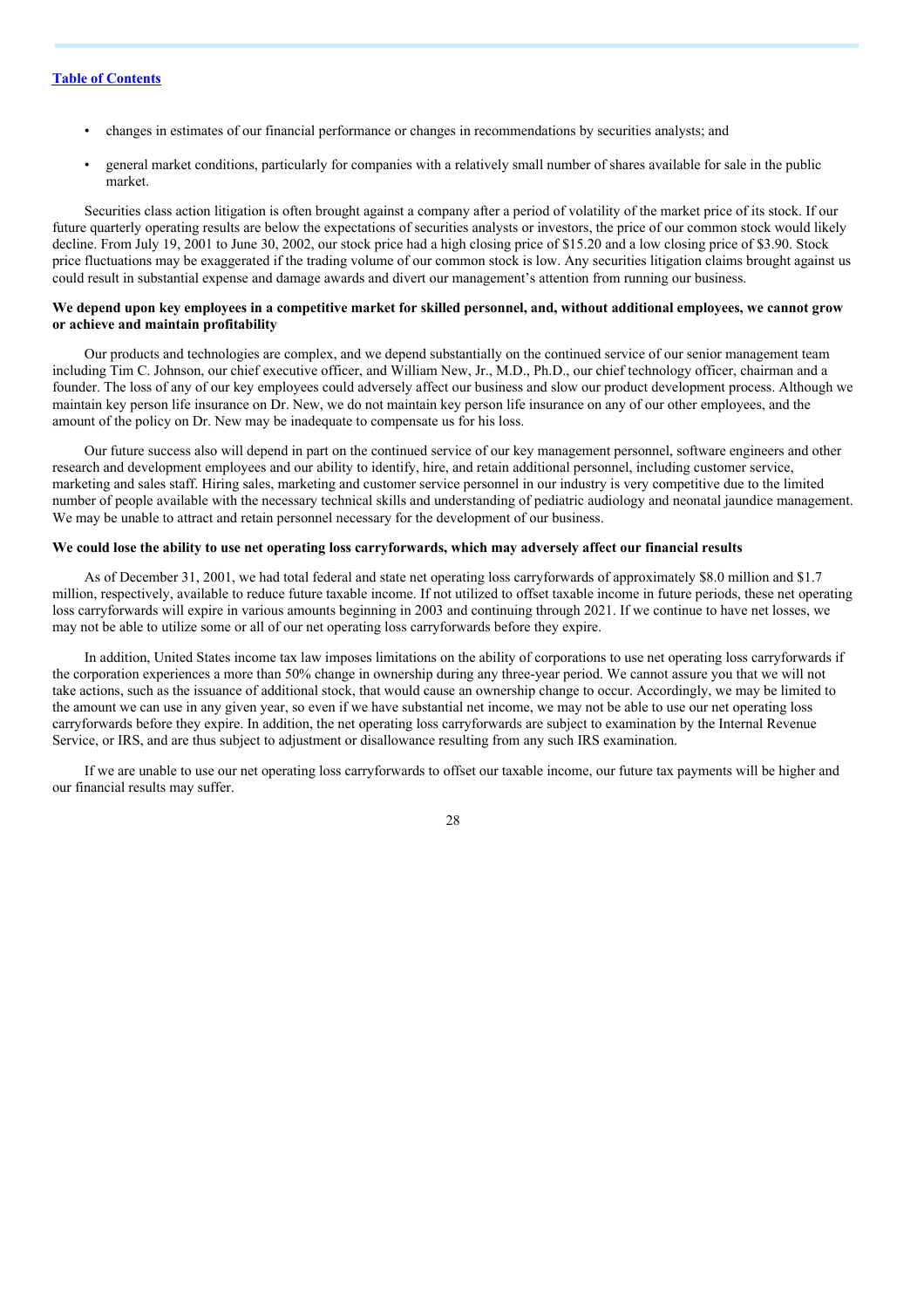### **Item 3. Quantitative and Qualitative Disclosures about Market Risk**

We develop products in the United States and sell those products primarily in the United States, Japan and Europe. Our revenues for sales outside the United States were approximately 14% of our total revenues in 2000, approximately 17% of our total revenues in 2001 and approximately 15% of our revenues in the six months ended June 30, 2002. As a result, our financial results could be affected by factors such as changes in foreign currency exchange rates or weak economic conditions in foreign markets. Prior to our acquisition of the distribution activities of our top-tier distributor in Japan and our acquisition of our distributor in the United Kingdom, our sales generally were denominated in United States dollars. Since that time, our expenses and revenues in these countries have increasingly been denominated in the applicable foreign currency. As our operations in Japan and the United Kingdom increase, we expect that our exposure to foreign currency fluctuations will increase. If the United States dollar uniformly increased or decreased in strength by 10% relative to the currencies in which our sales were denominated, our net loss would not have changed by a material amount for the six months ended June 30, 2002. For purposes of this calculation, we have assumed that the exchange rates would change in the same direction relative to the United States dollar. Changes in exchange rates also may affect the volume of our sales or our foreign currency sales prices compared to those of our foreign competitors and make our products less competitive in those countries.

Our interest income is sensitive to changes in the general level of interest rates in the United States, particularly since the majority of our investments are in short-term instruments. However, as substantially all of our short-term investments carry a fixed rate of interest, a hypothetical decrease of 10% in market interest rates would not result in a material decrease in interest income earned on investments held at June 30, 2002 through the date of maturity on those investments.

The fair value of our available-for-sale securities is also sensitive to changes in the general level of interest rates in the United States, and the fair value of our portfolio will fall if market interest rates increase. If market interest rates were to increase by 10% from levels at June 30, 2002, the fair value of our portfolio would decline by an immaterial amount. Additionally, since we generally have the ability to hold these investments to maturity, these declines in fair value may never be realized.

All of the potential changes noted above are based on sensitivity analyses performed on our financial position as of June 30, 2002. Actual results may differ as our analysis of the effects of changes in interest rates does not account for, among other things, sales of securities prior to maturity and repurchase of replacement securities, the change in mix or quality of the investments in the portfolio and changes in the relationship between short-term and long-term interest rates.

Our investment policy permits us to invest funds in excess of current operating requirements in:

- corporate securities including commercial paper, rated A1, P1 or better, and corporate debt instruments, including medium term notes and floating rate notes issued by foreign and domestic corporations, that pay in United States dollars and carry a rating of A or better;
- bank certificates of deposit and banker's acceptances that are rated at least A1 or P1;
- United States treasury bills, notes and bonds and United States AAA-rated agency securities that carry the direct or implied guarantee of the United States government, including notes, discount notes, medium term notes and floating rate notes;
- asset-backed securities rated A or better;
- repurchase agreements with major banks and dealers that are recognized as primary dealers by the Federal Reserve Bank of New York;
- money market mutual funds that offer daily purchase and redemption; and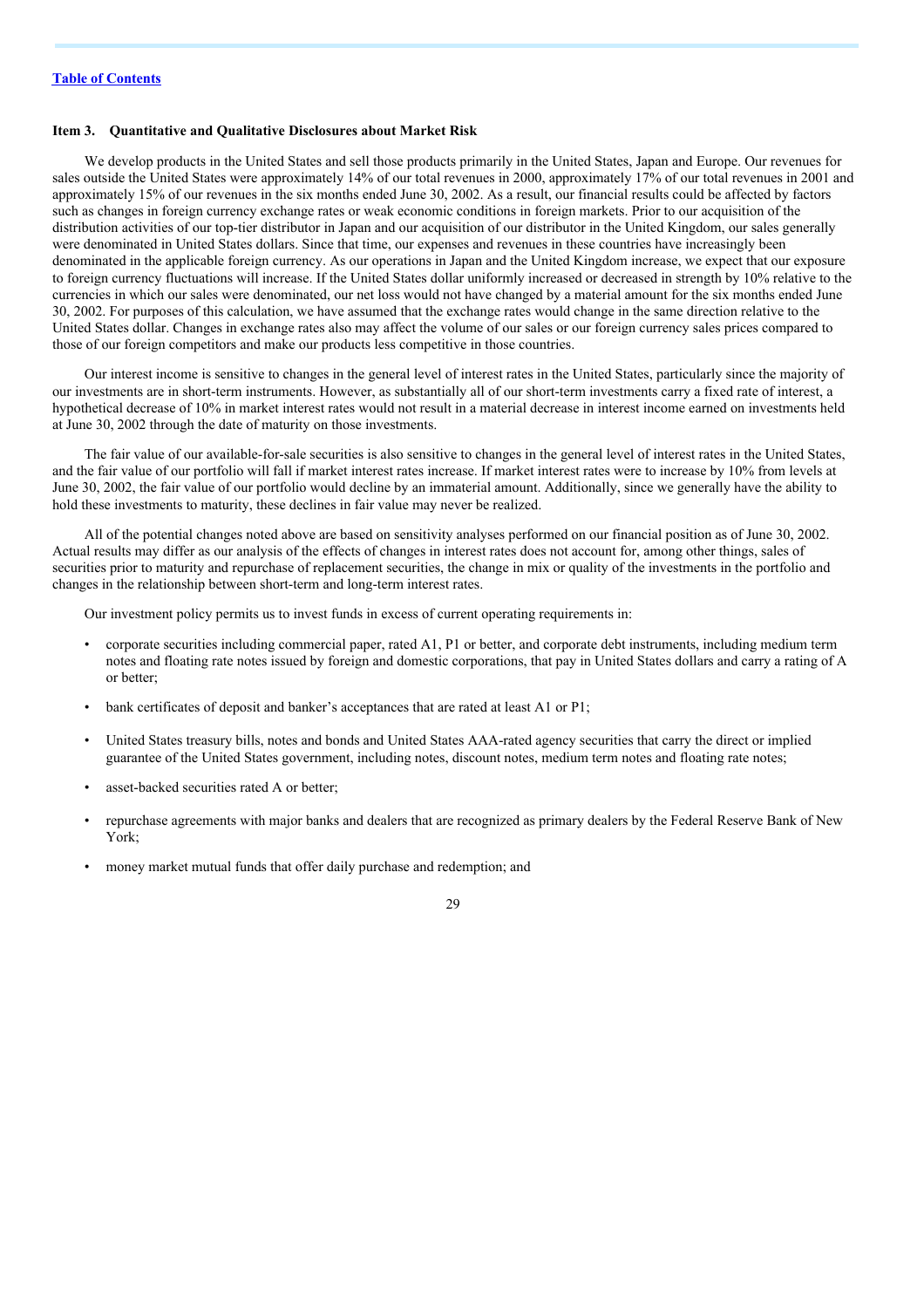• tax exempt/tax advantage investments in money market funds, variable rate demand notes, municipal notes or bonds and auction preferred municipal and corporate securities.

In July and August 2001, we received \$58.8 million in aggregate net proceeds in connection with our initial public offering after deducting underwriting discounts and commissions, but before deducting offering expenses payable by us. We are currently investing net offering proceeds from the offering pursuant to our investment policy.

#### **PART II. OTHER INFORMATION**

#### **Item 2. Changes in Securities and Use of Proceeds**

We have used approximately \$2.0 million of the proceeds from our initial public offering to repay the outstanding amounts on our revolving bank line of credit. The offering expenses incurred by us were approximately \$2.4 million. There were no direct or indirect payments to any of our directors or officers or any other person or entity. None of the offering proceeds have been used for the construction of plant, building or facilities or the purchase or installation of machinery or equipment or for purchases of real estate or the acquisition of other businesses. We have used net proceeds to fund operating losses. We are currently investing the net offering proceeds for further use as additional working capital. The net proceeds have been invested pursuant to our investment policy.

In March 2002, we entered into an agreement to acquire certain intellectual property and product rights of a private company for \$1.0 million subject to certain conditions to closing and other obligations of the seller. We financed the acquisition with short-term notes payable that do not bear interest. \$500,000 of the notes was due on April 1, 2002 and the remaining \$500,000 was due and paid on July 1, 2002. We also entered into a product development agreement with respect to the acquired rights, which will involve payments in the aggregate amount of \$500,000 between April 1, 2002 and approximately June 30, 2003.

A portion of the net proceeds may be used for other acquisitions of technologies, businesses or products that are complementary to ours. Other than these amounts and future estimated capital expenditures in the amount of approximately \$1.0 million in the next 12 months, we have no specific plan for the proceeds from our initial public offering.

#### **Item 4. Submission of Matters to a Vote of Security Holders**

On May 15, 2002, we held our Annual Meeting of Stockholders. We solicited votes by proxy pursuant to proxy solicitation materials first distributed to our stockholders on or about April 15, 2002. The following is a brief description of the matters voted on at the meeting and a statement of the number of votes cast for and against the number of abstentions:

1. Election of James J. Bochnowski as a Class I director until the next Annual Meeting of Stockholders or until his successors is elected.

| Nominee             | In Favor   | Withheld |
|---------------------|------------|----------|
|                     |            |          |
| James J. Bochnowski | 11,422,410 | 689,347  |

2. The ratification of the appointment of Deloitte & Touche LLP as independent public accountants of the Company for the fiscal year ending December 31, 2002:

| For                               | Against | <b>Abstain</b> |
|-----------------------------------|---------|----------------|
| <b>Contract Contract Contract</b> |         |                |
| 2,102,859                         | 3,948   | ∩r∩            |

3. The ratification of the option grant limitation contained in the 2000 Stock Option Plan for purpose of Section 162(m) of the Internal Revenue Code, as amended:

| For<br>$\sim$ | Against | Abstain |
|---------------|---------|---------|
| 1,904,110     | 115,782 | 91,865  |

#### **Item 6. Exhibits and Reports on Form 8-K**

(a) Exhibits

| 10.20 | Transition Agreement and Release dated April 26, 2002 between Registrant and William H. Lawrenson         |
|-------|-----------------------------------------------------------------------------------------------------------|
| 99.1  | Certification of Chief Executive Officer and Chief Financial Officer pursuant to 18 U.S.C Section 1350 as |
|       | adopted pursuant to Section 906 of Sarbanes-Oxley Act of 2002.                                            |

(b) Reports on Form 8-K

The Company did not file any reports on Form 8-K during the three months ended June 30, 2002.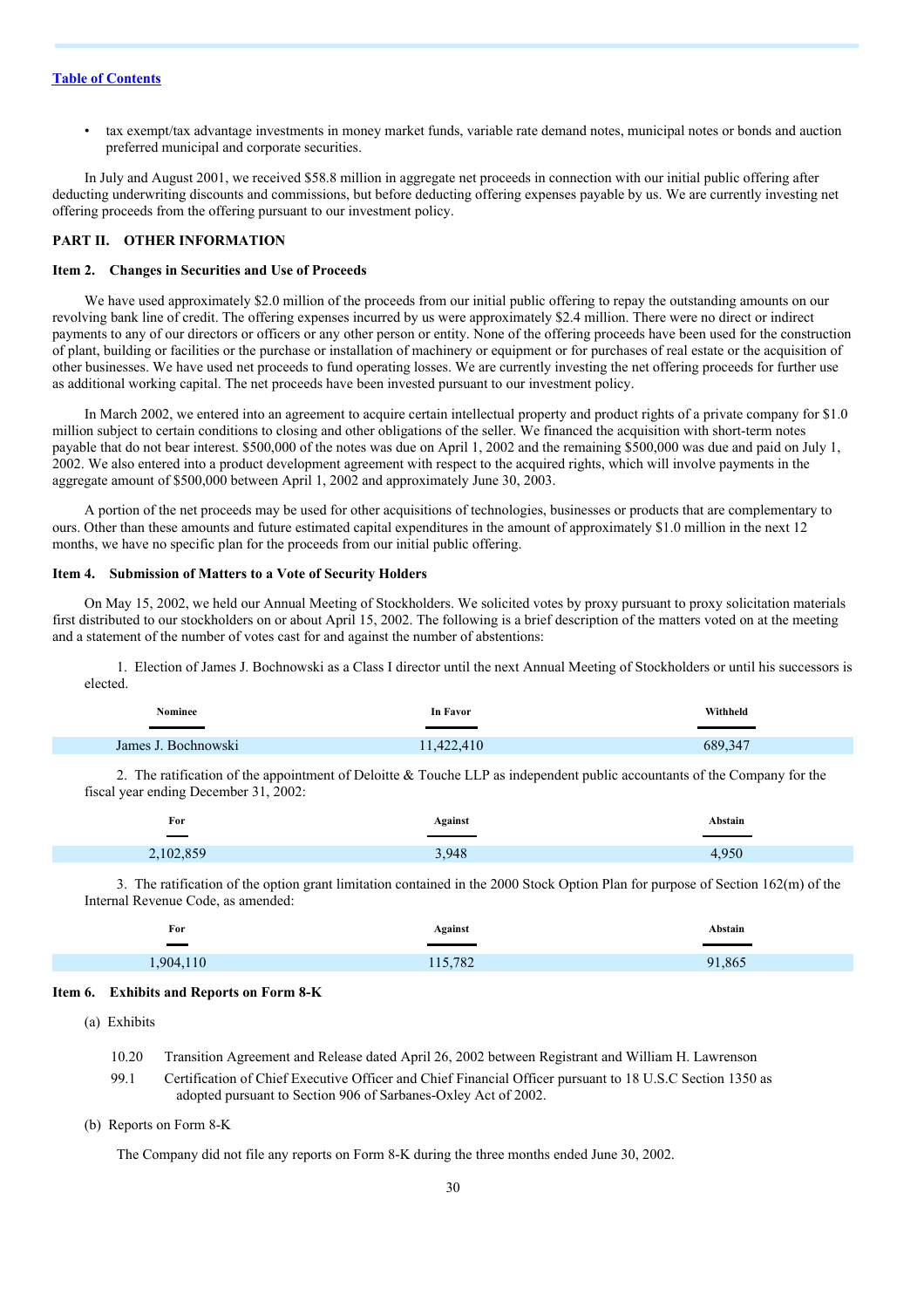#### **SIGNATURES**

Pursuant to the requirements of the Securities Exchange Act of 1934, the registrant has duly caused this report to be signed on its behalf by the undersigned thereunto duly authorized.

NATUS MEDICAL INCORPORATED

Dated: August 14, 2002 By: /s/ TIM C. JOHNSON

Tim C. Johnson Chief Executive Officer, President, Chief Operating Officer and Director (Principal Executive Officer)

Dated: August 14, 2002 By: /s/ WILLIAM H. LAWRENSON

William H. Lawrenson Vice President, Finance, Chief Financial Officer and Assistant Secretary (Principal Financial and Accounting Officer)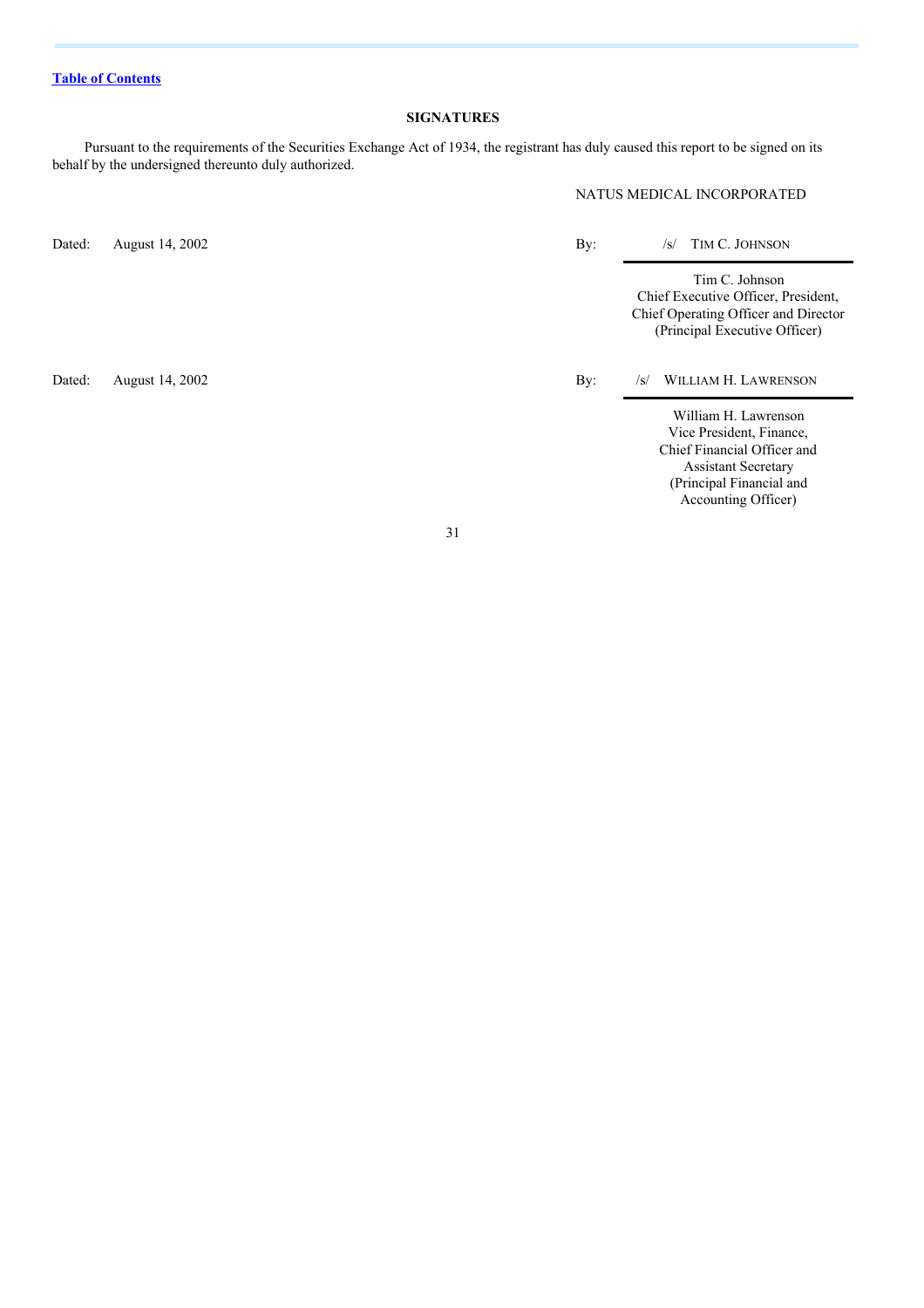## **Natus Medical Incorporated**

#### **Index to Exhibits**

| Exhibit<br>No. |                                                                                                                                                                                  |
|----------------|----------------------------------------------------------------------------------------------------------------------------------------------------------------------------------|
| 10.20          | Transition Agreement and Release dated April 26, 2002 between Registrant and William H. Lawrenson                                                                                |
| 99.1           | Certification of Chief Executive Officer and Chief Financial Officer pursuant to 18 U.S.C. Section 1350 as adopted<br>pursuant to Section 906 of the Sarbanes-Oxley Act of 2002. |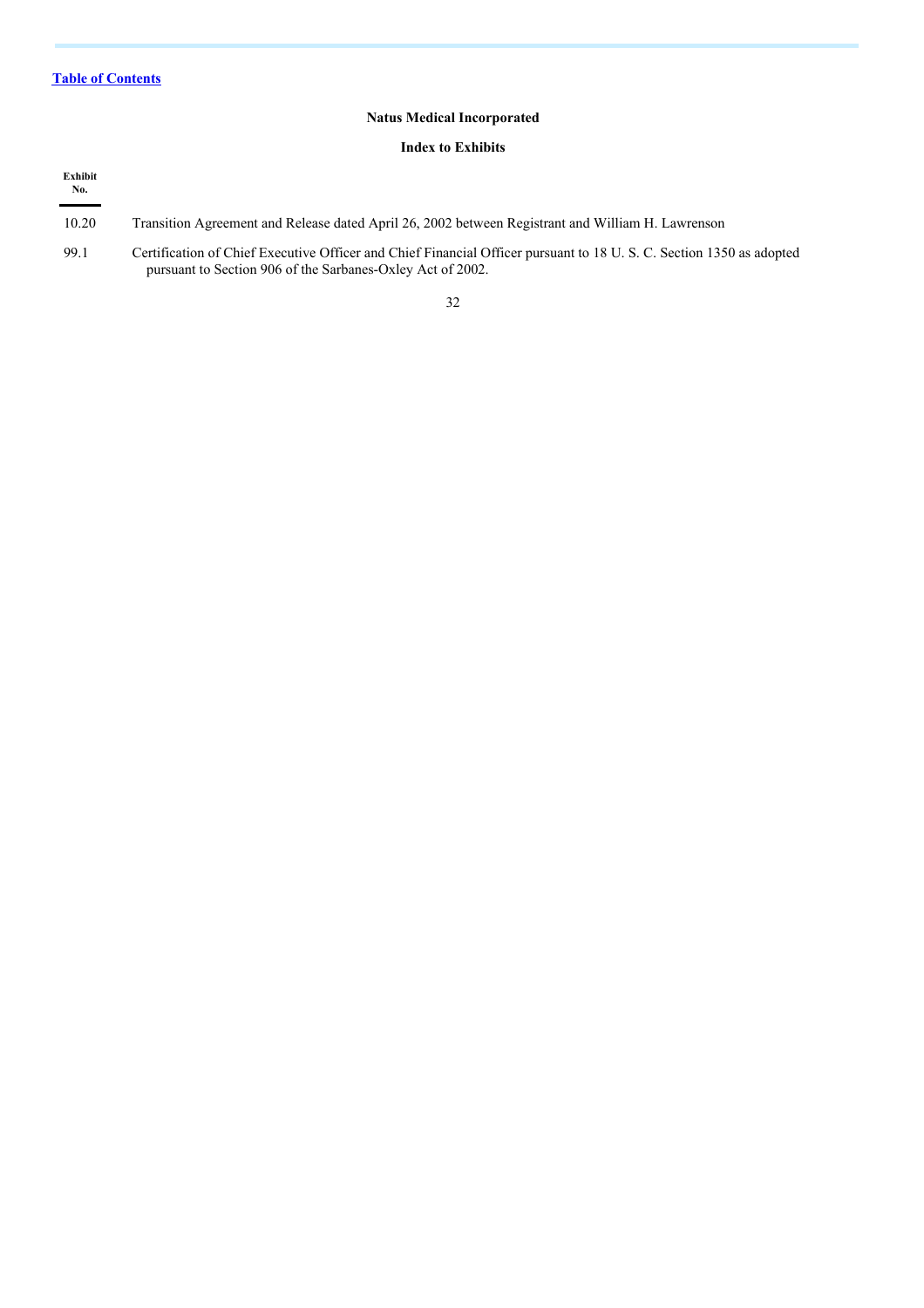#### **TRANSITION AND RELEASE AGREEMENT**

#### **RECITALS**

This Transition and Release ("Agreement") is made by and between William H. Lawrenson, ("Employee") and Natus Medical Inc. ("Company") (collectively referred to as the "Parties"):

WHEREAS, Employee is an employee and officer of the Company;

WHEREAS, the Company and Employee entered into a Employment, Confidential Information and Invention Assignment Agreement (the "Confidentiality Agreement") and an Indemnity Agreement, and;

WHEREAS, the Employee has resigned his employment with Company effective August 31, 2002 (the "Termination Date")

WHEREAS, the Company and Employee have entered into a stock option agreements dated December 17, 1997, October 23, 1998, May 5, 1999, July 6, 1999, May 9, 2000 and April 20, 2001 granting me the option to purchase 129,803 total shares of the Company's common stock subject to the terms and conditions of the Company's 1991 and 2000 Stock Option Plans and the Stock Option Agreement (the "Stock Agreements"):

WHEREAS, the Parties, and each of them, wish to resolve any and all disputes, claims, complaints, grievances, charges, actions, petitions and demands that the Employee may have against the Company as defined herein, including, but not limited to, any and all claims arising or in any way related to Employee's employment with, or separation from, the Company;

#### *1 Resignation and Transition*

Employee hereby tenders his resignation as Chief Financial Officer of Natus Medical Inc. (the Company) effective August 31, 2002 (the Termination Date), under the terms and conditions in this agreement.

Upon execution of this agreement, the transition period (the Transition Period) shall commence, which will terminate August 31, 2002.

Employee will remain as Chief Financial Officer of the Company for as long as the Company deems fit, but in no event after the Termination Date. The Company will inform Employee of the date on which it wishes Employee to step down as CFO, at its convenience, at which time and in exchange for consideration detailed hereunder, including continuation of salary and benefits through the Termination Date, the Employee will resign as the Chief Financial Officer, and as a Director of Company's Subsidiaries, (collectively "CFO").

If Employee ceases to serve as CFO prior to the Termination Date, it will not terminate the Employee's employment during the Transition Period, but such resignation as CFO will terminate his status as an officer and manager of the Company. During the Transition Period and subsequent to resigning as CFO, Employee will no longer be an officer within the Company, and will become a regular staff employee reporting to the President of the Company or to the President's designee.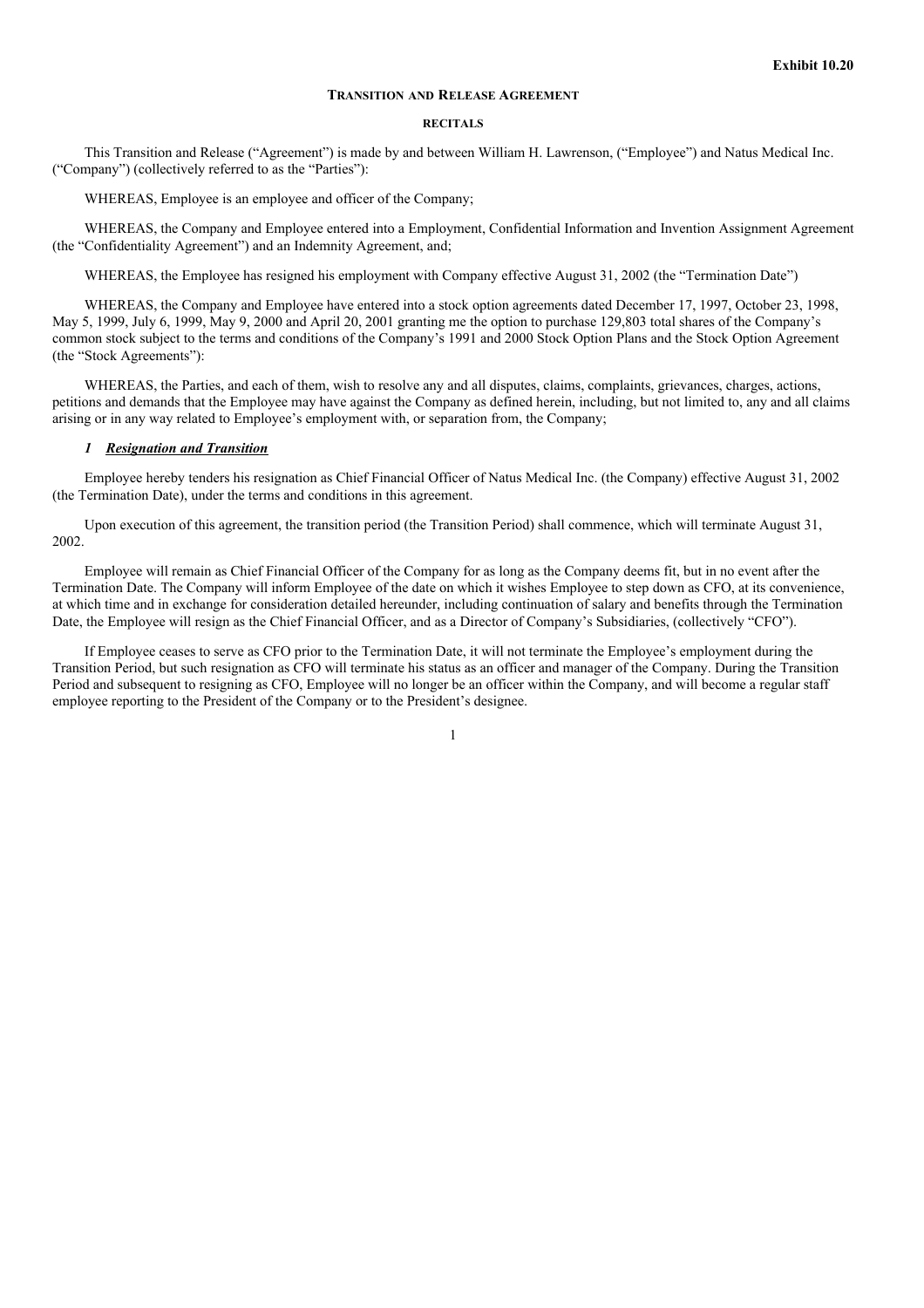Employee will devote 100% of his time to the Company during April and May 2002; thereafter during June and July 2002 Employee will devote 60% (nominally three days per five day week) of his time to the Company; during August 2002 until the Termination Date, Employee shall be given a leave of absence and shall not be required to attend the Company.

During the Transition Period, the Company may hold Employee on either active or paid leave of absence status, as the Company may, at its option, determine and inform Employee by written notice. If Employee is on active status during the Transition Period, Employee will perform his duties as CFO, including, but not limited to:

- Assist the Company in finding and hiring a replacement Chief Financial Officer (hereinafter New CFO),
- Acquaint the New CFO with the systems and operation of the Finance and Administrative Departments,
- Assist in the transition of staff to New CFO,
- Introduce New CFO to the investment community and provide New CFO with contact lists,
- Assist in the completion of the BaaN V implementation,
- When requested to do so by the Company, promptly resign as Chief Financial Officer of the Company and as Director of its subsidiaries, and
- Perform other reasonable mutually agreeable tasks associated with the transition.

During the Transition Period and through and until the Termination Date, on each regularly scheduled pay day, Company will pay Employee his current full-time (100%) salary and benefits and reimburse Employee actual and reasonable travel costs associated with approved travel on behalf of the Company.

On the Termination Date, the Company will pay Employee the remainder of his regular monthly salary for August 2002 calculated from the end of the previous pay period through August 31, as well as any and all accrued vacation and other amounts normally due terminating employees, and make available to Employee those continuation benefits, such as normal COBRA benefits, and any other benefits as are normally offered other employees at the time of their termination. Employee's health insurance benefits will cease at the end of the month which contains the Termination Date, subject to Employee's right to continue his health insurance under COBRA. Employee's participation in all other benefits and incidents of employment will cease on the Termination Date. Employee will cease accruing employee benefits as of the Termination Date, except as otherwise specified herein, including, but not limited to, vacation time and paid time off.

In the event that the BaaN IV system has been successfully migrated to the BaaN V system by not later than the Termination Date, the company shall accelerate the vesting of approximately 15,000 unvested options to purchase shares associated with Employee's option dated May 9, 2000. The exercise of the options shall continue to be subject to the applicable stock option agreements.

Employee shall be permitted to retain possession of his Company-provided laptop computer (or reasonable substitute/replacement thereof), provided that all Company information or data shall be removed therefrom.

#### Release of Claims

Employee agrees that the foregoing consideration represents settlement in full of all outstanding obligations owed to Employee by the Company and its officers, managers, supervisors, agents. Employee on his own behalf, and on behalf of his respective heirs, family members, executors, agents, and assigns, hereby fully and forever releases the Company and its officers, directors, employees, agents, investors, shareholders, administrators, affiliates, divisions, subsidiaries, predecessor

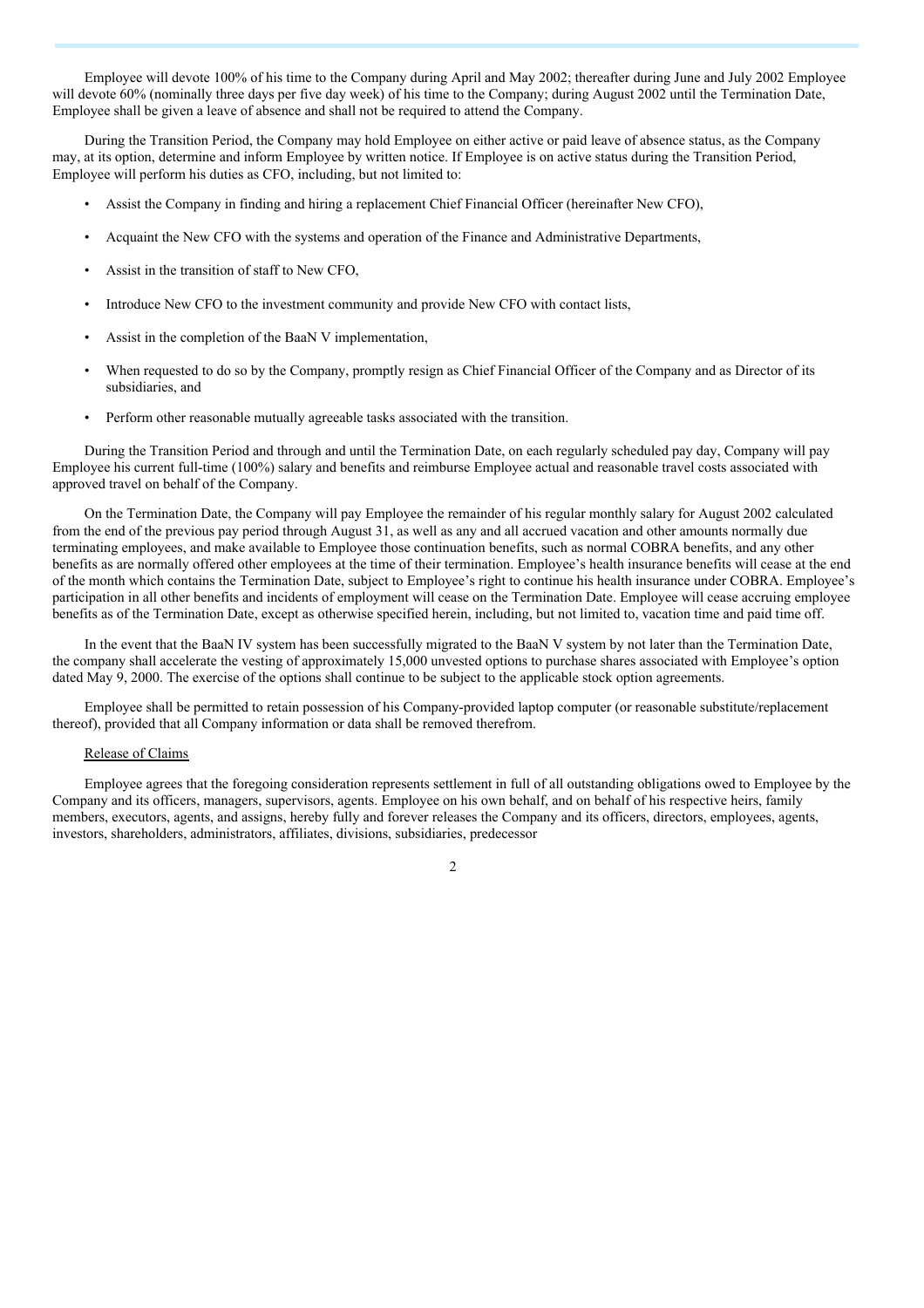and successor corporations, and assigns, from, and agrees not to sue concerning, any claim, duty, obligation or cause of action relating to any matters of any kind, whether presently known or unknown, suspected or unsuspected, that Employee may possess arising from any omissions, acts or facts that have occurred up until and including the effective Date of this Agreement including, without limitation:

- *•* any and all claims relating to or arising from Employee's employment relationship with the Company and the termination of that relationship;
- any and all claims relating to, or arising from, Employee's right to purchase, or actual purchase of shares of stock of the Company, including, without limitation, any claims for fraud, misrepresentation, breach of fiduciary duty, breach of duty *under applicable state corporate law, and securities fraud under any state or federal law;*
- any and all claims under the law of any jurisdiction including, but not limited to, wrongful discharge of employment; constructive discharge from employment; termination in violation of public policy; discrimination; breach of contract, both express and implied; breach of a covenant of good faith and fair dealing, both express and implied; promissory estoppel; negligent or intentional infliction of emotional distress; negligent or intentional misrepresentation; negligent or intentional *interference with contract or prospective economic advantage; unfair business practices; defamation; libel; slander; negligence; personal injury; assault; battery; invasion of privacy; false imprisonment; and conversion;*
- any and all claims for violation of any federal, state or municipal statute, including, but not limited to, Title VII of the Civil Rights Act of 1964, the Civil Rights Act of 1991, the Age Discrimination in Employment Act of 1967, the Americans with Disabilities Act of 1990, the Fair Labor Standards Act, the Employee Retirement Income Security Act of 1974, The Worker *Adjustment and Retraining Notification Act, Older Workers Benefit Protection Act; the California Fair Employment and Housing Act, and the California Labor Code;*
- *• any and all claims for violation of the federal, or any state, constitution;*
- any and all claims arising out of any other laws and regulations relating to employment or employment discrimination;
- any claim for any loss, cost, damage, or expense arising out of any dispute over the non-withholding or other tax treatment of *any of the proceeds received by Employee as a result of this Agreement; and*
- *• any and all claims for attorneys' fees and costs.*

The Company and Employee agree that the release set forth in this section shall be and remain in effect in all respects as a complete general release as to the matters released. The Parties agree that this Agreement severs all relationships between them and shall act as a mutual release of all claims of any nature which one party may have against the other party as of the Effective Date, except that the following claims shall not be released hereby: (i) claims by either party against the other under or pursuant to this Agreement, (ii) claims under applicable law in respect of statutory employment rights (such as COBRA or ERISA claims), and (iii) claims or rights of Employee under law or Company's certificate of incorporation and bylaws as to indemnification against third party claims arising with respect to his service as an officer and director of Company prior to the effective date.

Employee acknowledges and agrees that any breach of any provision of this Agreement shall constitute a material breach of this Agreement and shall entitle the Company immediately to recover the termination benefits provided to Employee under this Agreement.

Employee shall continue to maintain the confidentiality of all confidential and proprietary information of the Company and shall continue to comply with the terms and conditions of the Confidentiality Agreement between Employee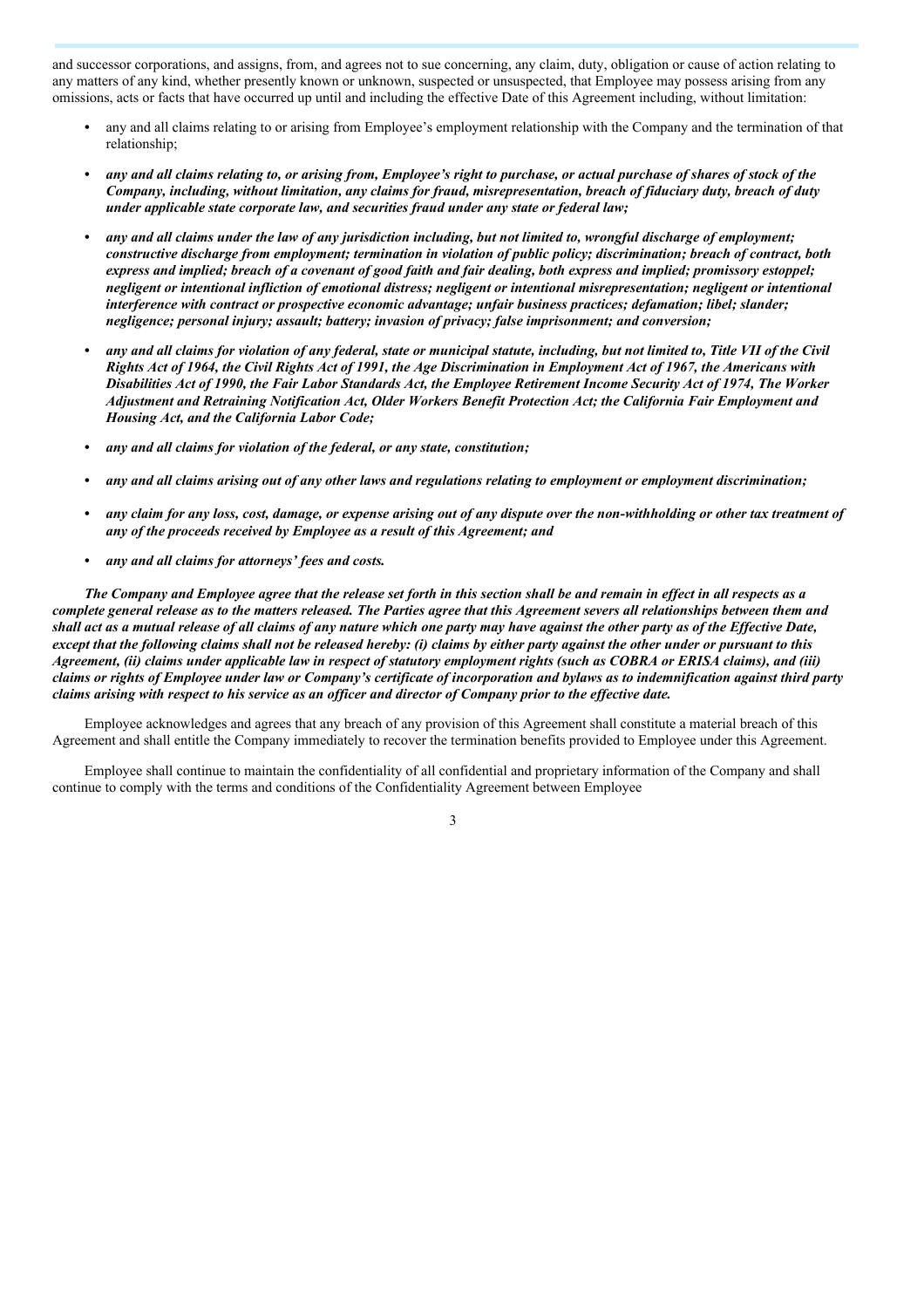and the Company. Employee shall return all of the Company's property and confidential and proprietary information in his possession to the Company on the Termination Date.

Employee acknowledges that he/she is waiving and releasing any rights he/she may have under the Age Discrimination in Employment Act of 1967 ("ADEA") and that this waiver and release is knowing and voluntary. Employee and the Company agree that this waiver and release does not apply to any rights or claims that may arise under ADEA after the Effective Date of this Agreement. Employee acknowledges that the consideration given for this waiver and release Agreement is in addition to anything of value to which Employee was already entitled. Employee further acknowledges that he/she has been advised by this writing that:

- he should consult with an attorney prior to executing this Agreement;
- he has up to twenty-one (21) days within which to consider this Agreement;
- he has seven (7) days following his execution of this Agreement to revoke the Agreement;
- this ADEA waiver shall not be effective until the revocation period has expired; and
- nothing in this Agreement prevents or precludes Employee from challenging or seeking a determination in good faith of the validity of this waiver under the ADEA, nor does it impose any condition precedent, penalties or costs for doing so, unless specifically authorized by federal law.

**Civil Code Section 1542.** The Parties represent that they are not aware of any claim by either of them other than the claims that are released by this Agreement. I acknowledges that he has been advised by legal counsel and is familiar with the provisions of California Civil Code Section 1542, which provides as follows:

A GENERAL RELEASE DOES NOT EXTEND TO CLAIMS WHICH THE CREDITOR DOES NOT KNOW OR SUSPECT TO EXIST IN HIS FAVOR AT THE TIME OF EXECUTING THE RELEASE, WHICH IF KNOWN BY HIM MUST HAVE MATERIALLY AFFECTED HIS SETTLEMENT WITH THE DEBTOR.

Employee, being aware of said code section, agrees to expressly waive any rights he may have thereunder, as well as under any other statute or common law principles of similar effect.

Employee represents that he has no lawsuits, claims, or actions pending in his name, or on behalf of any other person or entity, against the Company or any other person or entity referred to herein. Employee also represents that he does not intend to bring any claims on his own behalf or on behalf of any other person or entity against the Company or any other person or entity referred to herein.

Employee understands and agrees that, as a condition of this Agreement, he shall not be entitled to any employment with the Company, its subsidiaries, or any successor, and he hereby waives any right, or alleged right, of employment or re-employment with the Company, its subsidiaries or related companies, or any successor.

The Parties acknowledge that Employee's agreement to keep the terms and conditions of this Agreement confidential was a material factor on which all parties relied in entering into this agreement. Employee hereto agrees to use his best efforts to maintain in confidence: (1) the existence of this Agreement, (ii) the contents and terms of this Agreement, (iii) the consideration for this Agreement, and 9iv) any allegations relating to the company or its officers or employees with respect to employee's employment with the Company, except as otherwise provided for in this Agreement (hereinafter collectively referred to as "Settlement Information"). Employee agrees to take every reasonable precaution to prevent disclosure of any Settlement Information to third parties, and agrees that there will be no publicity, directly or indirectly, concerning any Settlement Information. Employee agrees to take every precaution to disclose Settlement Information only to those attorneys, accountants, governmental entities and family members who have a reasonable need to know of such Settlement Information. The Parties agree that if Company proves that Employee breached this Confidentiality provision, it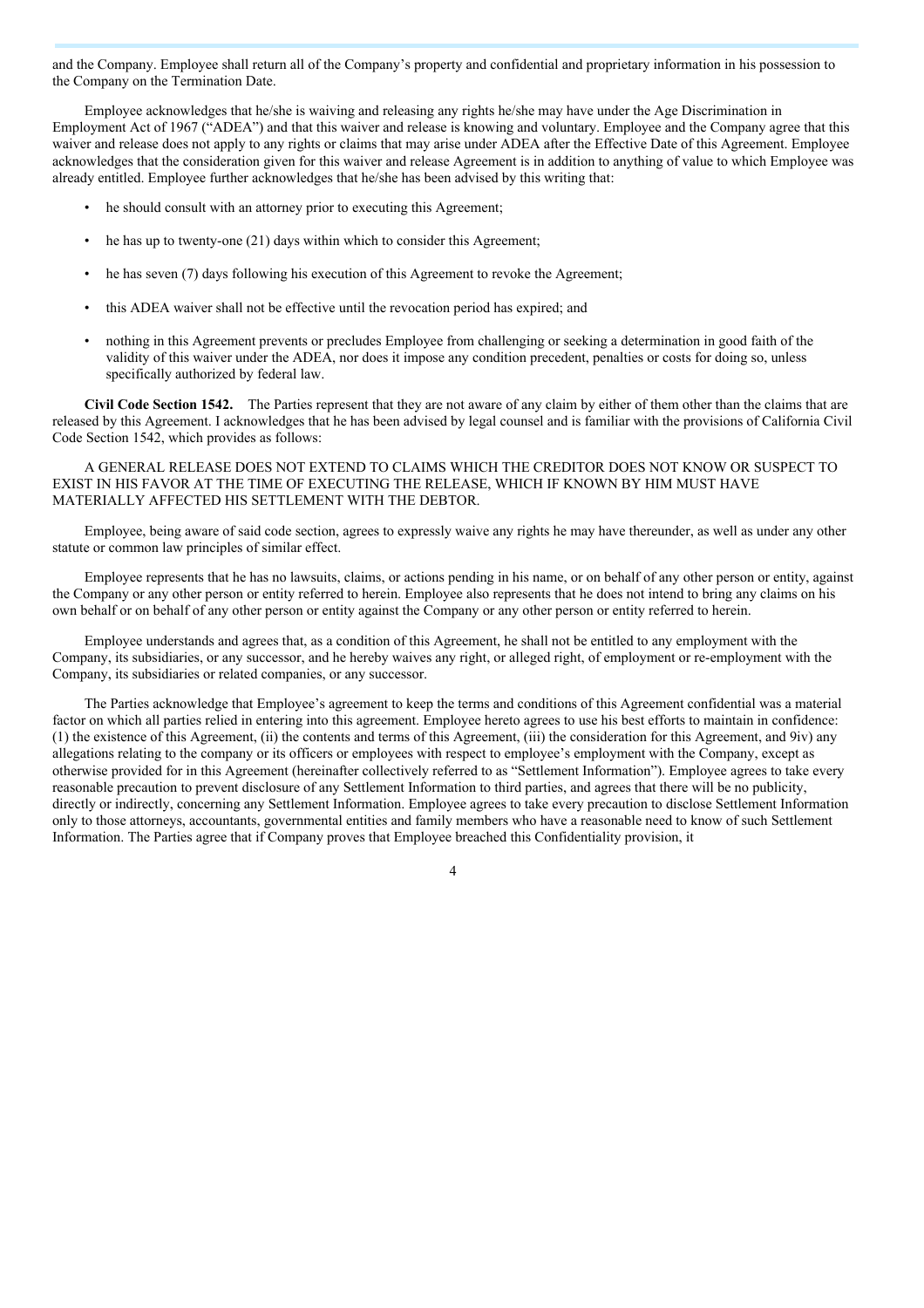shall be entitled to an award of is costs spent enforcing this provision, including all reasonable attorney' fees associated with the enforcement action, without regard to whether the company can establish actual damages from the breach by Employee.

Employee agrees he will not act in any manner that might damage the business of the Company. Employee agrees that he will not counsel or assist any attorneys or their clients in the presentation or prosecution of any disputes, differences, grievances, claims, charges, or complaints by any third party against the Company and/or any officer, director, employee, agent, representative, shareholder or attorney of the Company, unless under a subpoena or other court order to do so. Employee further agrees both to immediately notify the Company upon receipt of any court order, subpoena, or any legal discovery device that seeks or might require the disclosure or production of the existence or terms of this Agreement, and to furnish, within three (3) business days of its receipt, a copy of such subpoena or legal discovery device to the Company.

Employee and Company agrees to refrain from any defamation, libel or slander of the Company or tortious interference with the contracts and relationships of the Company or Employee. All inquiries by potential future employers of Employee will be directed to Human Resources. Upon inquiry, the Company shall only state the following: Employee's last position and dates of employment.

Employee agrees that for a period of twelve (12) months immediately following the Effective Date of this Agreement, Employee shall not either directly or indirectly solicit, induce, recruit or encourage any of the Company's employees to leave their employment, or take away such Is, or attempt to solicit, induce, recruit, encourage, take away or hire employees of the Company, either for him/herself or any other person or entity.

The Parties understand and acknowledge that this Agreement constitutes a compromise and settlement of disputed claims. No action taken by the Parties hereto, or either of them, either previously or in connection with this Agreement shall be deemed or construed to be: (a) an admission of the truth or falsity of any claims heretofore made or (b) an acknowledgment or admission by either party of any fault or liability whatsoever to the other party or to any third party.

Employee represents that he has no knowledge of any wrongdoing involving improper or false claims against a federal or state governmental agency, or any other wrongdoing that involves Employee or other present or former Company employees.

The Parties shall each bear their own costs, expert fees, attorneys' fees and other fees incurred in connection with this Agreement.

Employee agreed to indemnify and hold harmless the Company from and against any and all loss, costs, damages or expenses, including, without limitation, attorneys' fees or expenses incurred by the Company arising out of the breach of this Agreement by Employee, or from any false representation made herein by Employee, or from any action or proceeding which may be commenced, prosecuted or threatened by Employee or for Employee's benefit, upon Employee's initiative, or with Employee's aid or approval, contrary to the provisions of this Agreement. Employee further agrees that in any such action or proceeding, this Agreement may be pled by the Company as a complete defense, or may be asserted by way of counterclaim or cross-claim.

The Parties agree that any and all disputes arising out of the terms of this Agreement, their interpretation, and any of the matters herein released, shall be subject to binding arbitration in San Mateo County before the American Arbitration Association under its National Rules for the Resolution of Employment Disputes or the California Code of Civil Procedure. The Parties agree that the prevailing party in any arbitration shall be entitled to injunctive relief in any court of competent jurisdiction to enforce the arbitration award. The Parties agree that the prevailing party in any arbitration shall be awarded its reasonable attorneys' fees and costs. **The parties hereby agree to waive** their right to have any dispute between them resolved in a court of law by a judge or jury. This section will not prevent either party from seeking injunctive relief (or any other provisional remedy) from any court having jurisdiction over the Parties and the subject matter of their dispute relating to its obligations under this Agreement and the agreements incorporated herein by reference.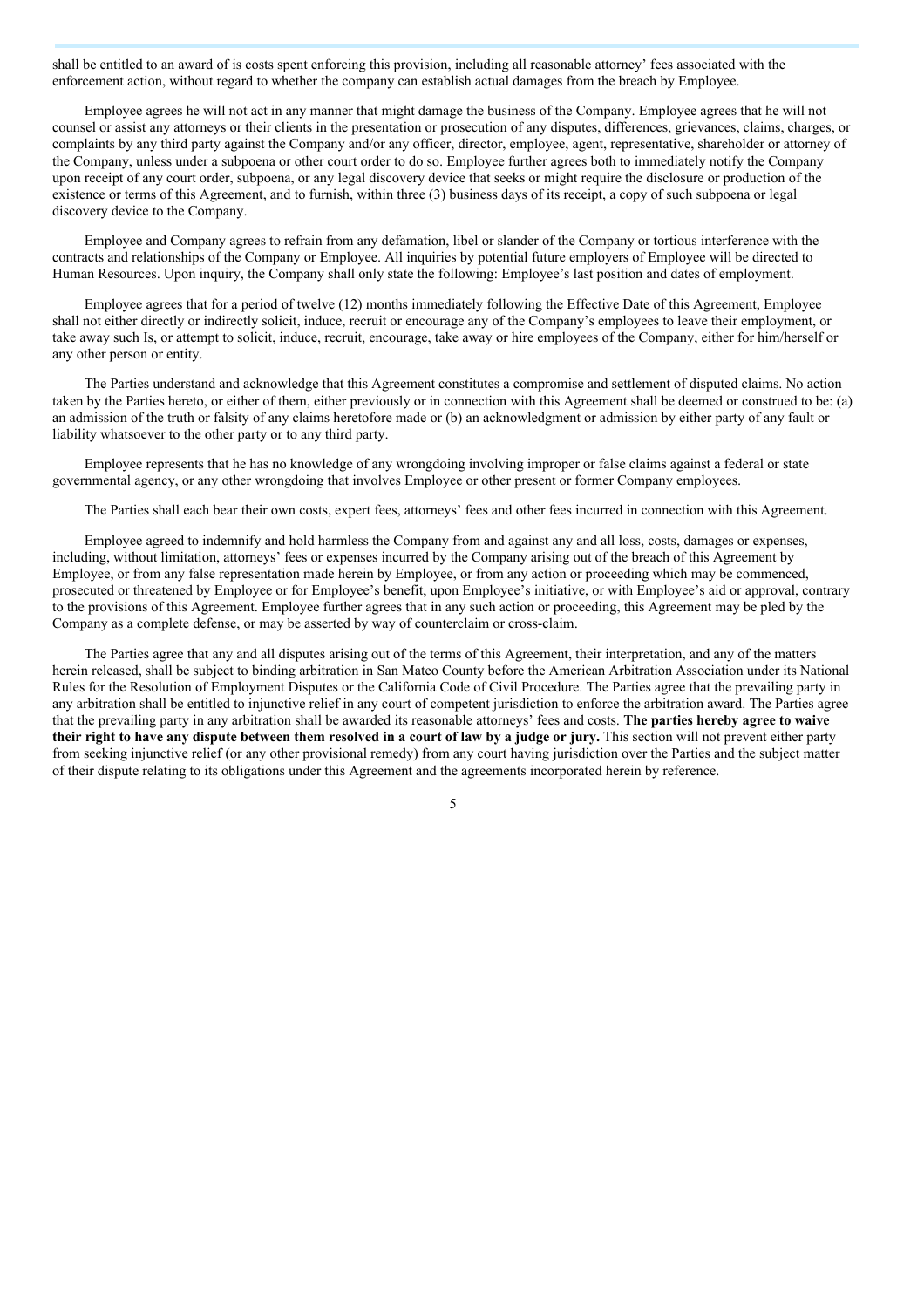The Company represents and warrants that the undersigned has the authority to act on behalf of the Company and to bind the Company and all who may claim through it to the terms and conditions of this Agreement. Employee represents and warrants that he has the capacity to act on his own behalf and on behalf of all who might claim through him/her to bind them to the terms and conditions of this Agreement. Each party warrants and represents that there are no liens or claims of lien or assignments in law or equity or otherwise of or against any of the claims or causes of action released herein.

Each party represents that it has had the opportunity to consult with an attorney, and has carefully read and understands the scope and effect of the provisions of this Agreement. Neither party has relied upon any representations or statements made by the other party hereto which are not specifically set forth in this Agreement.

In the event that any provision hereof becomes or is declared by a court of competent jurisdiction to be illegal, unenforceable or void, this Agreement shall continue in full force and effect without said provision so long as the remaining provisions remain intelligible and continue to reflect the original intent of the Parties.

This Agreement represents the entire agreement and understanding between the Company and I concerning the subject matter of this Agreement and Employee's relationship with the Company, and supersedes and replaces any and all prior agreements and understandings between the Parties concerning the subject matter of this Agreement and Employee's relationship with the Company, with the exception of the Confidentiality Agreement, Indemnity and applicable Stock Agreements.

The failure of any party to insist upon the performance of any of the terms and conditions in this Agreement, or the failure to prosecute any breach of any of the terms and conditions of this Agreement, shall not be construed thereafter as a waiver of any such terms or conditions. This entire Agreement shall remain in full force and effect as if no such forbearance or failure of performance had occurred.

Any modification or amendment of this Agreement, or additional obligation assumed by either party in connection with this Agreement, shall be effective only if placed in writing and signed by both Parties or by authorized representatives of each party.

This Agreement shall be deemed to have been executed and delivered within the State of California, and it shall be construed, interpreted, governed, and enforced in accordance with the laws of the State of California, without regard to choice of law principles.

This Agreement is effective after it has been signed by both parties and after eight (8) days have passed since Employee has signed the Agreement (the "Effective Date"), unless revoked by I within seven (7) days after the date the Agreement was signed by Employee.

This Agreement may be executed in counterparts, and each counterpart shall have the same force and effect as an original and shall constitute an effective, binding agreement on the part of each of the undersigned.

**Voluntary Execution of Agreement.** This Agreement is executed voluntarily and without any duress or undue influence on the part or behalf of the Parties hereto, with the full intent of releasing all claims. The Parties acknowledge that:

#### *They have read this Agreement;*

b. They have been represented in the preparation, negotiation, and execution of this Agreement by legal counsel of their own choice or that they have voluntarily declined to seek such counsel;

6

*/// [continued next page; remainder of this page blank]*

*///*

*///*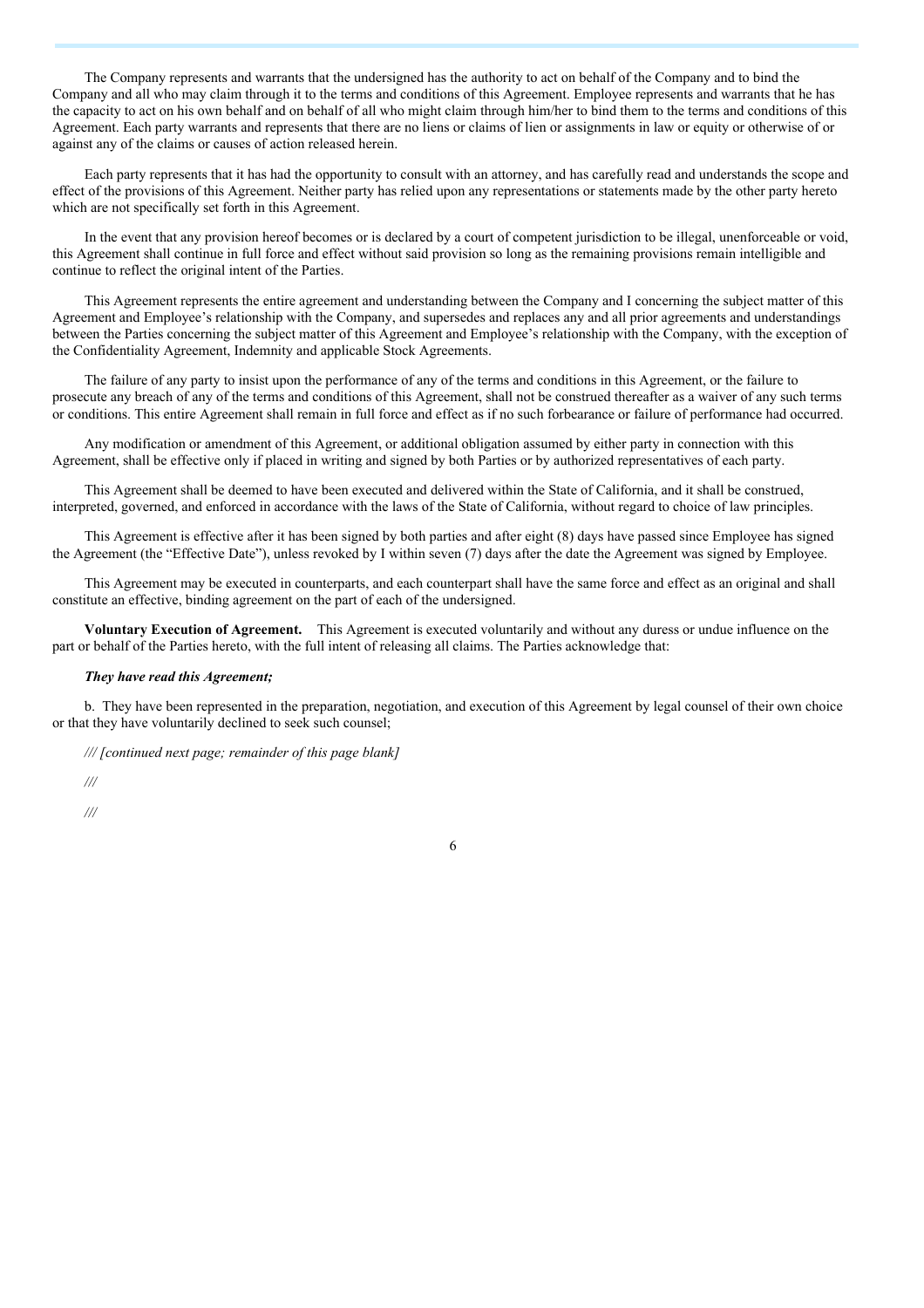### *c. They understand the terms and consequences of this Agreement and of the releases it contains; and*

## *d. They are fully aware of the legal and binding ef ect of this Agreement.*

IN WITNESS WHEREOF, the Parties have executed this Agreement on the respective dates set forth below.

Natus Medical Inc.

| Dated:                              | April 26, 2002 | By: | TIM C. JOHNSON<br>$\sqrt{s}$              |  |  |
|-------------------------------------|----------------|-----|-------------------------------------------|--|--|
|                                     |                |     | Tim C. Johnson<br>Chief Executive Officer |  |  |
| William H. Lawrenson, an individual |                |     |                                           |  |  |
| Dated:                              | April 26, 2002 | By: | WILLIAM H. LAWRENSON<br>$\sqrt{s}$        |  |  |
|                                     |                |     | William H Lawrenson                       |  |  |

End of agreement